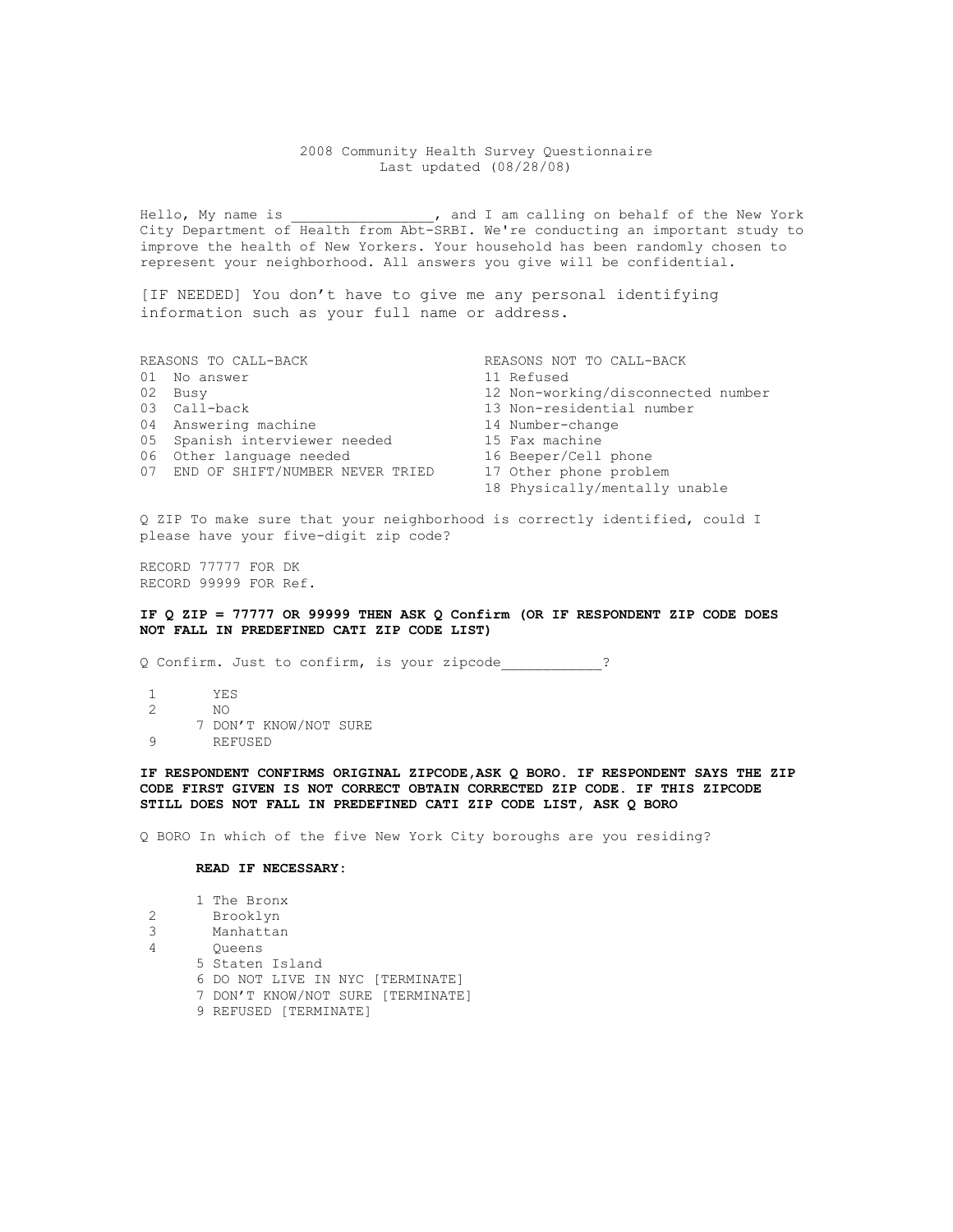Q HH Now I need to randomly select one adult who lives in your household to be interviewed. How many members of your household, including yourself, are 18 years of age or older?

[READ IF NEEDED: Household members are those who spend a majority of their time living in the household.]

RECORD 88 FOR NOT A PRIVATE RESIDENCE RECORD 99 FOR REFUSED/DK

Number of adults [RANGE 1-20]

**IF NO ADULTS (HH=0) OR NOT A PRIVATE RESIDENCE (HH=88) OR REFUSED/DK (HH=99):**  Those are all the questions I have for you. Thank you for your time. **TERMINATE INTERVIEW.** 

**IF ONLY 1 ADULT (HH=1) ASK HHa, ELSE IF MORE THAN ONE ADULT (HH>1) ASK HHb.**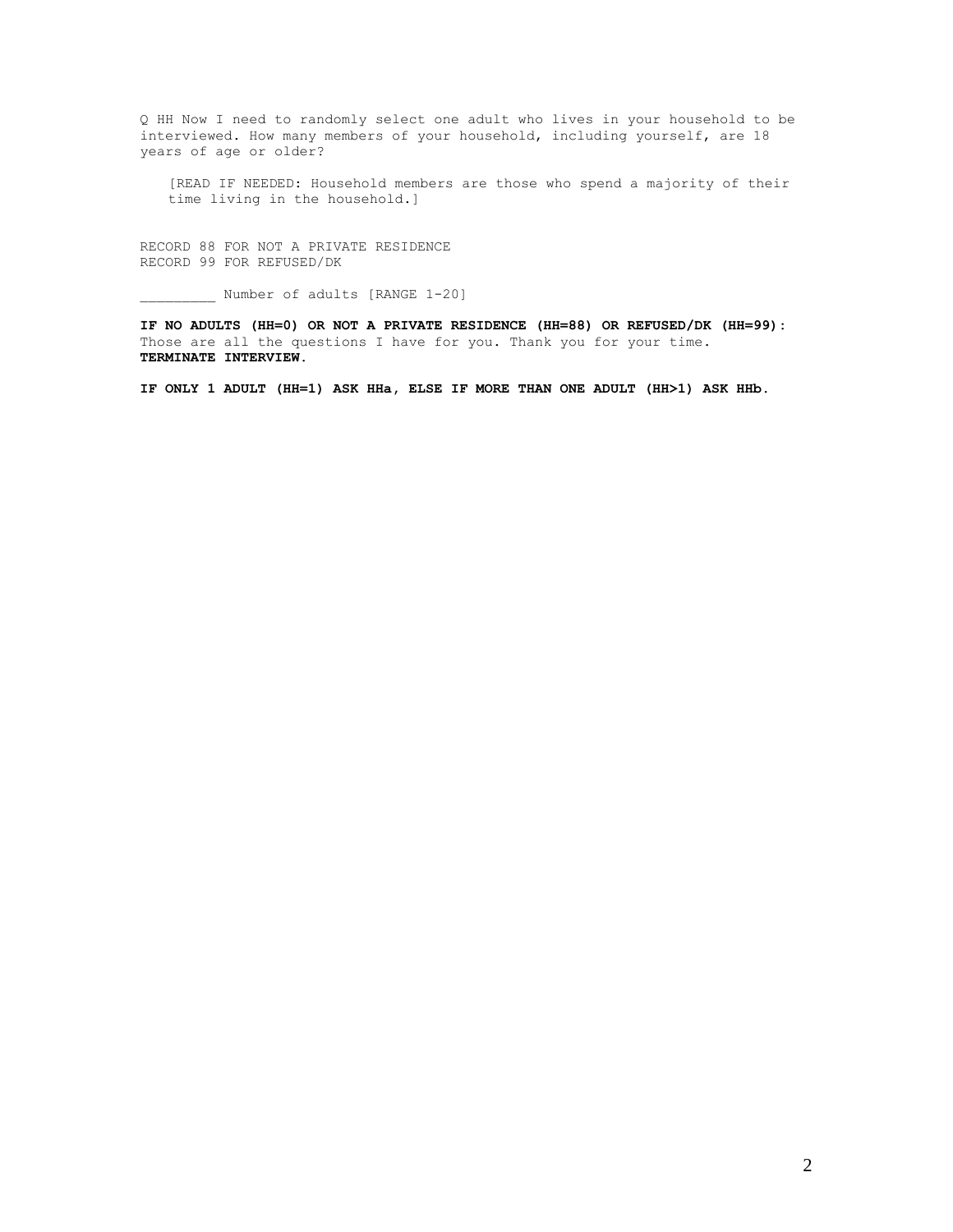HHa Are you the adult? 1 Yes 2 No 9 Refused

**IF HHa=1, THEN READ S6A, ELSE SKIP TO S6B.** 

s6a Then you are the person I need to speak with. Let me start by saying your contact information such as your phone number will not be shared with the Health Department or anyone else. Participation is voluntary: you can stop the interview at any time or decide not to answer any question. The interview takes about 25 minutes. If you have any questions I can't answer, I'll give you a telephone number for more information. **[GO TO QWHICH]**

#### **IF HHa=2 (NOT THE ADULT)**

s6b May I speak with the adult?

```
1 Yes - available (SKIP TO WHICH) 
2 No - not available - callback [GO TO s6b1]
9 Refused
```
CALLBACK IF PICKED ADULT IS NOT AVAILABLE

s6b1 May I please have the adult's name so we can ask for them when we call back?

#### **IF MORE THAN ONE ADULT (HH>1) ASK HHb.**

HHb. NUMADULT How many of these adults are men and how many are women?

INTERVIEWER: RECORD 99 FOR REFUSED

\_\_\_ Men \_\_\_ Women [If either NUMMEN or NUMWOMEN = 99 then Thank and terminate] **[CATI note: See Appendix A for Selection algorithm]** 

Q PICK Could I please speak with \_\_\_\_\_\_\_\_\_\_\_? [RANDOMLY PICKED]

1 Yes - available (SKIP TO WHICH) 2 No - not available – [GO TO S6b1] 9 Refused

#### **IF PICKED PERSON IS NOT AVAILABLE:**

S6b1. May we please have (PICKED PERSON'S) \_\_\_\_\_\_\_\_\_\_\_\_ name so that we can speak with [them] when we call back?

#### **ENTER RESPONDENTS NAME OR 'RF' IF REFUSES**

Q WHICH INTERVIEWER: SELECT LANGUAGE

1 English 2 Spanish 3 Russian Paper 4 Chinese Paper 5 Language Line **IF HHa = 1 GO TO Q1.1, ELSE GO TO Q HELLO**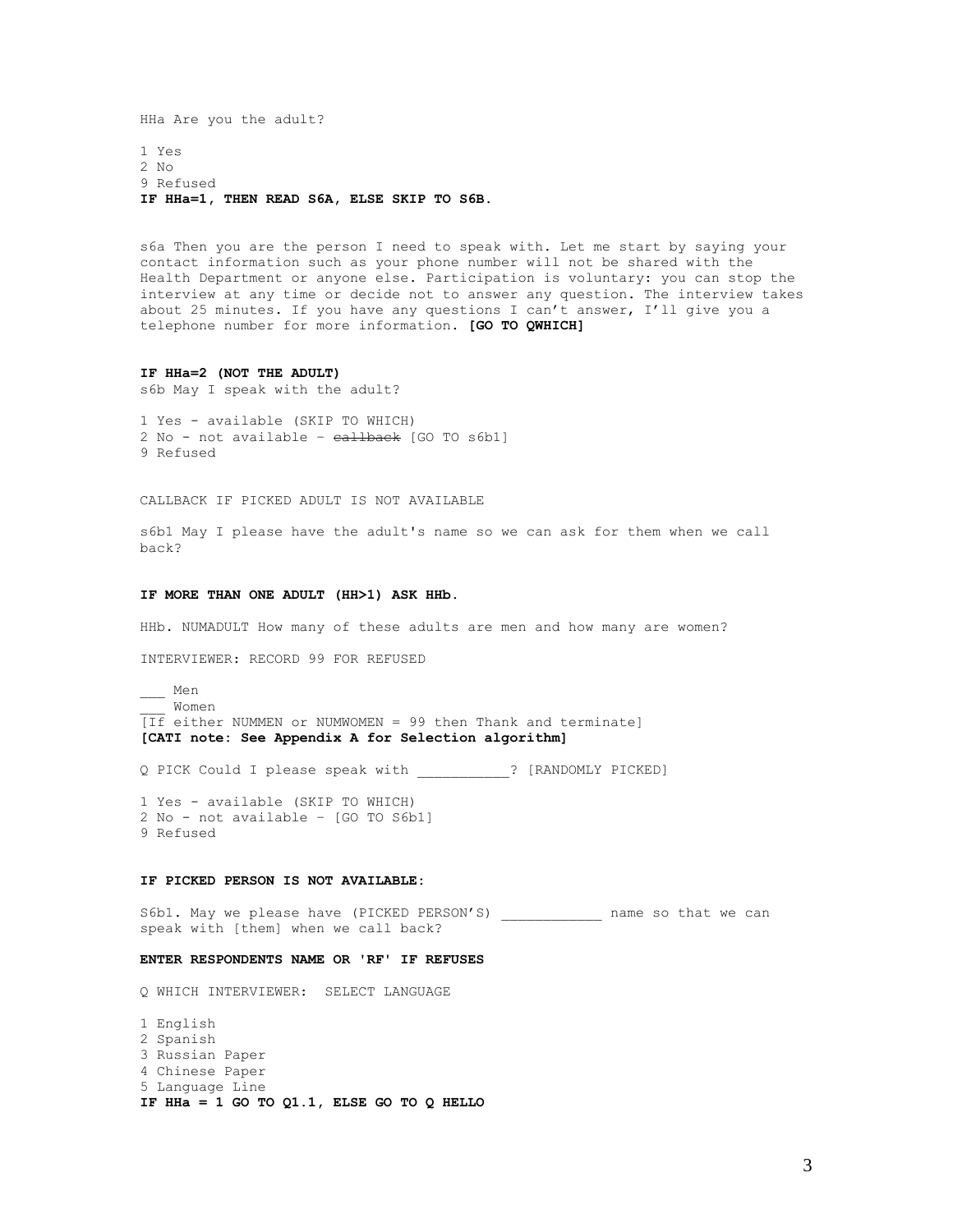Q HELLO

Hello, My name is \_\_\_\_\_\_\_\_\_\_\_\_\_\_\_\_\_\_, and I am calling on behalf of the New York City Department of Health from Abt-SRBI. We're conducting an important study to improve the health of New Yorkers. Your household has been randomly chosen to represent your neighborhood. All answers you give will be confidential.

Your contact information such as your phone number will not be shared with the Health Department or anyone else. Participation is voluntary: you can stop the interview at any time or decide not to answer any question. The interview takes about 25 minutes. If you have any questions I can't answer, I'll give you a telephone number for more information.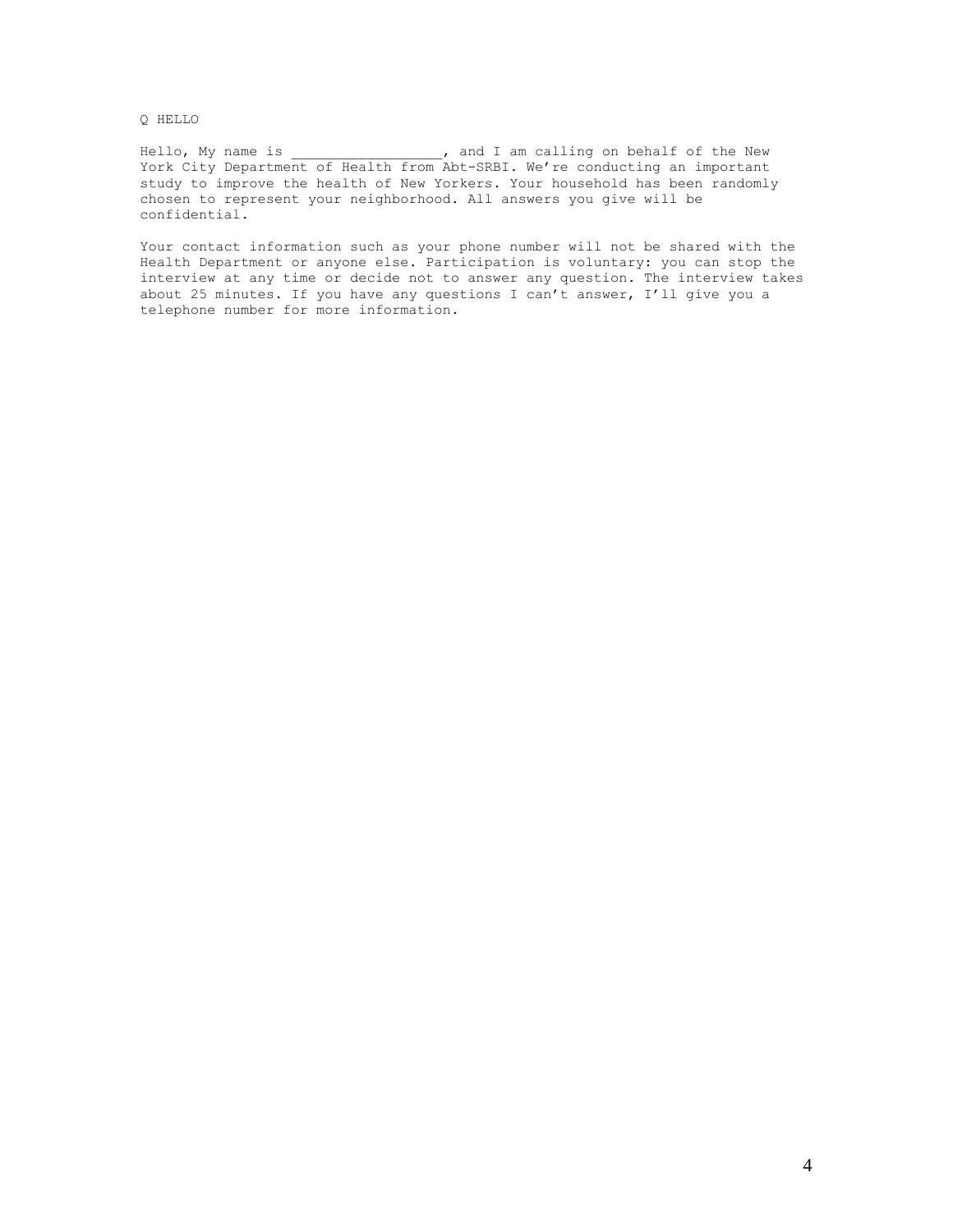# **HEALTH STATUS**

# **ASK ALL**

Q1.1 Would you say that in general your health is excellent, very good, good, fair or poor?

- 1 EXCELLENT 2 VERY GOOD 3 GOOD 4 FAIR 5 POOR
- 7 DON'T KNOW/NOT SURE
- 9 REFUSED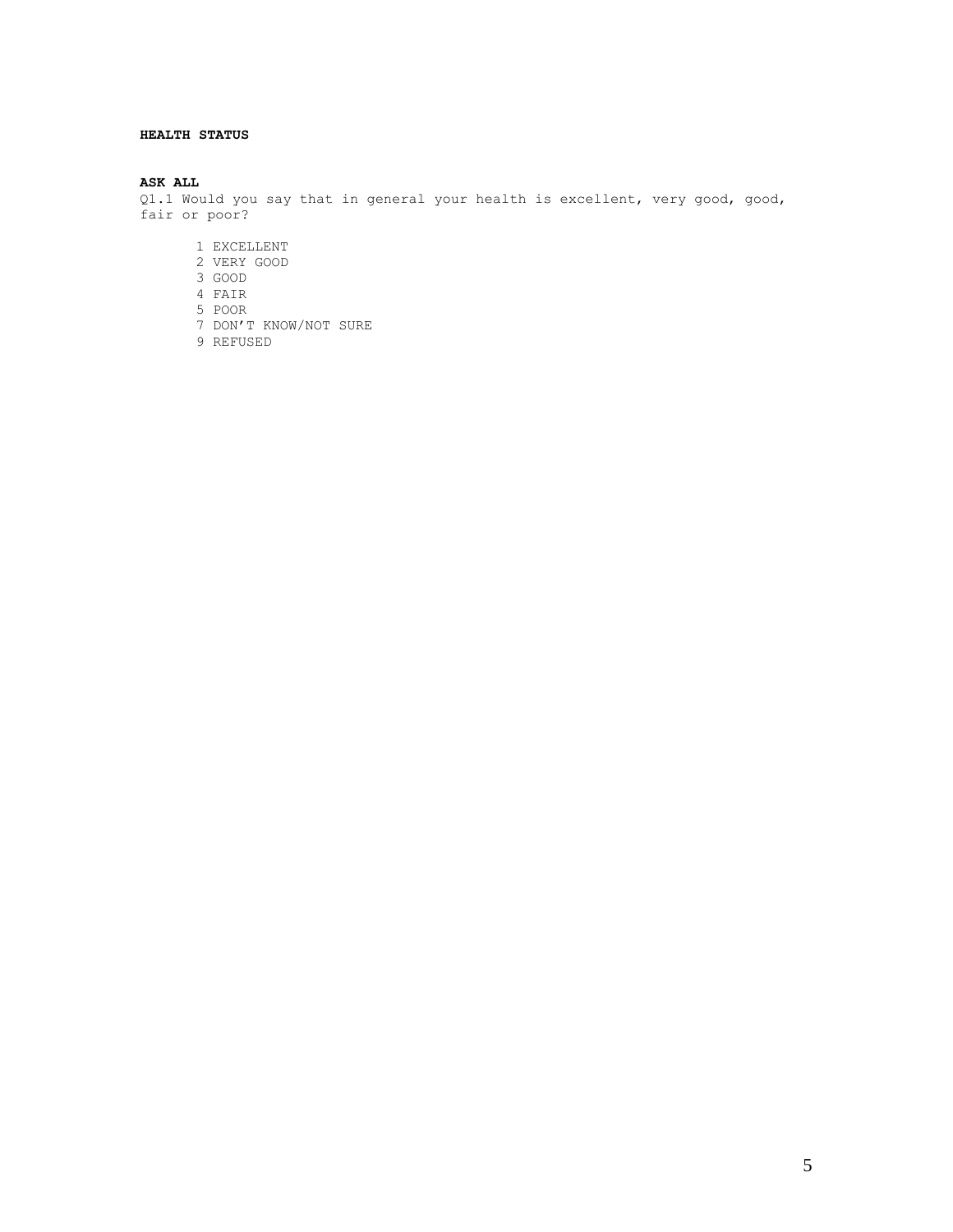#### **ACCESS**

#### **ASK ALL**

Q2.1 Do you have any kind of health insurance coverage, including private health insurance, prepaid plans such as H-M-Os, or government plans such as Medicare or Medicaid?

READ IF NECESSARY: Medicare is a health insurance program for people 65 and older or persons with disabilities.

READ IF NECESSARY: Medicaid is a health insurance program for persons whose income and resources cannot cover the costs of health care.

1 YES 2 NO

7 DON'T KNOW/NOT SURE

9 REFUSED

# **ASK Q2.2 IF Q2.1 = 1, ELSE SKIP TO Q2.4**

Q2.2 What type of health insurance do you use to pay for your doctor or hospital bills? Is it insurance through:

BEGIN READING ANSWER CHOICES

01 Your employer IF R CLEARLY PICKS 1, STOP READING ANSWER CHOICES AND ENTER 1. OTHERWISE, READ ENTIRE LIST. 02 Someone else's employer 03 A plan that you or someone else buys on your own 04 Medicare 05 Family Health Plus or Medicaid **(SKIP TO Q2.3) (ALL OTHERS SKIP TO Q2.4)** 06 The military, CHAMPUS, TriCare, or the VA 07 COBRA 08 Some other source 88 NONE 77 DON'T KNOW/NOT SURE 99 REFUSED

**CATI Note: Only one choice can be entered. Entries must be zero-filled.** 

# **ASK Q2.3 IF Q2.2 = 05, ELSE SKIP TO Q2.4**  Q2.3 What is the name of your current Family Health Plus or Medicaid insurance plan?

- 01. AFFINITY HEALTH PLAN
- 02. AMERICHOICE OF NEW YORK
- 03. AMERIGROUP
- 04. CENTERCARE
- 05. FIDELIS CARE
- 06. GHI
- 07. HIP
- 08. HEALTHFIRST
- 09. HEALTHPLUS
- 10. METROPLUS
- 11. NEIGHBORHOOD HEALTH PROVIDERS
- 12. NEW YORK PRESBYTERIAN COMMUNITY HEALTH PLAN
- 13. WELLCARE
- 14. THE HEALTH PLAN GIVEN IS NOT ON THE LIST
- 77. DON'T KNOW/NOT SURE
- 99. REFUSED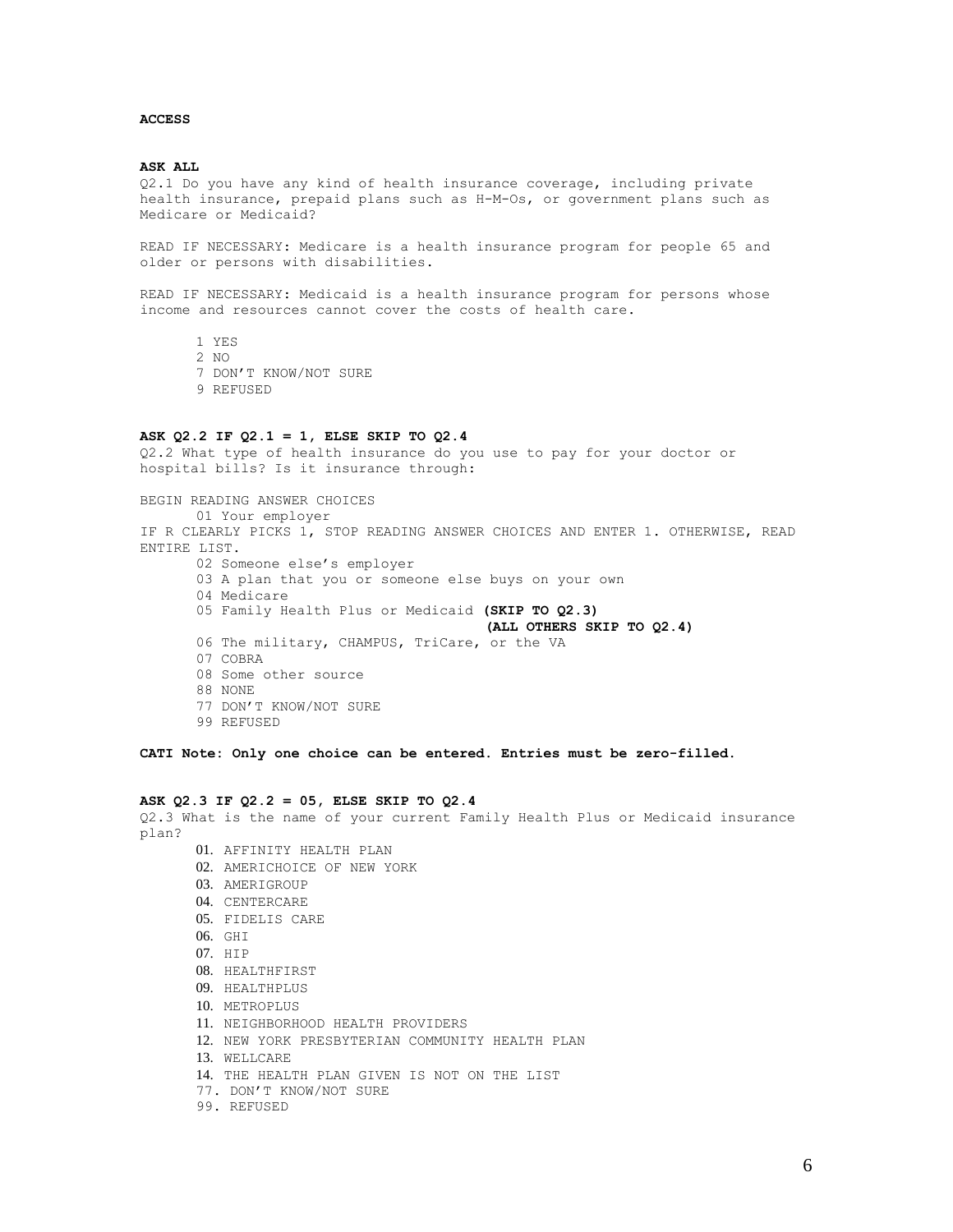#### **ASK ALL**

Q2.4 Do you have one person or more than one person you think of as your personal doctor or health care provider?

IF YES: Do you have only one or more than one?

1 YES, ONLY ONE 2 YES, MORE THAN ONE 3 NO 7 DON'T KNOW/NOT SURE 9 REFUSED

# **ASK Q2.5 IF Q2.4 = 1 OR 2, ELSE SKIP TO Q3.1**

Q2.5 Have you seen your personal doctor or health care provider in the last 12 months?

1 YES 2 NO 7 DON'T KNOW/NOT SURE 9 REFUSED

#### **ASK Q2.6 IF Q2.5 = 1, ELSE SKIP TO Q3.1**

Q2.6 Thinking about the last time you visited your personal doctor or health care provider, while the doctor was meeting with you, how did he or she record your health information? Was it paper charts, a computer, both paper charts and a computer or are you not sure?

INTERVIEWER: IF ASKED: "That is, after checking in at the front desk, but before checking out."

INTERVIEWER: IF ASKED: "By computer, I mean a desktop, a laptop, or tablet computer but does not include testing devices."

1 PAPER CHARTS 2 A COMPUTER 3 BOTH PAPER CHARTS AND A COMPUTER 7 DON'T KNOW/NOT SURE 9 REFUSED

#### **ASK Q2.7 IF Q2.5= 1 , ELSE SKIP TO Q3.1**

Q2.7 The last time your personal doctor or other healthcare provider gave you a prescription for medicine, was this prescription a computer printout, a handwritten prescription on a pad, or did he or she just call it in or fax it to the pharmacy?

1 A COMPUTER PRINTOUT 2 A HANDWRITTEN PRESCRIPTION ON A PAD 3 CALLED IN BY TELEPHONE 4 FAXED OR EMAILED IT 5 NO PRESCRIPTION IN LAST 12 MONTHS 7 DON'T KNOW/NOT SURE 9 REFUSED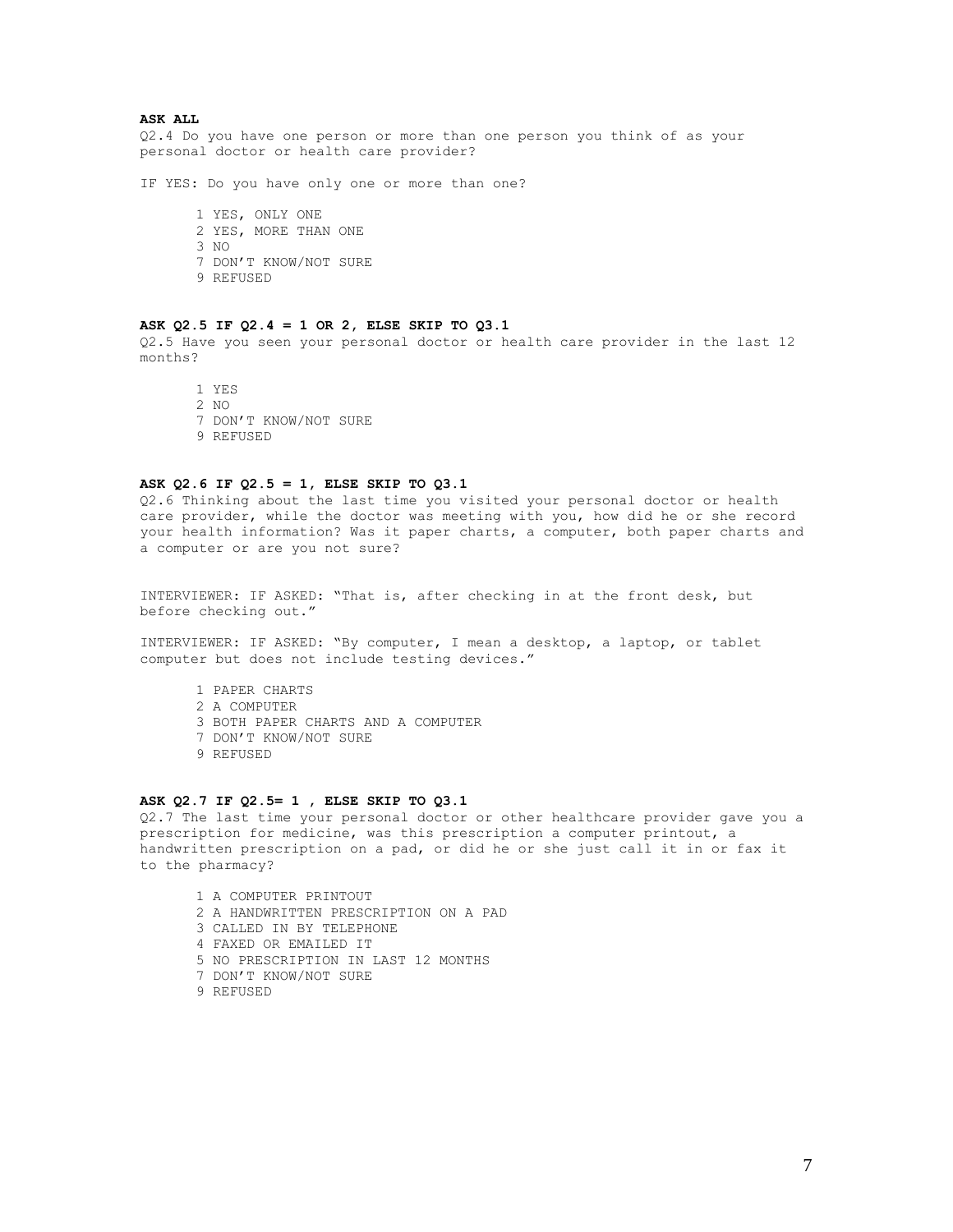#### **MENTAL HEALTH**

READ: The next few questions are about your mental health

# **(ASK ALL)**

Q 3.1aDuring the past 30 days, how often did you feel

So sad that nothing could cheer you up?

All of the time, most of the time, some of the time, a little of the time, OR none of the time?

IF ASKED FOR HELP WITH MENTAL HEALTH PROBLEM: THE NUMBER FOR PROJECT LIBERTY IS (800) LIFE NET OR **800-543-3638**

1 ALL OF THE TIME 2 MOST OF THE TIME 3 SOME OF THE TIME 4 A LITTLE OF THE TIME 5 NONE OF THE TIME 7 DON'T KNOW/NOT SURE 9 REFUSED

#### **(ASK ALL)**

Q 3.1b During the past 30 days, how often did you feel

Nervous?

All of the time, most of the time, some of the time, a little of the time, OR none of the time?

IF ASKED FOR HELP WITH MENTAL HEALTH PROBLEM: THE NUMBER FOR PROJECT LIBERTY IS (800) LIFE NET OR **800-543-3638**

1 ALL OF THE TIME 2 MOST OF THE TIME 3 SOME OF THE TIME 4 A LITTLE OF THE TIME 5 NONE OF THE TIME 7 DON'T KNOW/NOT SURE 9 REFUSED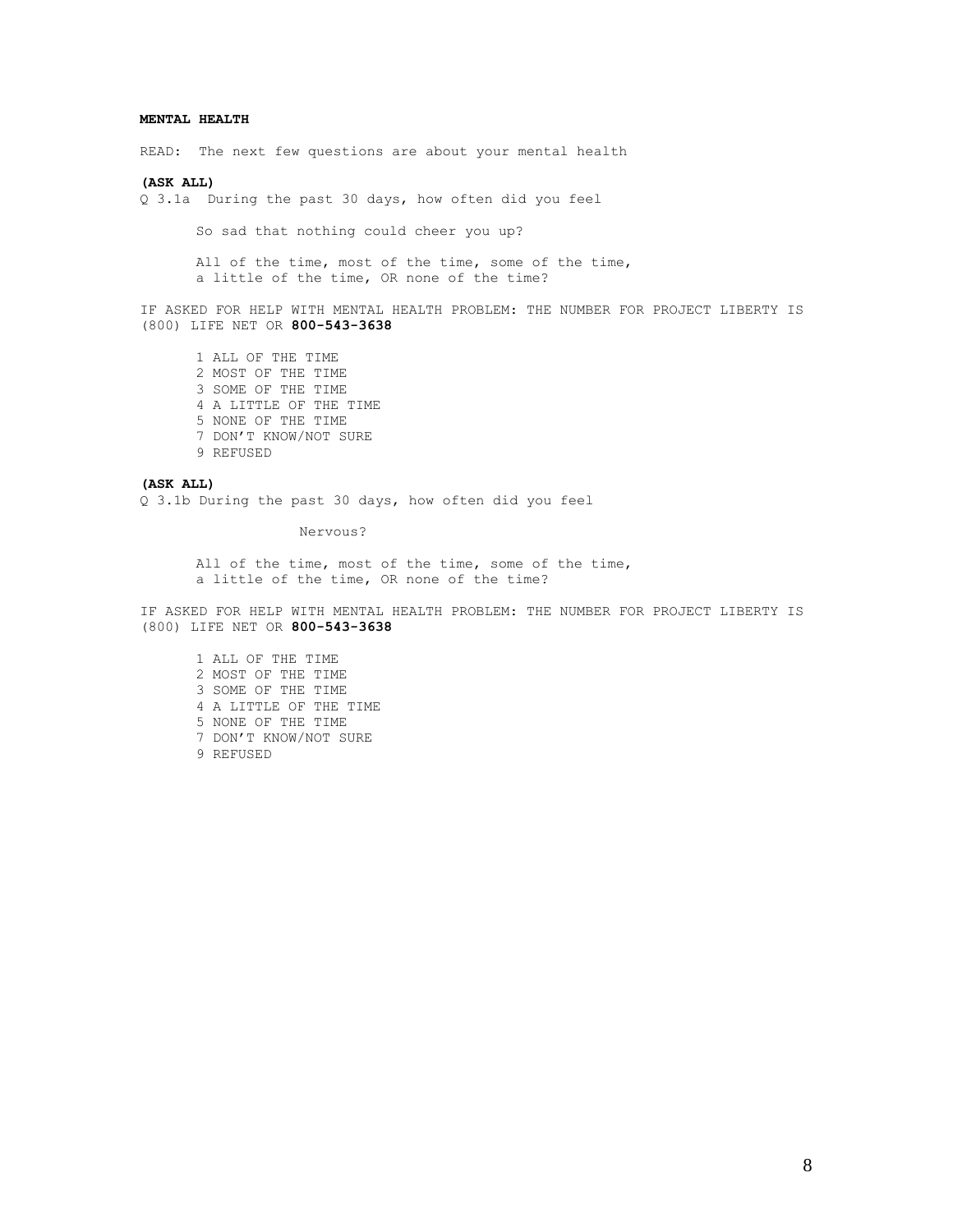#### **(ASK ALL)**

Q 3.1c. During the past 30 days, how often did you feel

Restless or fidgety?

All of the time, most of the time, some of the time, a little of the time, OR none of the time?

IF ASKED FOR HELP WITH MENTAL HEALTH PROBLEM: THE NUMBER FOR PROJECT LIBERTY IS (800) LIFE NET OR **800-543-3638**

1 ALL OF THE TIME 2 MOST OF THE TIME 3 SOME OF THE TIME 4 A LITTLE OF THE TIME 5 NONE OF THE TIME 7 DON'T KNOW/NOT SURE 9 REFUSED

**(ASK ALL)** Q 3.1d. During the past 30 days, how often did you feel

Hopeless?

All of the time, most of the time, some of the time, a little of the time, OR none of the time?

IF ASKED FOR HELP WITH MENTAL HEALTH PROBLEM: THE NUMBER FOR PROJECT LIBERTY IS (800) LIFE NET OR **800-543-3638**

1 ALL OF THE TIME 2 MOST OF THE TIME 3 SOME OF THE TIME 4 A LITTLE OF THE TIME 5 NONE OF THE TIME 7 DON'T KNOW/NOT SURE 9 REFUSED

#### **(ASK ALL)**

Q 3.1e. During the past 30 days, how often did you feel

That everything was an effort?

All of the time, most of the time, some of the time, a little of the time, OR none of the time?

IF ASKED FOR HELP WITH MENTAL HEALTH PROBLEM: THE NUMBER FOR PROJECT LIBERTY IS (800) LIFE NET OR **800-543-3638**

1 ALL OF THE TIME 2 MOST OF THE TIME 3 SOME OF THE TIME 4 A LITTLE OF THE TIME 5 NONE OF THE TIME 7 DON'T KNOW/NOT SURE 9 REFUSED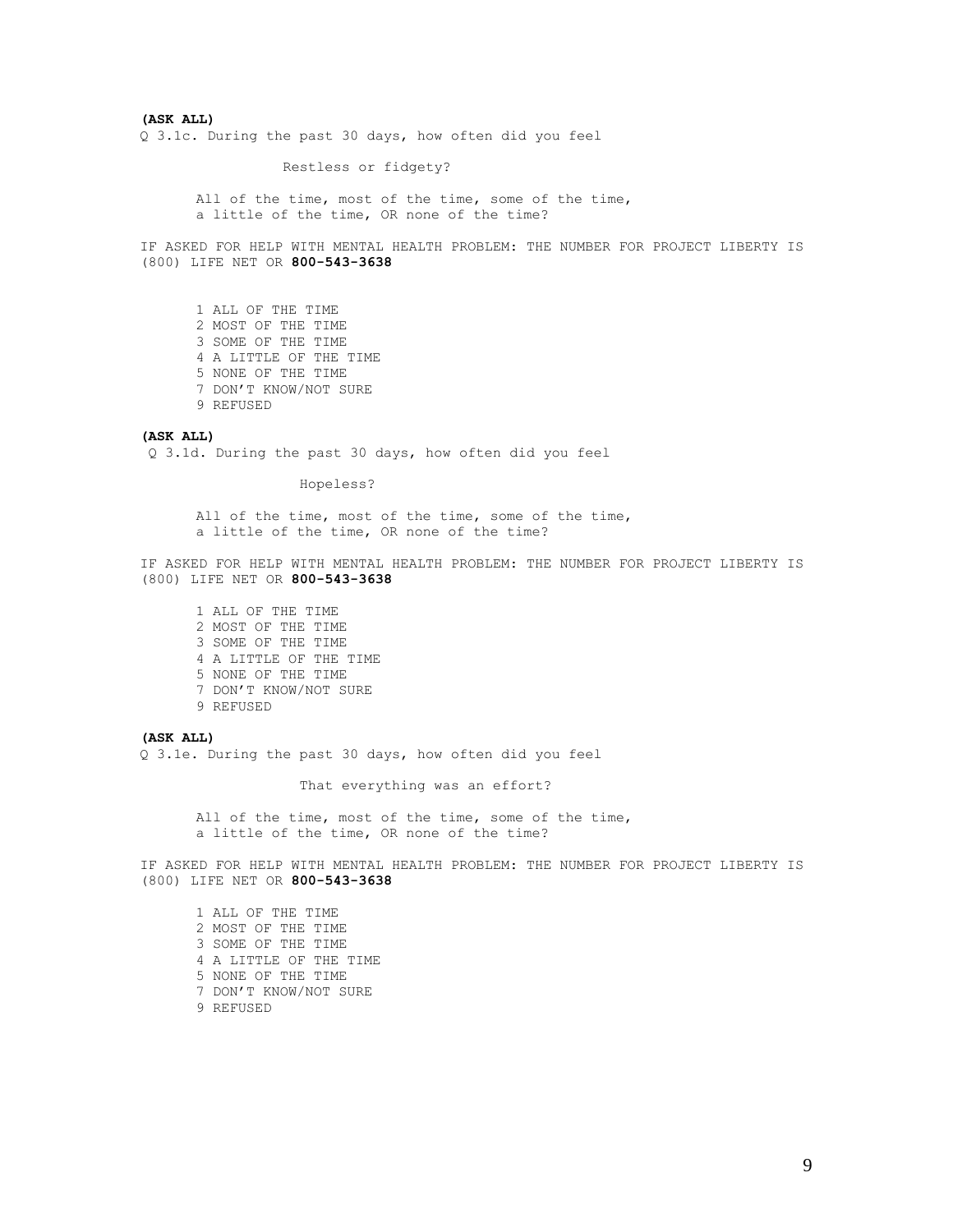#### **(ASK ALL)**  Q 3.1f. During the past 30 days, how often did you feel

#### Worthless?

All of the time, most of the time, some of the time, a little of the time, OR none of the time?

IF ASKED FOR HELP WITH MENTAL HEALTH PROBLEM: THE NUMBER FOR PROJECT LIBERTY IS (800) LIFE NET OR **800-543-3638**

1 ALL OF THE TIME 2 MOST OF THE TIME 3 SOME OF THE TIME 4 A LITTLE OF THE TIME 5 NONE OF THE TIME 7 DON'T KNOW/NOT SURE 9 REFUSED

#### **ASK ALL**

Q3.2 Have you ever been told by a doctor, nurse or other health professional that you have depression?

1 YES

- 2 NO
- 7 DON'T KNOW/NOT SURE 9 REFUSED
- 

# **ASK Q3.3 IF Q3.2 = 1, ELSE SKIP TO Q3.5**

Q3.3 Were you first told by a doctor, nurse or other health professional that you have depression in the last 12 months?

1 YES 2 NO 7 DON'T KNOW/NOT SURE 9 REFUSED

## **ASK Q3.4 IF Q3.2 = 1, ELSE SKIP TO Q3.5**

Q3.4 In the last 12 months, have you received any counseling or taken prescription medication for depression?

1 YES 2 NO 7 DON'T KNOW/NOT SURE 9 REFUSED

#### **ASK ALL**

Q3.5 Thinking about your mental health, which includes stress, depression and problems with emotions, for about how many days during the past 30 days was your mental health not good?

NUMBER OF DAYS [RANGE 01-30 DAYS 88, 77,99) 88 NONE 77 DON'T KNOW/NOT SURE 99 REFUSED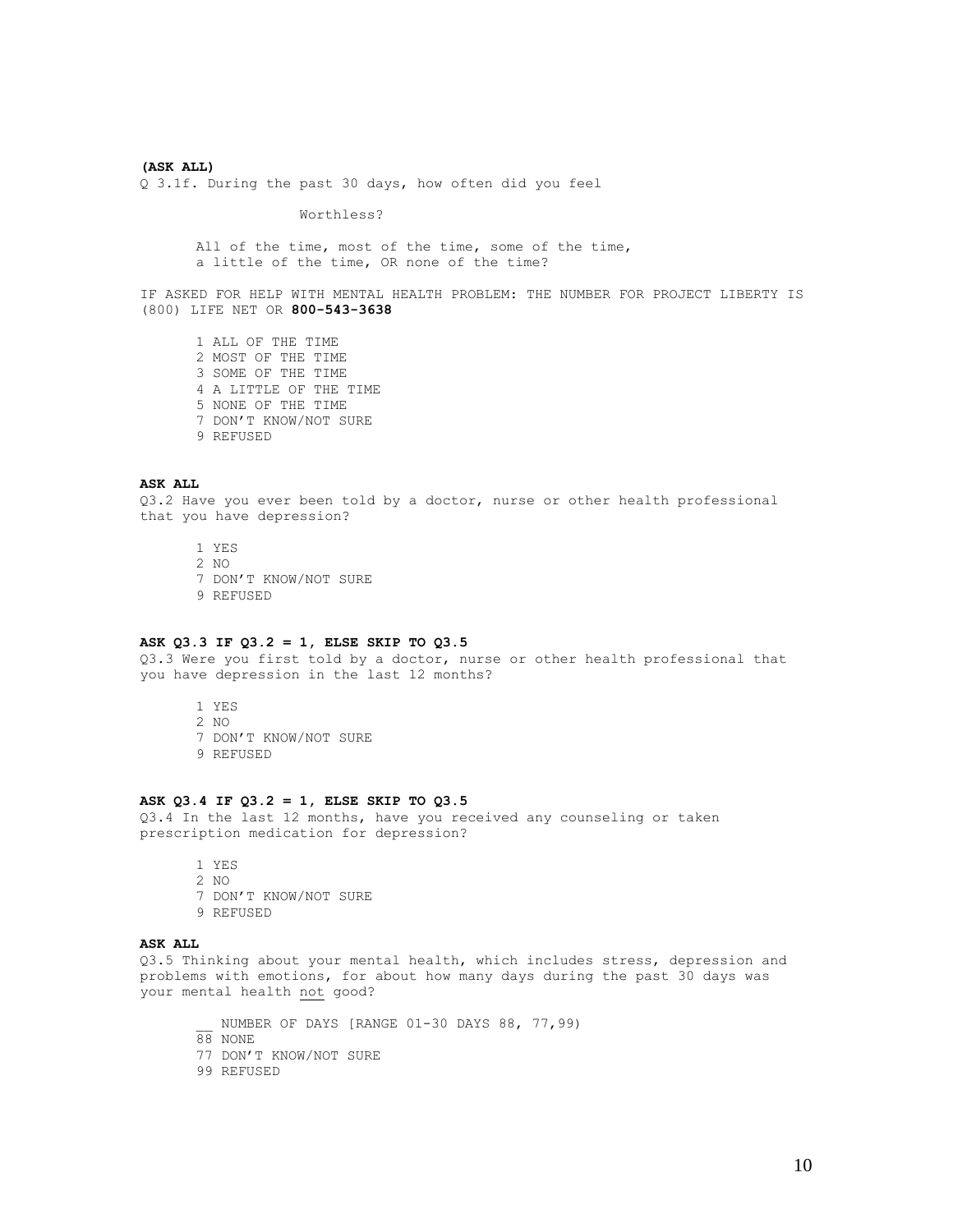## **CARDIOVASCULAR HEALTH**

#### **ASK ALL**

Q4.1 Have you ever been told by a doctor, nurse or other health professional that you have hypertension, also called high blood pressure?

1 YES

- 2 NO
- 7 DON'T KNOW/NOT SURE
- 9 REFUSED

# **ASK Q4.2 IF Q4.1 = 1, ELSE SKIP TO Q4.3**

Q4.2 Are you currently taking medication for your high blood pressure?

- 1 YES
- 2 NO
- 7 DON'T KNOW/NOT SURE
- 9 REFUSED

#### **ASK ALL**

Q4.3 Do you take aspirin daily or every other day for your heart?

1 YES 2 NO 7 DON'T KNOW/NOT SURE 9 REFUSED

# **ASK ALL**

Q4.4 Have you ever been told by a doctor, nurse or other health professional that your blood cholesterol is high?

1 YES 2 NO 7 DON'T KNOW/NOT SURE 9 REFUSED

# **ASK Q4.5 IF Q4.4 = 1, ELSE SKIP TO Q5.1**

Q4.5 Are you currently taking medication to lower your high cholesterol?

- 1 YES
- 2 NO
- 7 DON'T KNOW/NOT SURE
- 9 REFUSED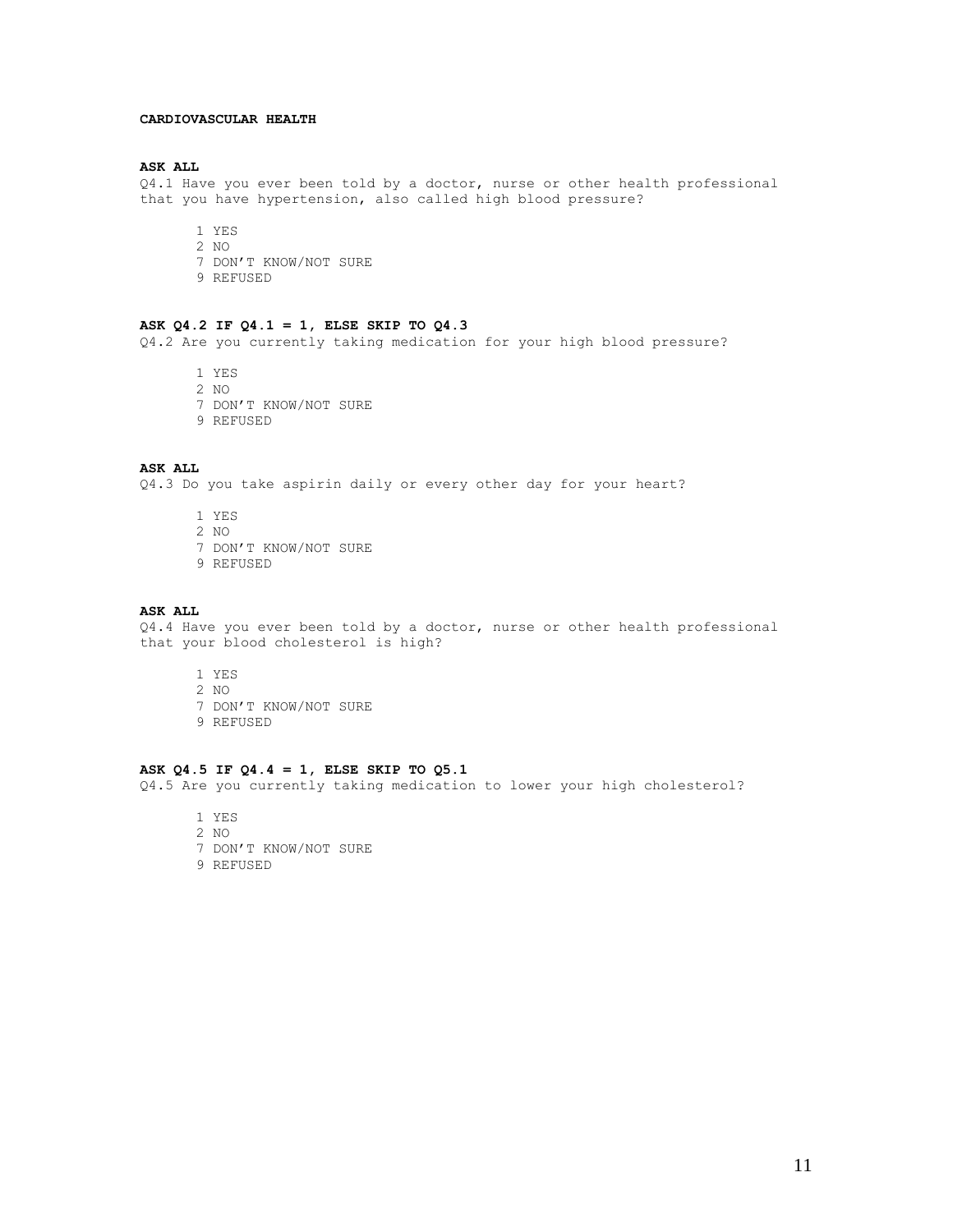# **DIABETES**

**ASK ALL**  Q5.1 Have you ever been told by a doctor, nurse or other health professional that you have diabetes?

INTERVIEWER: IF "YES", AND FEMALE ASK: "Was this only when you were pregnant?"

1 YES 2 YES, FEMALE TOLD ONLY DURING PREGNANCY 3 NO 7 DON'T KNOW/NOT SURE 9 REFUSED

# **ASK Q5.2 IF Q5.1 = 1, ELSE SKIP TO Q6.1**

Q5.2 How old were you when you were first told you have diabetes?

\_\_\_\_ AGE (Range 0-97) 98 DON'T KNOW/NOT SURE 99 REFUSED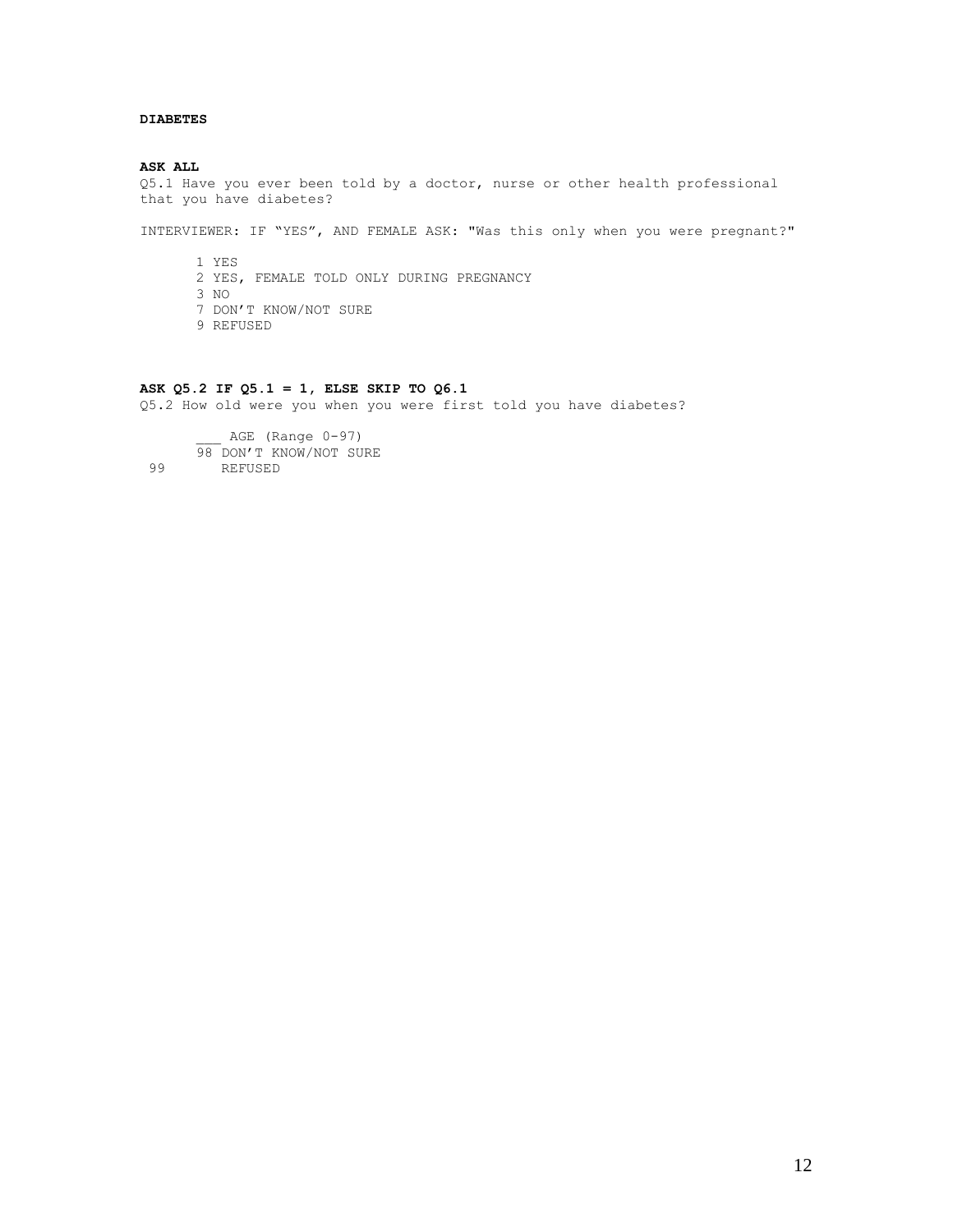## **ASTHMA**

#### **ASK ALL**

Q6.1 In the last 30 days, how many days have you experienced a persistent cough?

\_\_ DAYS [RANGE 01-30 DAYS 88, 77,99] 88 NONE 77 DON'T KNOW/NOT SURE<br>99 REFUSED 99 REFUSED

# **ASK ALL**

Q6.2 In the last 30 days, how many days have you experienced shortness of breath?

\_\_ DAYS [RANGE 01-30 DAYS 88, 77,99] 88 NONE 77 DON'T KNOW/NOT SURE<br>99 REFUSED 99 REFUSED

**ASK ALL** 

Q6.3 In the last 30 days, how many days have you experienced wheezing?

INTERVIEWER: IF NEEDED: "Wheezing is a high-pitched whistling sound during breathing. It occurs when air flows through narrowed breathing tubes."

\_\_ DAYS [RANGE 01-30 DAYS 88, 77,99] 88 NONE 77 DON'T KNOW/NOT SURE<br>99 REFUSED 99 REFUSED

#### **ASK ALL**

Q6.4 Have you ever been told by a doctor, nurse or other health professional that you had asthma?

1 YES 2 NO 7 DON'T KNOW/NOT SURE 9 REFUSED

#### **ASK Q6.5 IF Q6.4 = 1, ELSE SKIP TO Q7.1**

Q6.5 Were you diagnosed with asthma before or after September 11, 2001?

INTERVIEWER: IF RESPONDENT ANSWERS THEY WERE DIAGNOSED WITH ASTHMA ON SEPTEMBER 11, 2001 CODE AS "BEFORE SEPTEMBER 11, 2001"

- 1 BEFORE SEPTEMBER 11, 2001
- 2 AFTER SEPTEMBER 11, 2001
- 7 DON'T KNOW/NOT SURE<br>9 REFUSED

9 REFUSED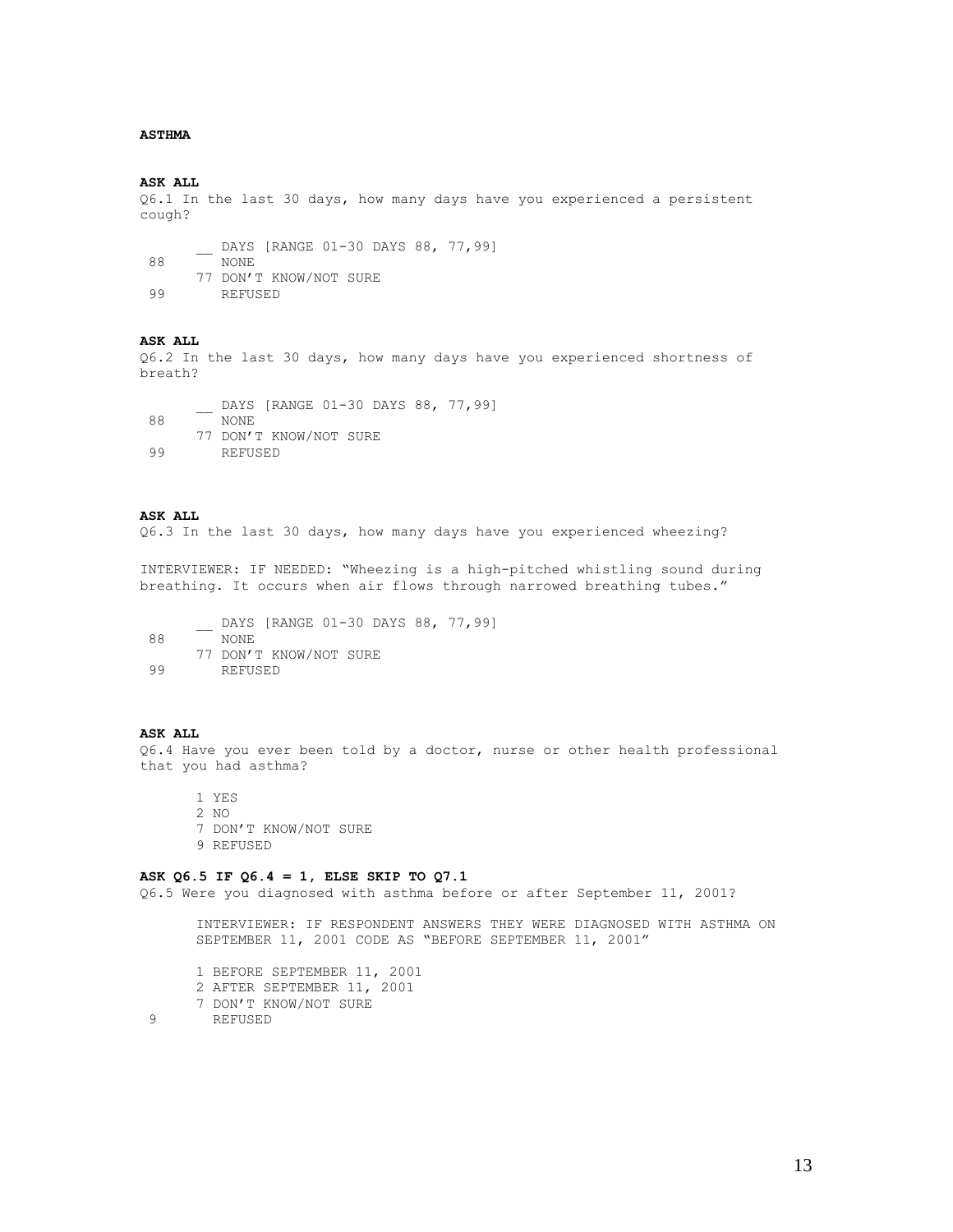#### **ASK Q6.6 IF Q6.4 = 1, ELSE SKIP TO Q7.1**

Q6.6 In the last 12 months, have you had an episode of asthma or an asthma attack?

1 YES

- 2 NO
- 7 DON'T KNOW/NOT SURE
- 9 REFUSED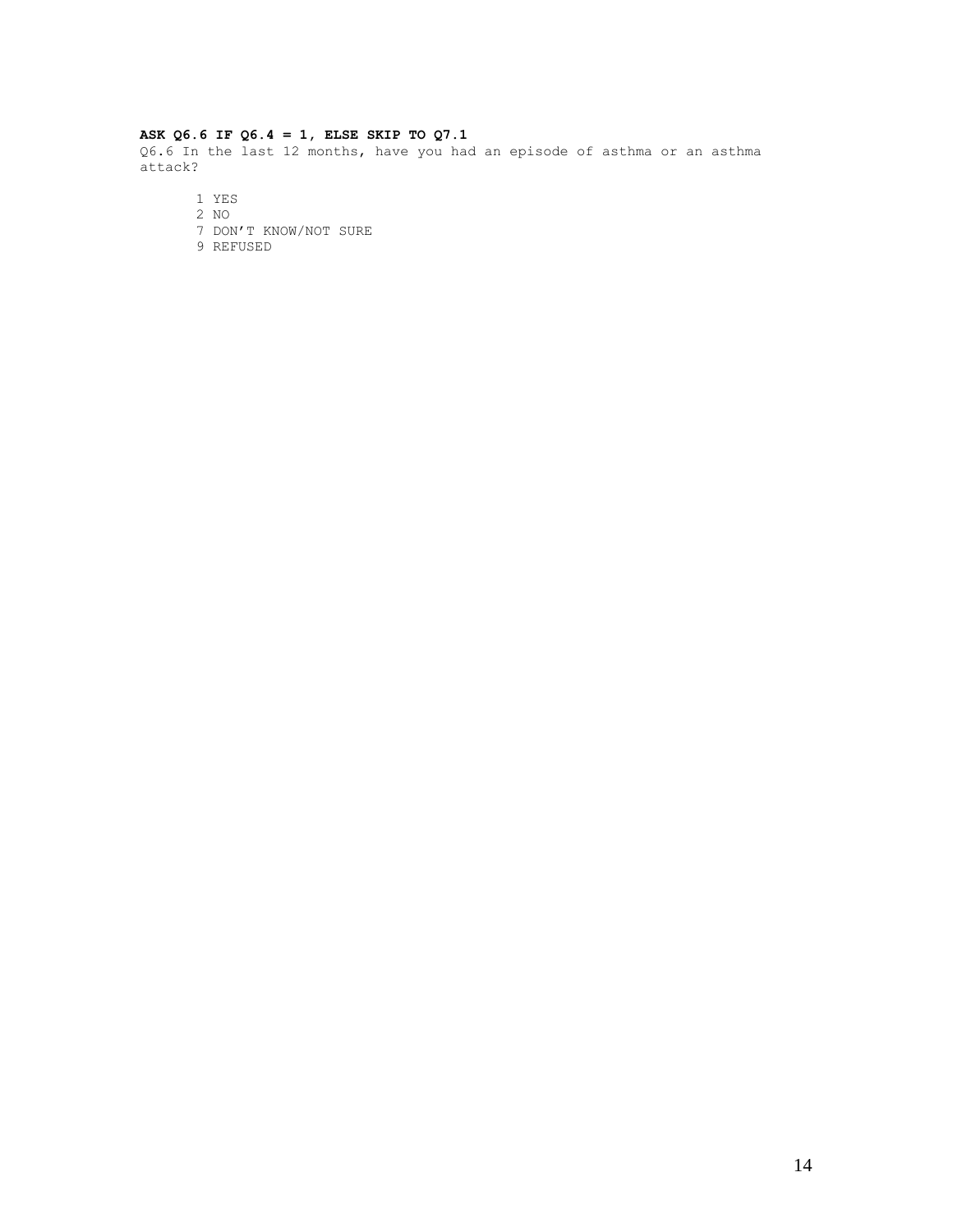#### **IMMUNIZATIONS**

## **ASK ALL**

Q7.1 During the past 12 months, have you had a flu shot in your arm or a flu vaccine that was sprayed in your nose?

1 YES

- 2 NO
- 7 DON'T KNOW/NOT SURE
- 9 REFUSED

# **ASK Q7.2 IF Q7.1 = 1, ELSE SKIP TO Q7.3**

Q7.2 Did you have a flu shot in your arm or a flu vaccine that was sprayed in your nose during last years flu season, between the dates of September 1, 2007, and March 31, 2008?

INTERVIEWER: IF NEEDED: "Last year's flu season occurred between September 1, 2007 and March 31, 2008."

1 YES 2 NO 7 DON'T KNOW/NOT SURE 9 REFUSED

#### **ASK ALL**

Q7.3 Have you ever had a pneumonia shot? This shot is usually given only once or twice in a person's lifetime and is different from a flu shot. It is also called the pneumococcal vaccine.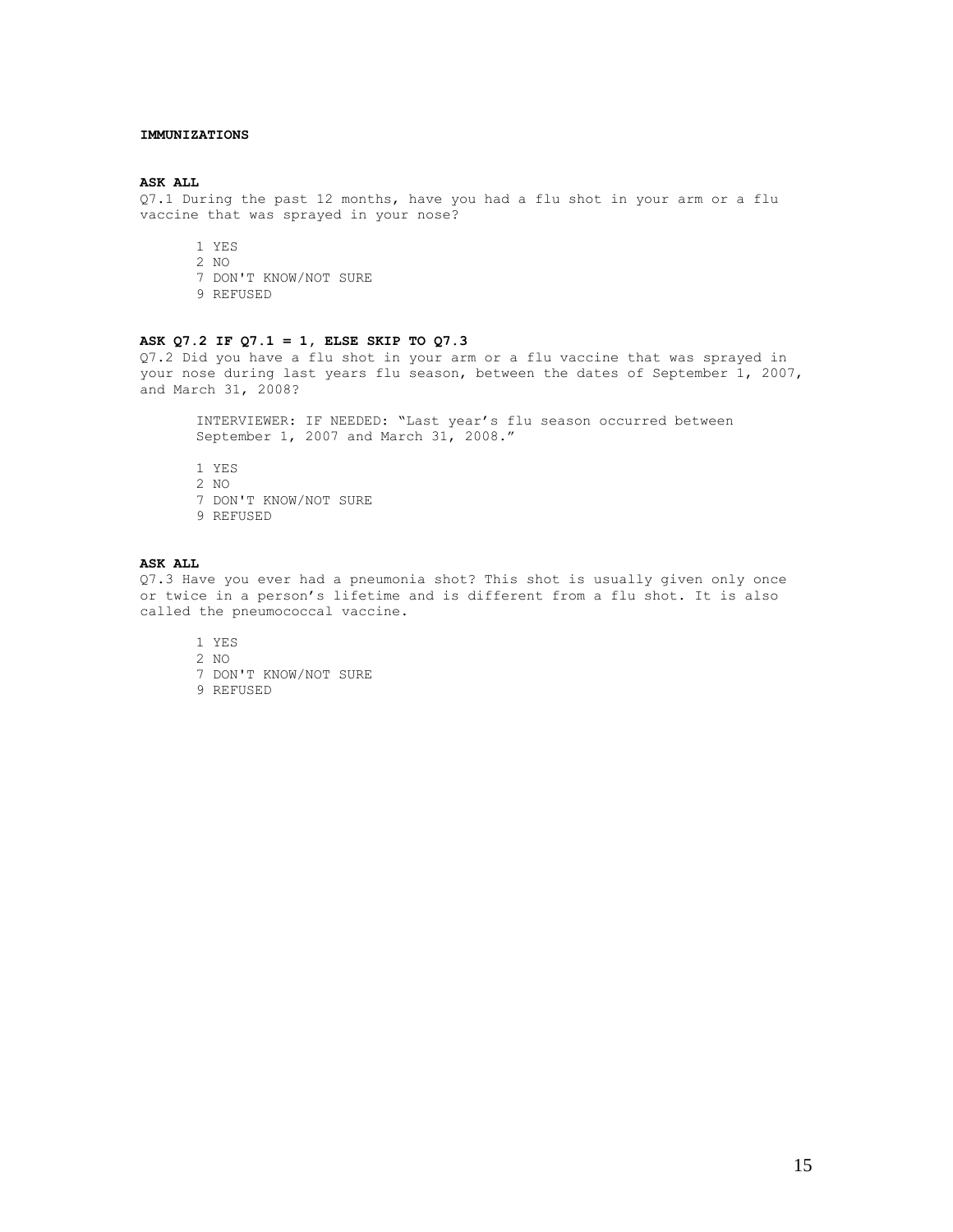#### **NUTRITION**

**SCREEN: And now a few questions about your nutrition** 

# **ASK ALL**

Q8.1 If you were to walk from your home to purchase fresh fruits and vegetables, how long would it take you to get there? 5 minutes or less, more than 5 minutes but less than 10 minutes or 10 minutes or more?

1 5 minutes or less 2 More than 5 minutes but less than 10 minutes 3 10 minutes or more 7 DON'T KNOW/NOT SURE 9 REFUSED

## **ASK ALL**

Q8.2 Thinking about nutrition...how many total servings of fruit and/or vegetables did you eat yesterday? A serving would equal one medium apple, a handful of broccoli, or a cup of carrots.

INTERVIEWER: RECORD 77 FOR DON'T KNOW/NOT SURE RECORD 99 FOR REFUSED

INTERVIEWER: If respondent tells you what fruits/vegetables he/she ate, add up the servings after repeating the question once.

PROBE: You ate (repeat all the fruits and vegetables respondent said). That adds up to X servings. Would you say you ate X servings of fruits and vegetables yesterday?

\_\_\_\_\_\_ Number of servings

77 Don't know/Not sure 99 Refused

**HEADER SCREEN:** The next three questions are about how often you drink sugar sweetened soda, other sweetened beverages and diet soda. One drink would equal a 12 ounce can, bottle or glass.

#### **ASK ALL**

Q8.3 How often do you drink sugar sweetened soda? Do not include diet soda or seltzer.

READ IF NECESSARY: How many sodas do you drink per day, per week or per month?

READ IF NECESSARY: One drink of soda would equal a 12 ounce can, bottle or glass.

1\_\_ PER DAY  $2$  PER WEEK 3\_\_ PER MONTH 888 RARELY OR NEVER DRINK SODA 777 DON'T KNOW/NOT SURE 999 REFUSED

**CATI Note: Only allow one field to be entered.**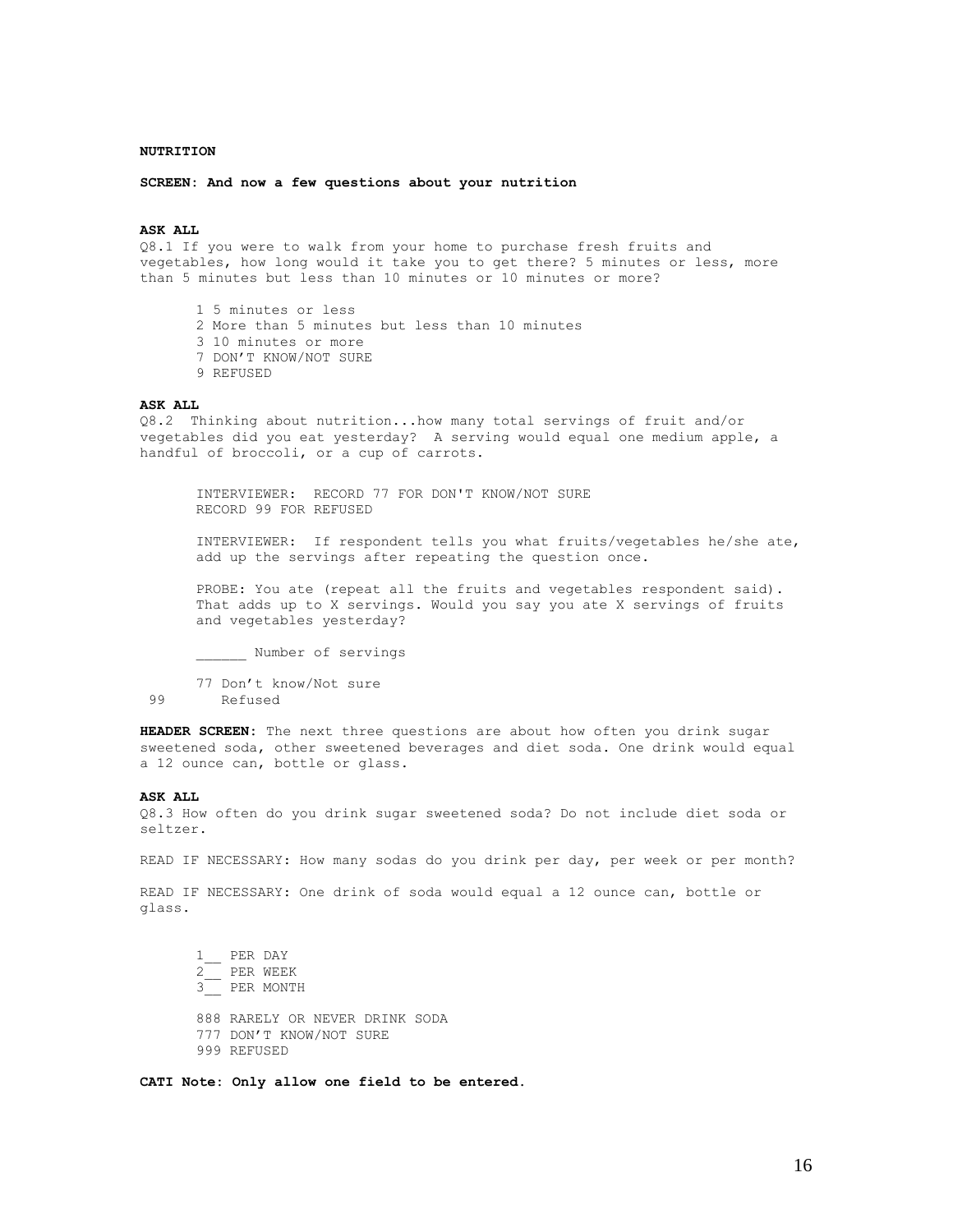#### **ASK ALL**

Q8.4 How often do you drink other sweetened drinks like sweetened iced tea, sports drinks, fruit punch or other fruit-flavored drinks? Do not include diet soda, sugar free drinks, or 100% juice.

READ IF NECESSARY: How many sweetened drinks do you drink per day, per week or per month?

READ IF NECESSARY: One drink of sweetened drinks would equal a 12 ounce can, bottle or glass.

1\_\_ PER DAY 2\_\_ PER WEEK 3\_\_ PER MONTH 888 RARELY OR NEVER DRINK SODA 777 DON'T KNOW/NOT SURE 999 REFUSED

#### **CATI Note: Only allow one field to be entered.**

#### **ASK ALL**

Q8.5 How often do you drink diet soda or seltzer?

READ IF NECESSARY: How many diet sodas do you drink per day, per week or per month?

READ IF NECESSARY: One drink of diet soda or seltzer would equal a 12 ounce can, bottle or glass.

INTERVIEWER NOTE: If respondent asks, carbonated water, sparkling water, seltzer, club soda or mineral water, these all count as "seltzer".

INTERVIEWER NOTE:

1\_\_ PER DAY 2\_\_ PER WEEK 3\_\_ PER MONTH

888 RARELY OR NEVER DRINK SODA 777 DON'T KNOW/NOT SURE 999 REFUSED

**CATI Note: Only allow one field to be entered.**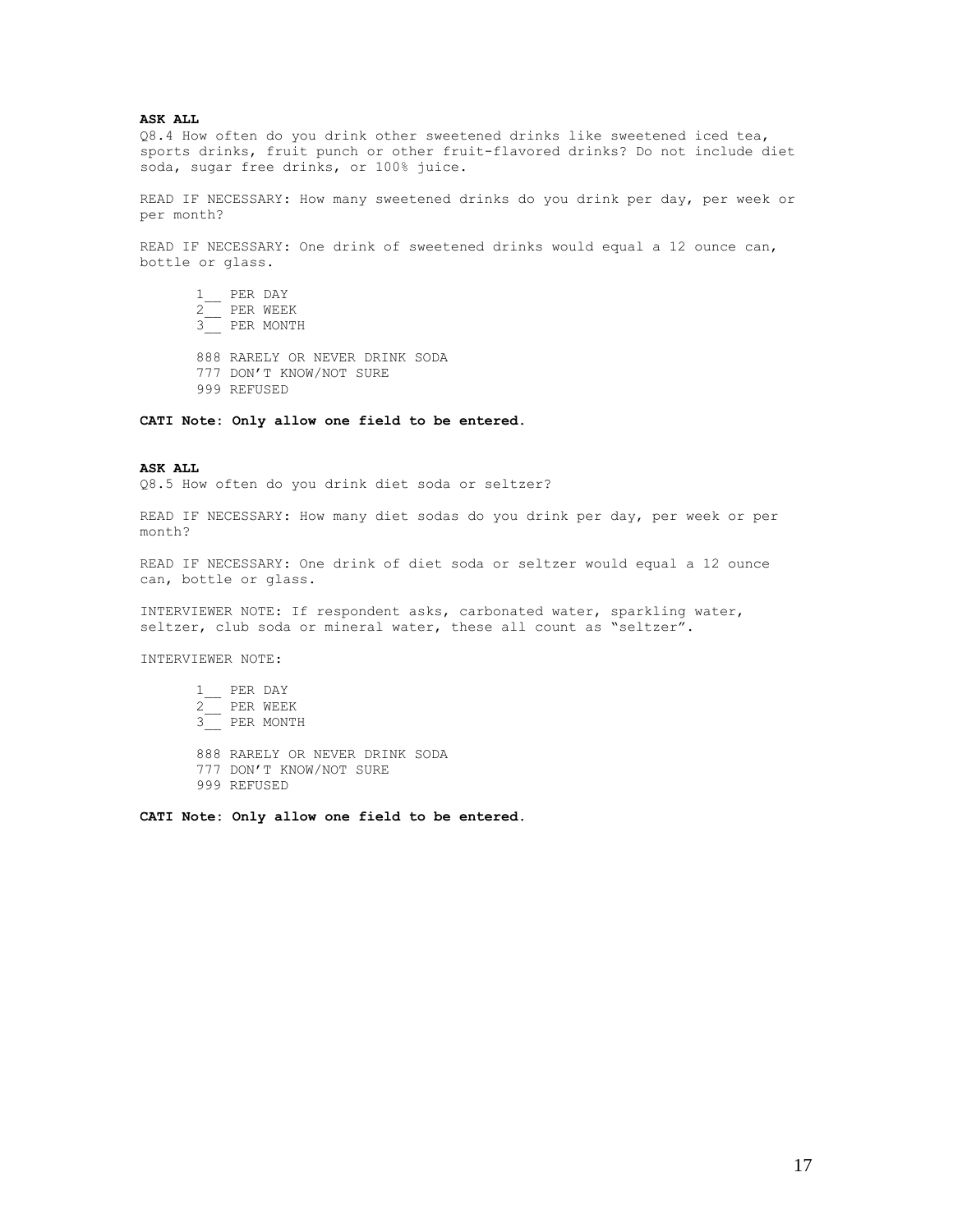**HEADER SCREEN:** The next few questions are about your water consumption.

#### **ASK ALL**

Q8.6 In the past 30 days, what types of water did you drink? Unfiltered tap water, filtered tap water, bottled plain water, seltzer water, or do you rarely or never drink water?

INTERVIEWER INSTRUCTION: If respondent asks, water from a water cooler (e.g. Deer Park or Poland Springs) should be counted as bottled water.

INTERVIEWER NOTE: If respondent asks, carbonated water, sparkling water, seltzer, club soda or mineral water, these all count as "seltzer".

#### **CHECK ALL THAT APPLY.**

1 Unfiltered tap water 2 Filtered tap water 3 Bottled plain water 4 Seltzer water 5 Rarely or never drink water 7 Don't know/Not sure 9 Refused

# ASK  $Q8.7$  IF  $Q8.6 \neq 5$ , 7 OR 9 AND MORE THAN ONE ANSWER 1-4 IS SELECTED **ELSE, SKIP TO Q8.8.**

Q8.7 Of those types of water, which did you drink most often?

INTERVIEWER INSTRUCTION: If respondent asks, water from a water cooler (e.g. Deer Park or Poland Springs) should be counted as bottled water.

READ IF NECESSARY:

1 Unfiltered tap water 2 Filtered tap water 3 Bottled plain water 4 Seltzer water 7 Don't know/Not sure 9 Refused

#### **ASK ALL**

Q8.8 In the past 30 days, how often did you drink water from a water fountain? Would you say at least once a day, at least once a week, at least once a month or never?

1 At least once a day<br>2 At least once a weel At least once a week 3 At least once a month 4 Never 7 Don't Know/Not Sure 9 Refused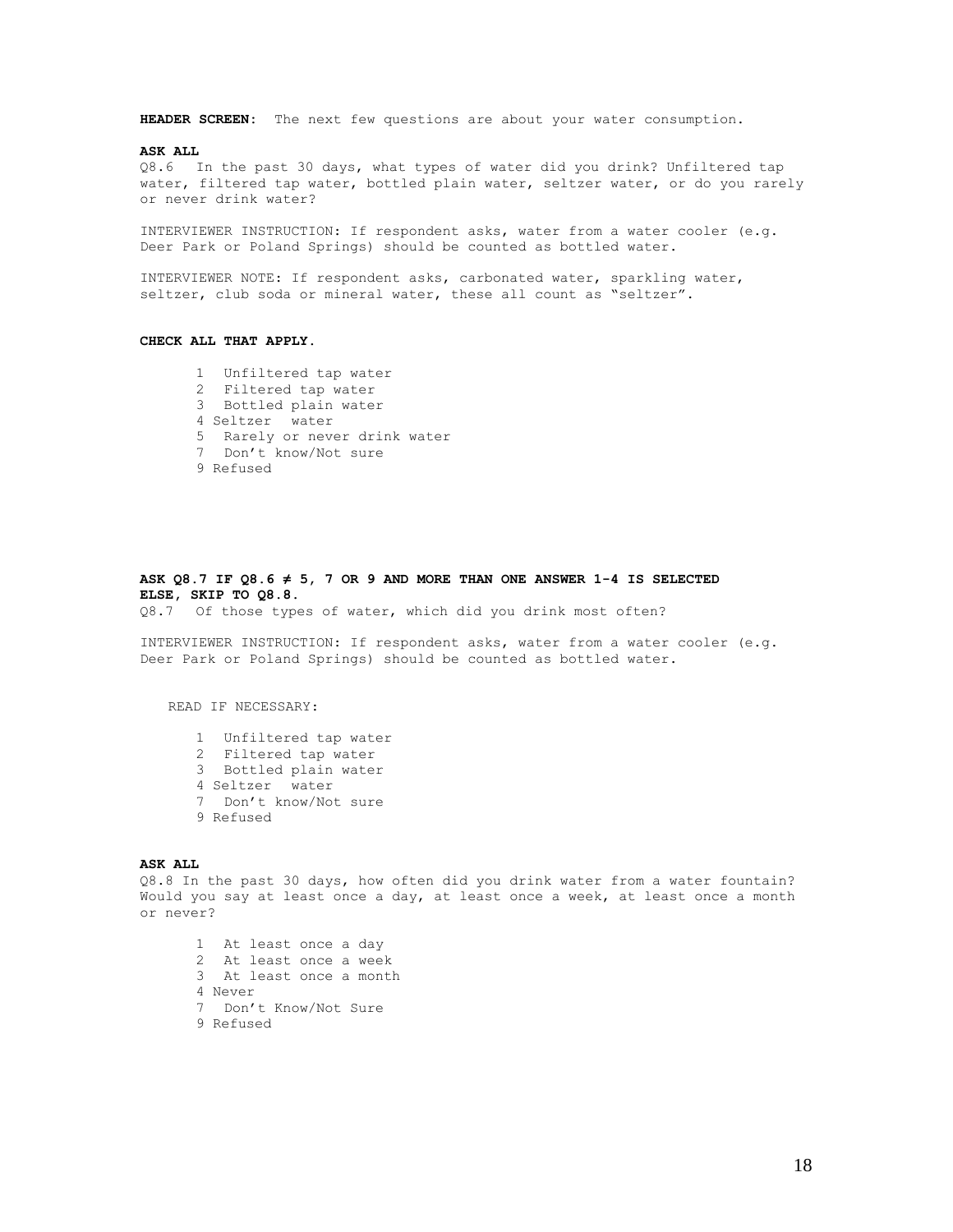#### **PHYSICAL ACTIVITY**

#### **ASK ALL**

Q9.1 During the past 30 days, other than your regular job, did you participate in any physical activities or exercises such as running, calisthenics, golf, gardening, or walking for exercise?

- 1 YES
- 2 NO
- 7 DON'T KNOW/NOT SURE
- 9 REFUSED

#### **ASK ALL**

Q9.2 On a typical weekday do you walk down at least one floor of stairs at home or work? Exclude subway use.

READ IF NEEDED: A weekday is Monday through Friday.

1 YES 2 NO 3 (VOLUNTEERED) DISABLED/WHEELCHAIR UNABLE TO CLIMB STAIRS 7 DON'T KNOW/NOT SURE 9 REFUSED

# **ASK Q9.3 IF Q9.2 NE 3, ELSE SKIP TO Q10.1**

Q9.3 On a typical weekday do you walk up at least one floor of stairs at home or work? Exclude subway use.

READ IF NEEDED: A weekday is Monday through Friday.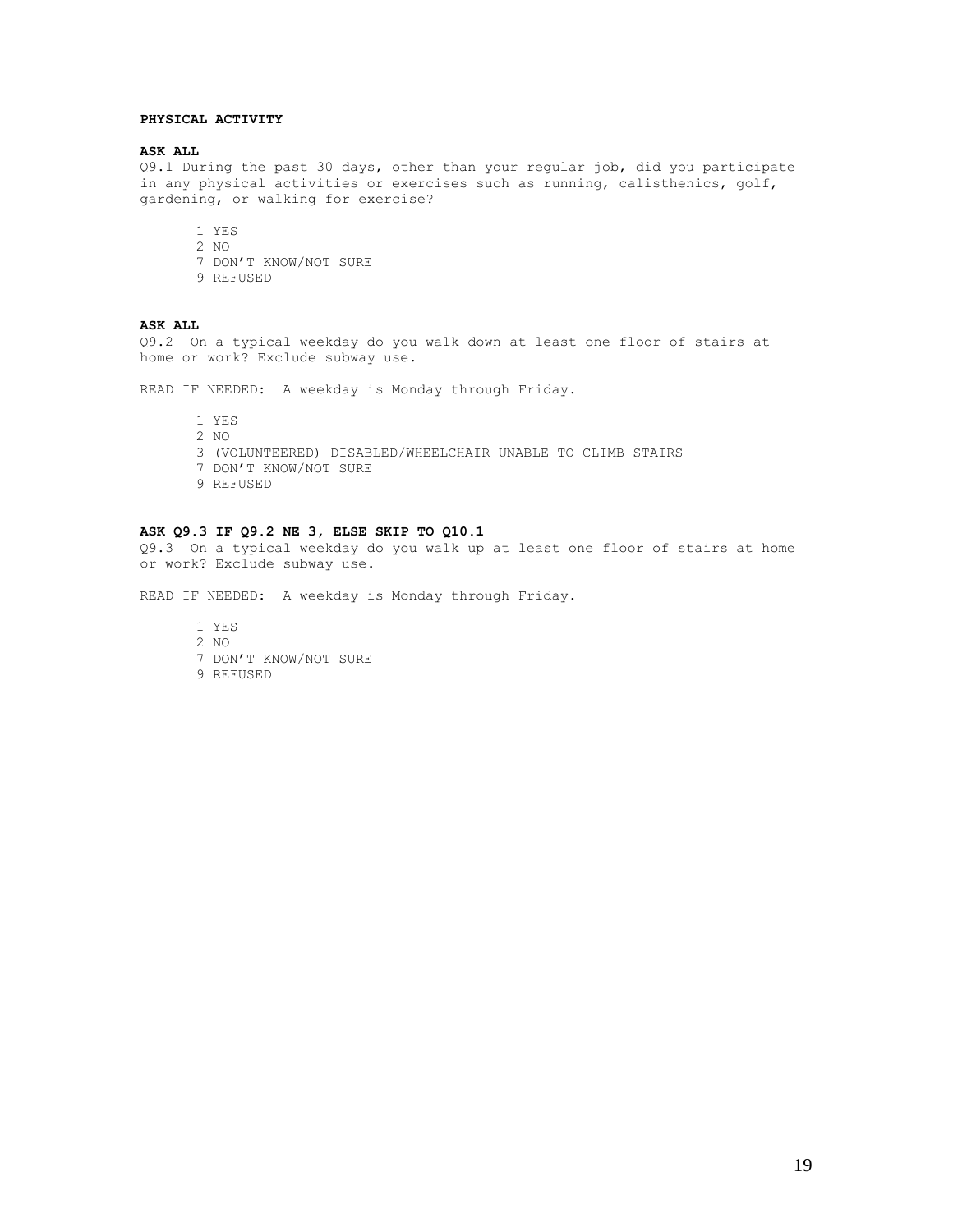#### **DEMOGRAPHICS**

**SCREEN: Now I'd like to ask you some questions about yourself and your household.** 

#### **ASK ALL**

Q10.1 What is your age?

\_\_\_ AGE IN YEARS [RANGE 18-98] 07 DON'T KNOW/NOT SURE 09 REFUSED

# **ASK Q10.1a IF Q10.1 = 07 OR 09, ELSE SKIP TO Q10.2**

Q10.1a We are only asking this information to make sure that we have talked to enough people in each age group. Can you just tell me if you are...?

READ ANSWER CHOICES:

1 65 or older 2 45-64 3 25-44, or 4 18-24 7 DON'T KNOW/NOT SURE 9 REFUSED

# **ASK ALL**

Q10.2 Because it is sometimes difficult to determine over the phone, I am asked to confirm with everyone . . . Are you male or female?

1 MALE 2 FEMALE 7 DON'T KNOW/NOT SURE 9 REFUSED

**ASK ALL** 

Q10.3 Are you Hispanic or Latino?

1 YES

- 2 NO
- 7 DON'T KNOW/NOT SURE
- 9 REFUSED

#### **ASK Q10.3a IF Q10.3 = 1, ELSE SKIP TO Q10.4**

Q10.3a Please tell me which group best represents your Hispanic or Latino origin or ancestry:

READ ANSWER CHOICES (ACCEPT FIRST RESPONSE): [RANDMONIZE: 01-04] 01 Puerto Rican 02 Cuban/Cuban-American 03 Dominican/Dominican-American 04 Mexican/Mexican-American 05 Central or South American 06 Other Latin American, or 07 Other Hispanic/Latino 09 SPANISH

- 
- 77 DON'T KNOW/NOT SURE

99 REFUSED

**CATI Note: Only one choice can be entered. Entries must be zero filled.**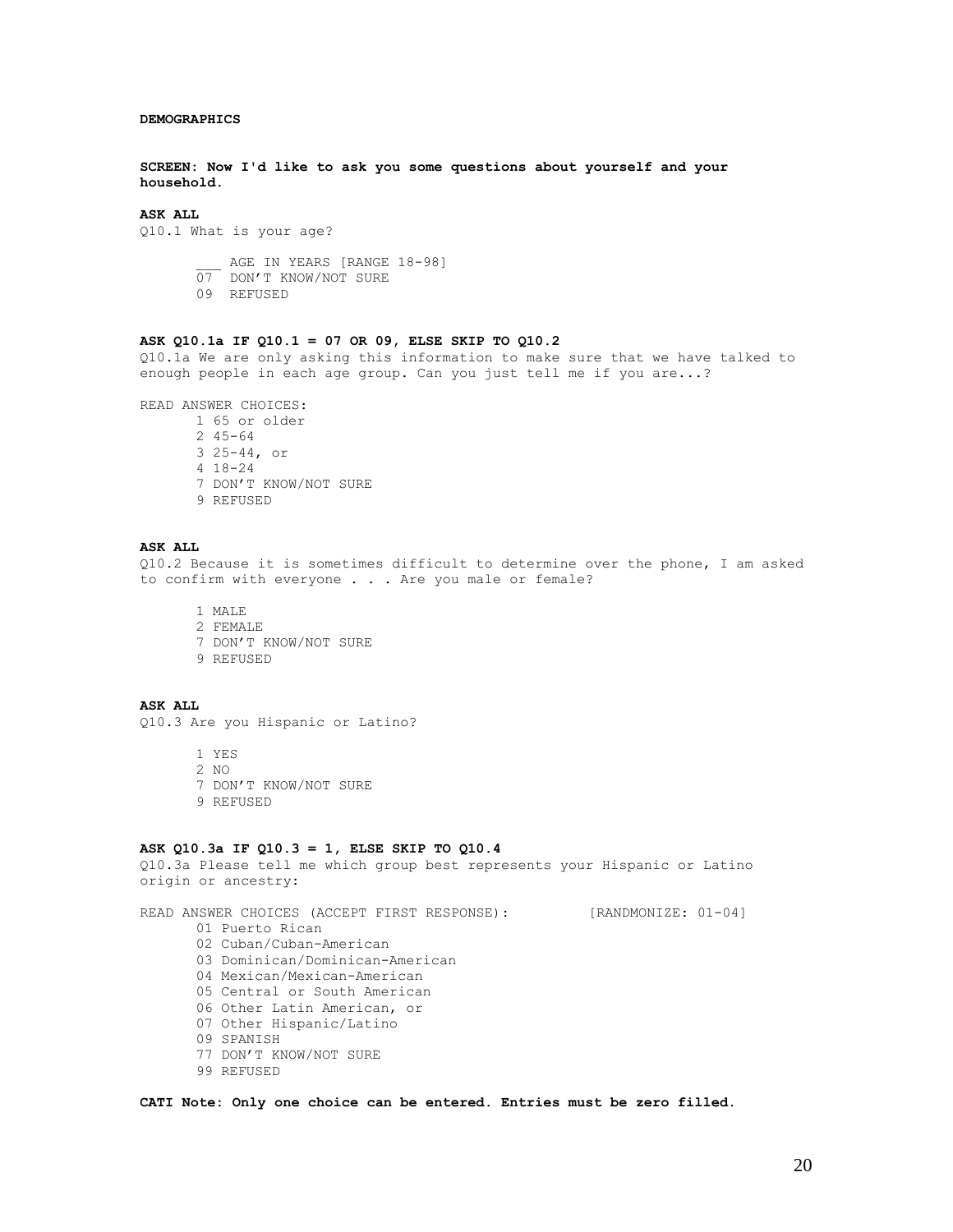**ASK ALL**  Q10.4 (READ IF Q10.3=1: Some people, aside from being Hispanic, also consider themselves to be a member of a racial group.) Which one or more of the following would you say is your race? READ ANSWER CHOICES (ACCEPT MULTIPLE RESPONSES): 01 White 02 Black or African American 03 Asian 04 Native Hawaiian or Other Pacific Islander 05 American Indian, Alaska Native, or 08 Something else (SPECIFY) 77 DON'T KNOW/NOT SURE 99 REFUSED

**CATI Note: More than one choice can be entered. Entries must be zero filled.** 

**ASK Q10.4a IF MORE THAN ONE ANSWER TO Q10.4, ELSE SKIP TO Q10.5**  Q10.4a Which one of these groups would you say best represents your race?

**CATI Note: Fill selected races from Q10.4.**  1 White 2 Black or African American 3 Asian 4 Native Hawaiian or Other Pacific Islander 5 American Indian, Alaska Native 6 Other named in Q10.4 7 DON'T KNOW/NOT SURE 9 REFUSED

**CATI Note: Only one choice can be entered.** 

READ MENTIONED RACES: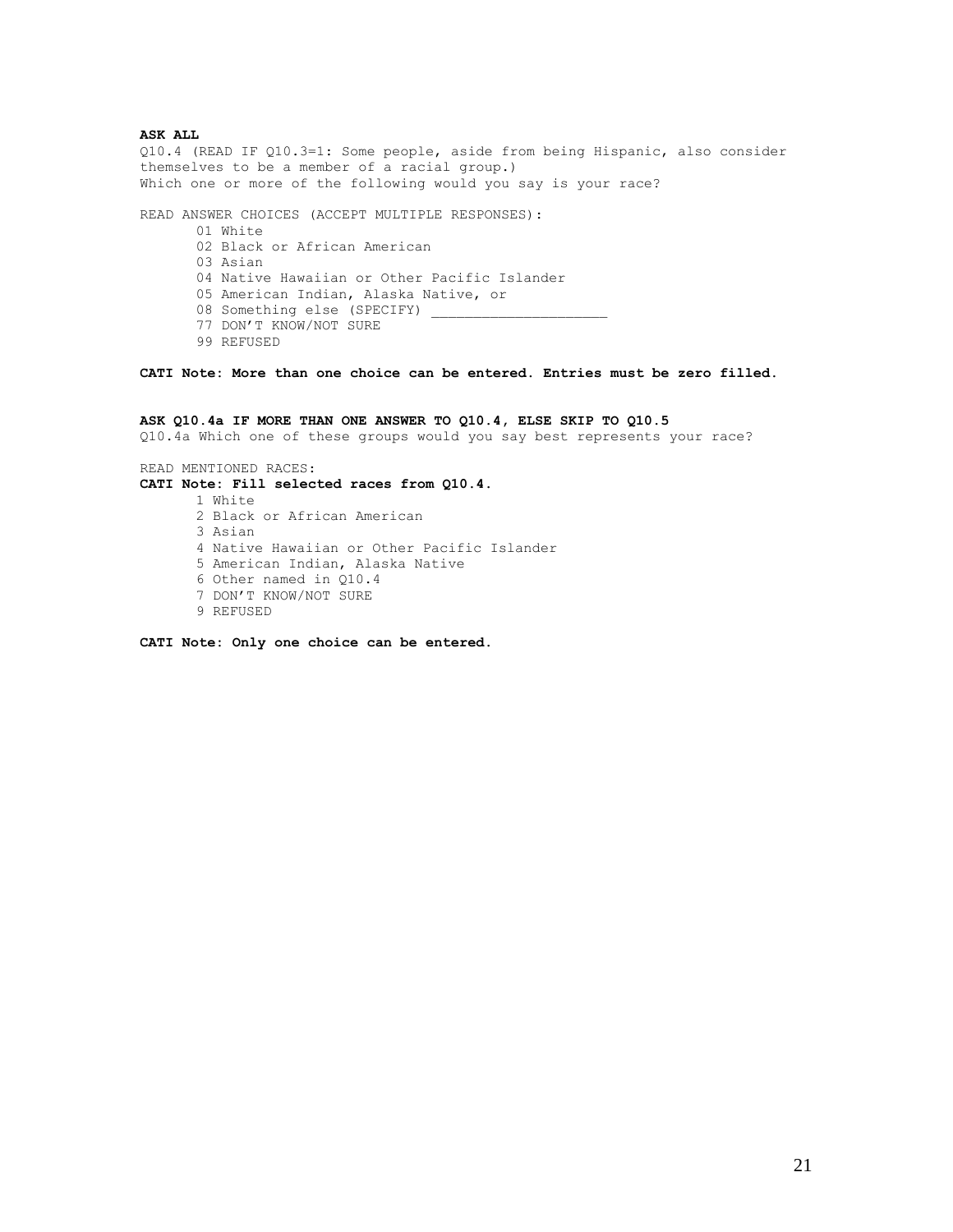## **ASK ALL**

Q10.5 Where were you born? Please tell me the state or country.

1 USA [List of states (screen 1), last option not in USA] **(SKIP TO Q10.5a)**  2 List of countries, includes Puerto Rico and other US territories **(SKIP** 

**TO Q10.6)** 

01. ARGENTINA 02. AUSTRALIA 03. BANGLADESH 04. BARBADOS 05. BELARUS 06. BOLIVIA 07. BRAZIL 08. CANADA 09. CARIBBEAN 10. CHILE 11. CHINA 12. COLOMBIA 13. COSTA RICA 14. CUBA 15. DOMINICAN REPUBLIC 15. ECUADOR 17. EGYPT 18. EL SALVADOR 19. FRANCE 20. GERMANY 21. GHANA 22. GREECE 23. GUATEMALA 24. GUYANA 25. HAITI 26. HONDURAS 27. HONG KONG 28. HUNGARY 29. INDIA 30. IRELAND 31. ISRAEL

32. ITALY

33. JAMAICA 34. JAPAN 35. KOREA 36. MEXICO 37. NICARAGUA 38. NIGERIA 39. PAKISTAN 40. PANAMA 41. PERU 42. PHILIPPINES 43. POLAND 44. PUERTO RICO 45. ROMANIA 46. RUSSIA 47. SIERRA LEONE 48. SOUTH AMERICAN 49. SPAIN 50. TAIWAN 51. TRINIDAD AND TOBAGO 52. TURKEY 53. UKRAINE 54. UNITED KINGDOM (INCLUDES ENGLAND, N. IRELAND, SCOTLAND, WALES) 55. VENEZUELA 56. VIETNAM 57. WEST INDIAN 58. YUGOSLAVIA 66. OTHER (SPECIFY) 77. DON'T KNOW/NOT SURE 99. REFUSE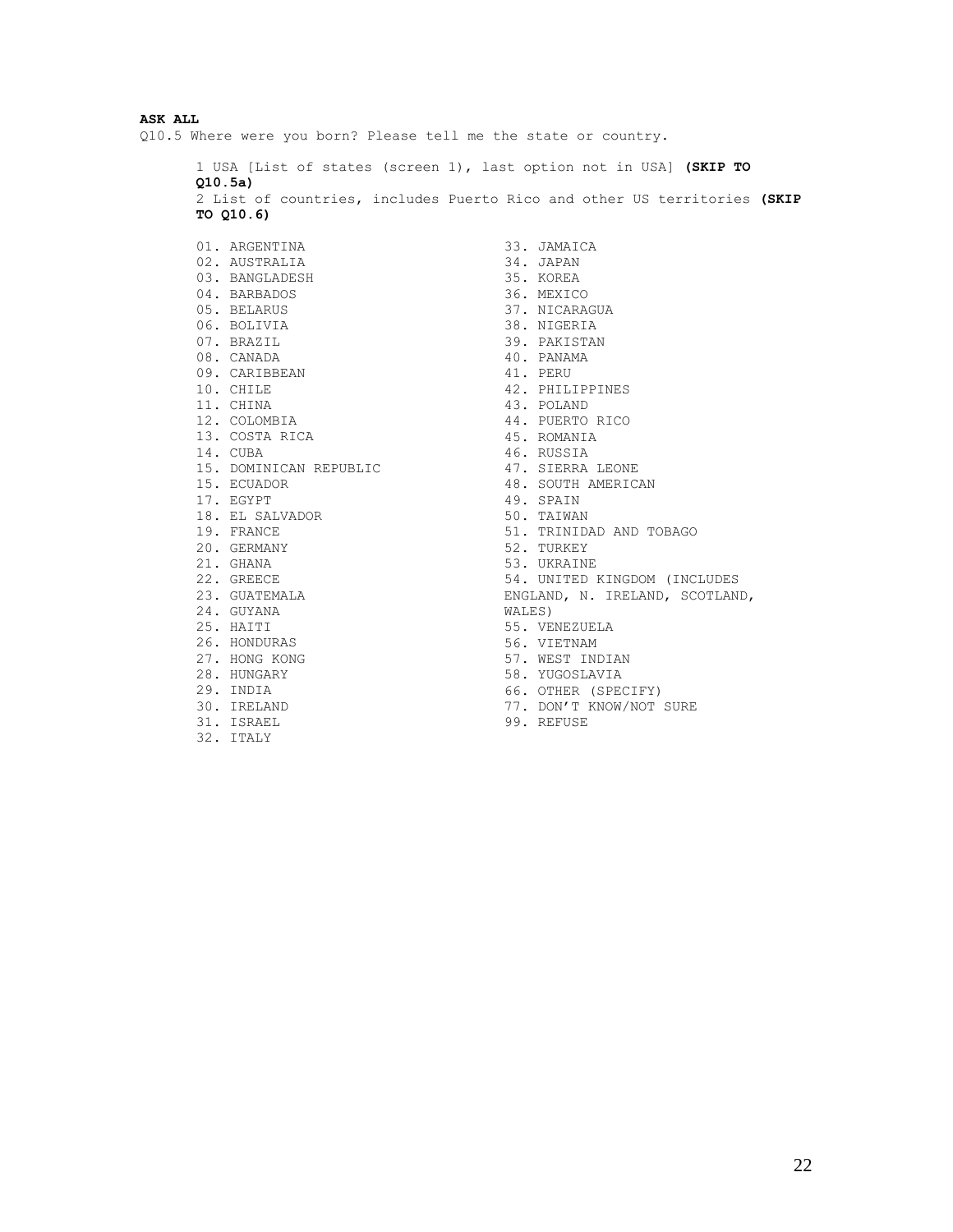**ASK Q10.5a IF Q10.5 = 1**  Q10.5a  **[CATI instruction – If necessary probe for state]** 

01 Alabama 02 Alaska 04 Arizona 05 Arkansas 06 California 08 Colorado 09 Connecticut 10 Delaware 11 District of Columbia 12 Florida 13 Georgia 15 Hawaii 16 Idaho 17 Illinois 18 Indiana 19 Iowa 20 Kansas 21 Kentucky 22 Louisiana 23 Maine 24 Maryland 25 Massachusetts 26 Michigan 27 Minnesota 28 Mississippi 29 Missouri

31 Nebraska 32 Nevada 33 New Hampshire 34 New Jersey 35 New Mexico 36 New York 37 North Carolina 38 North Dakota 39 Ohio 40 Oklahoma 41 Oregon 42 Pennsylvania 44 Rhode Island 45 South Carolina 46 South Dakota 47 Tennessee 48 Texas 49 Utah 50 Vermont 51 Virginia 54 West Virginia 55 Wisconsin 56 Wyoming 77 Don't Know 88 Other (specify)\_\_\_\_\_\_\_ 99 Refused

# **ASK Q10.6 IF Q10.5 = 2, ELSE SKIP TO Q10.7**

Q10.6 How long have you lived in this country?

READ IF NECESSARY: 1 Less than 5 years 2 5 to 9 years 3 10 or more years 7 DON'T KNOW/NOT SURE 9 REFUSED

# **ASK ALL**

30 Montana

Q10.7 What language do you speak most often at home?

1 ENGLISH 2 SPANISH 3 RUSSIAN 4 CHINESE (includes Mandarin & Cantonese) 5 INDIAN (includes Hindi & Tamil) 6 OTHER 7 DON'T KNOW/NOT SURE 9 REFUSED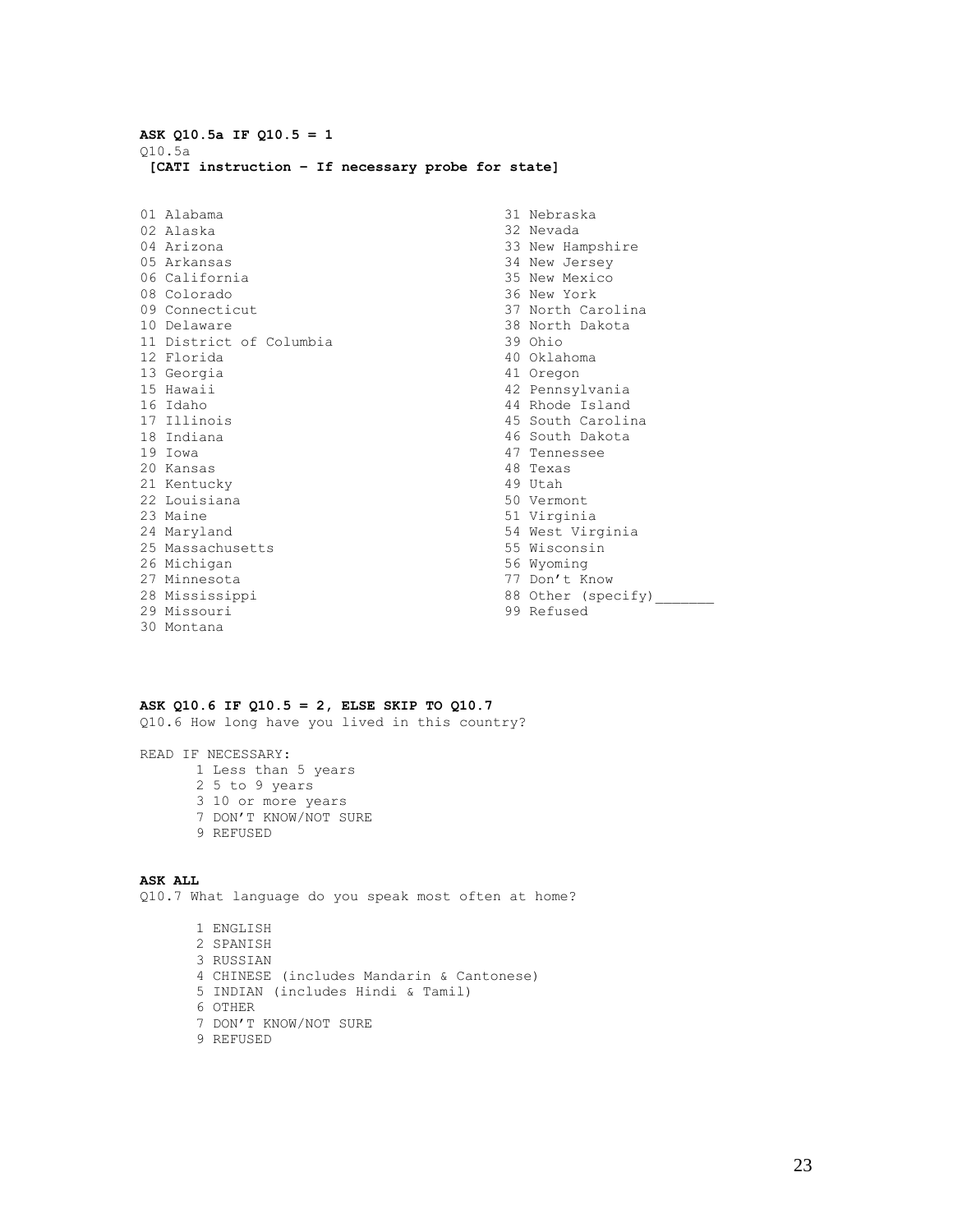**ASK ALL**  Q10.8 Are you. . .

READ ALL RESPONSES:

1 Married 2 Divorced 3 Widowed 4 Separated 5 Never married, or 6 A member of an unmarried couple living together 7 DON'T KNOW/NOT SURE 9 REFUSED

# **ASK ALL**

Q10.9 Now I'll read a list of terms people sometimes use to describe themselves -- heterosexual or straight; homosexual, gay or lesbian; and bisexual. As I read the list again, please stop me when I get to the term that best describes how you think of yourself.

READ RESPONSES UNTIL RESPONDENT MAKES A SELECTION:

- 1 Heterosexual or straight
- 2 Homosexual, gay or lesbian
- 3 Bisexual
- 7 DON'T KNOW/NOT SURE
- 9 REFUSED

IF RESPONDENT INDICATES HIS/HER ANSWER AFTER READING THE WHOLE LIST THE FIRST TIME, YOU DON'T HAVE TO READ THE LIST AGAIN.

#### **ASK ALL**

Q10.10 What is the highest grade or year of school you completed?

READ ONLY IF NECESSARY:

1 Never attended school or only attended kindergarten 2 Grades 1 through 8 (Elementary) 3 Grades 9 through 11 (Some high school) 4 Grade 12 or GED (High school graduate) 5 College 1 year to 3 years (Some college or technical school) 6 College 4 years or more (College graduate)

- 7 DON'T KNOW/NOT SURE
- 9 REFUSED

# **ASK ALL**

Q10.11 How many children younger than 18 live in the household?

READ IF NECESSARY: Include all children who live in the household the majority of a typical week.

NUMBER OF CHILDREN [RANGE 0-25] 88 NO CHILDREN 77 DON'T KNOW/NOT SURE 99 REFUSED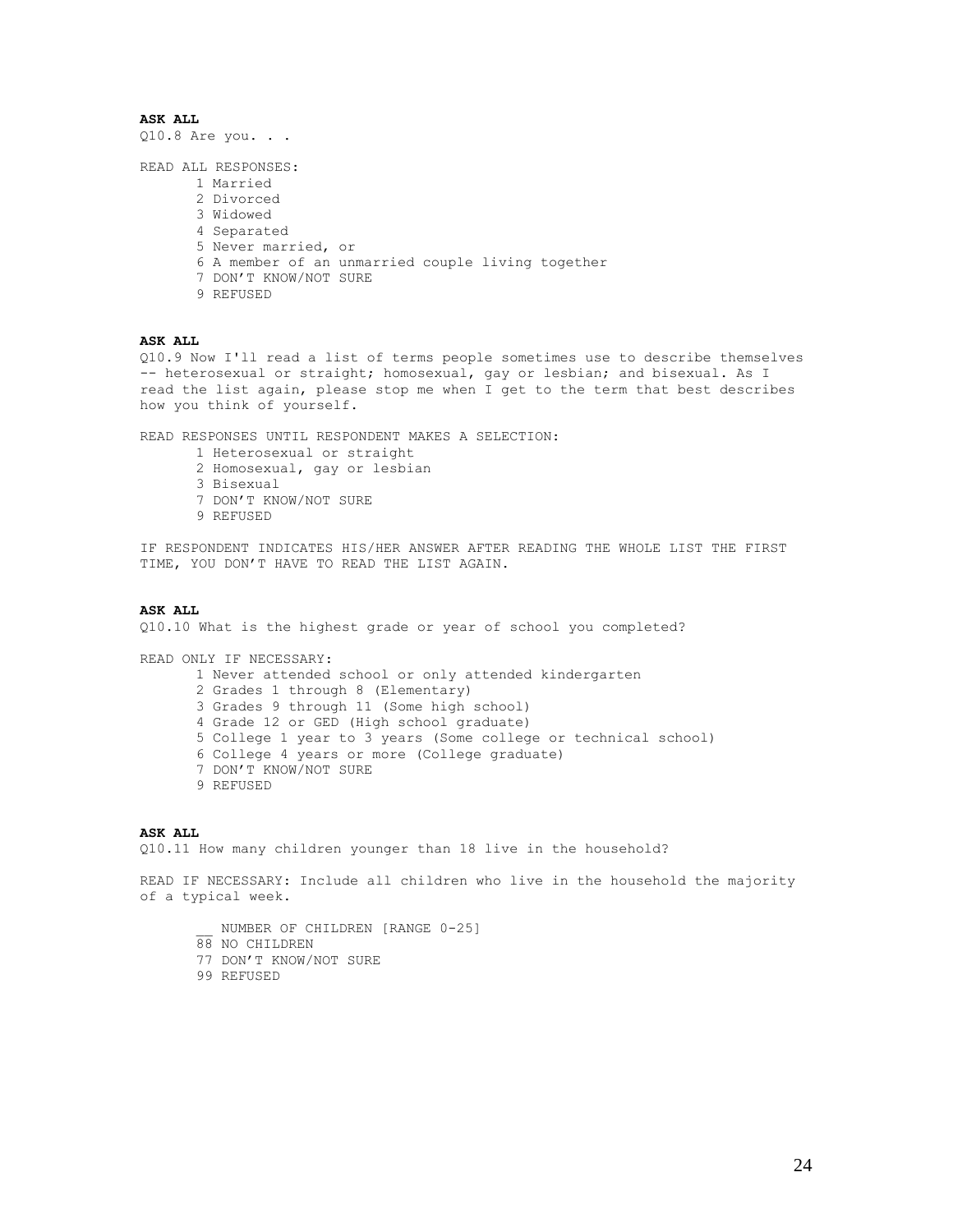**ASK ALL**  Q10.12 Are you currently. . . 01 Employed for wages or salary IF R DOES NOT PICK #1, READ ALL OF THE REMAINING ANSWER CHOICES 02 Self-employed 03 A Homemaker 04 A Student 05 Retired 06 Unable to work 07 Unemployed for 1 year or more 08 Unemployed for less than 1 year 77 DON'T KNOW/NOT SURE 99 REFUSED

**CATI Note: Only one choice can be entered. Entries must be zero filled.** 

**Create new field NHOUSE = QHH (Number of adults) + Q10.11 (Number of Children) We will use NHOUSE to create a field (PVTYLVL) to populate the fill for Q10.13 IF NHOUSE = 1 then PVTYLVL = 10,400 IF NHOUSE > 1 THEN PVTYLVL = 10,400 + ((NHOUSE - 1)\* 3,600)** 

# **ASK ALL**

Q10.13 The next question is about your combined household income. By household income we mean the combined income from everyone living in the household including even roommates or those on disability income. Is your household's annual income from all sources:

02 Less than (100-199%) IF "NO," ASK 05; IF "YES," ASK 01 01 Less than (<100%) IF "NO," CODE 02 (100-199%); IF "YES," CODE 01 (< 100%) 05 Less than (400-499%) IF "NO," ASK 06 (500-599%); IF "YES," ASK 04 (300-399%) 06 Less than (500-599%) IF "NO," CODE 07 (>600%); IF "YES," CODE 06 (500-599%) 04 Less than (300-399%) IF "NO," CODE 05; IF "YES," ASK 03 (200-299%) 07 (>600%) 03 Less than (200-299%) IF "NO," CODE 04; IF "YES," CODE 03 77 DON'T KNOW/NOT SURE 99 REFUSED

#### **ASK Q10.13a IF Q10.13 = 77 OR 99, ELSE SKIP TO Q10.14**

Q10.13a Can you just tell me if your annual household income is less than \$ **PVTYLVL**?

1 YES 2 NO 7 DON'T KNOW/NOT SURE 9 REFUSED

#### **IF Q2.1 = 2 AND Q10.13 = 01 OR Q10.13a = 1 THEN READ:**

You indicated earlier that you do not currently have any health coverage. I just want to let you know that you may be eligible for free health insurance. You can call 311 for more information.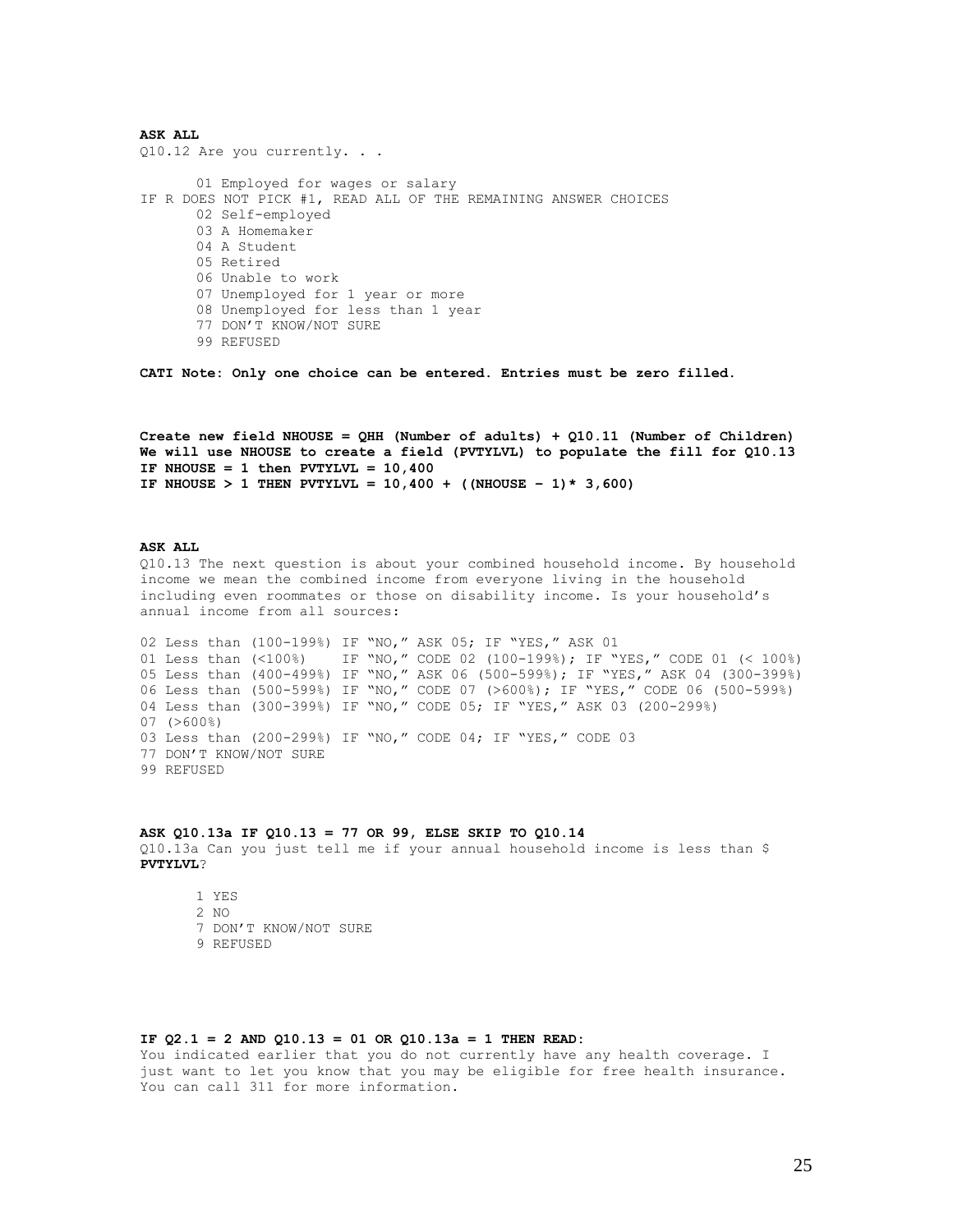**ASK ALL** 

Q10.14 About how tall are you without shoes?

READ IF NECESSARY: You can answer in either feet and inches OR in centimeters.

**NOTE: If respondent answers in metrics put "9" in first column ROUND FRACTIONS DOWN** 

> / Height (feet/inches or meters/centimeters) [RANGES FEET=3-9/INCHES= 0-11 || METERS=0-3/CENTIMETERS=0-275] 7777 Don't Know 9999 Refused

YOU MUST ENTER EITHER BOTH FEET AND INCHES OR CENTIMETERS – NOT BOTH. IF 0 (ZERO) INCHES, PLEASE ENTER ZERO. DO NOT LEAVE BLANK.

**CATI note: Require both feet and inches or centimeters. Do not allow entry of both. If 0 (zero) inches, must enter zero. Cannot have missing inches and not missing feet, or missing feet and not missing inches.** 

**ASK ALL**  Q10.15 About how much do you weigh without shoes?

READ IF NECESSARY: You can answer in either pounds OR kilograms.

**NOTE: If respondent answers in metrics put "9" in first column ROUND FRACTIONS UP** 

> \_ Weight (pounds or kilograms) [RANGES POUNDS=50-600 || KILOGRAMS= 20-275] 7777 Don't Know 9999 Refused

YOU MUST ENTER EITHER POUNDS OR KILOGRAMS – NOT BOTH.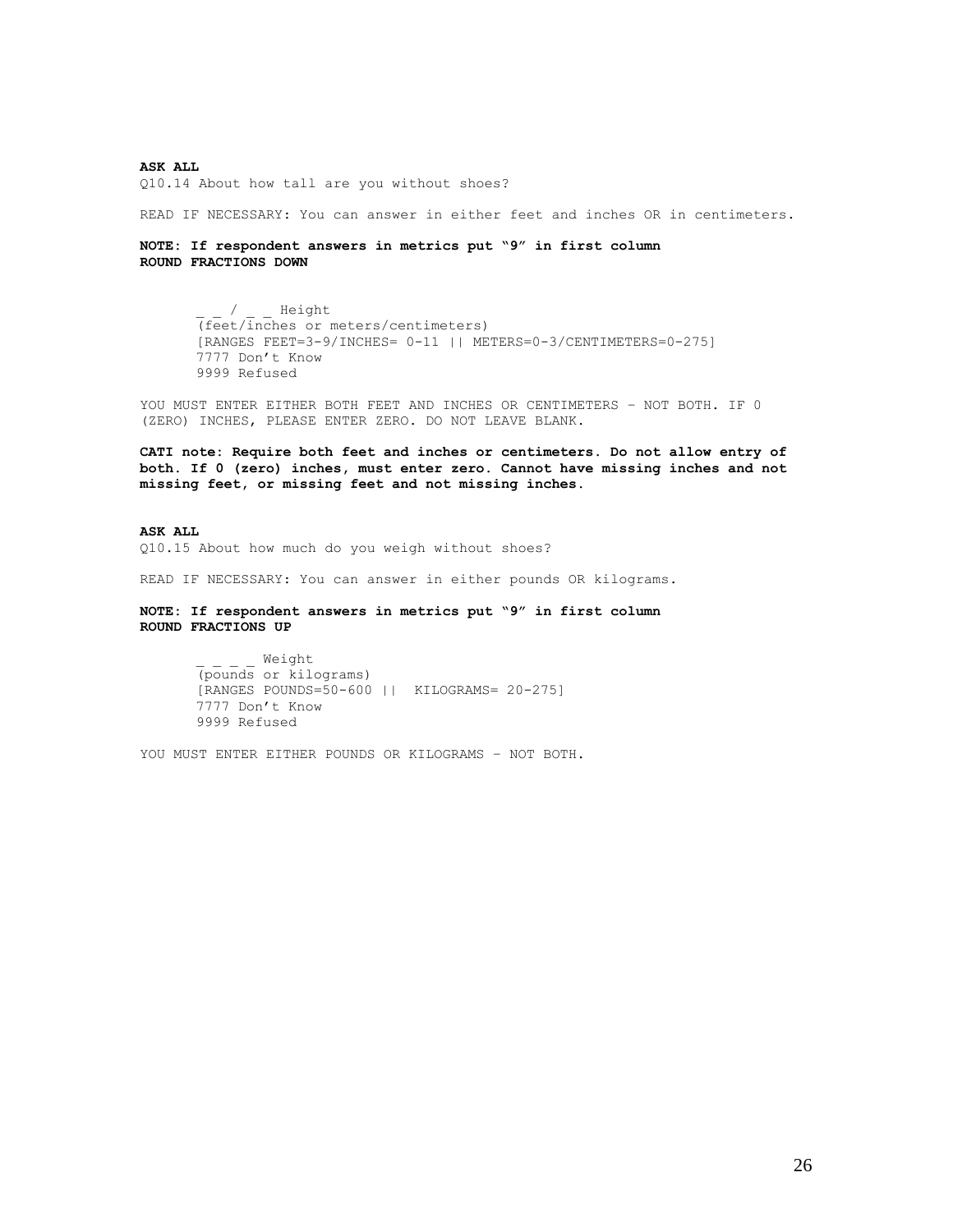#### **BMI FOLLOW-UPS**

**IF Q10.15 (WEIGHT) = 999 OR 777 AND Q10.14 (HEIGHT) ≠ 999 OR 777 (IS NOT MISSING), THEN PUT HEIGHT INTO BMI CALCULATOR AND ASK Q10.16a, Q10.16b, Q10.16c (OR ASK Q10.16d, Q10.16e, Q10.16f FOR METRIC).** 

**IF Q10.14 (HEIGHT) = 999 OR 777 AND Q10.15 (WEIGHT) ≠ 999 OR 777 (IS NOT MISSING), THEN PUT WEIGHT INTO BMI CALCULATOR AND ASK Q10.17a, Q10.17b & Q10.17c (OR ASK Q10.17d, Q10.17e, Q10.17f FOR METRIC).** 

CRITICAL WEIGHT FOR ENGLISH OBESE:  $= .0427 * (Q10.14 height IN) * (Q10.14 height IN)$ 

CRITICAL WEIGHT FOR ENGLISH OVERWEIGHT:  $= .0356*(Q10.14 \text{ height} \text{IN})*(Q10.14 \text{ height} \text{IN})$ 

CRITICAL WEIGHT FOR ENGLISH UNDERWEIGHT: = .0263\*(Q10.14 height IN)\*(Q10.14 height IN)

**ASK Q10.16a IF Q10.15 = 999 OR 777 AND Q10.14 ≠ 999 OR 777, ELSE SKIP TO Q11.1**  Q10.16a Do you weigh less than [critical weight for **obese**]?

1 YES, WEIGH LESS 2 NO, DON'T WEIGH LESS 7 DON'T KNOW/NOT SURE 9 REFUSED

#### **ASK Q10.16b IF Q10.16a = 1, ELSE SKIP TO Q11.1**

Q10.16b Do you weigh less than [critical weight for **overweight**]?

1 YES, WEIGH LESS 2 NO, DON'T WEIGH LESS 7 DON'T KNOW/NOT SURE 9 REFUSED

## **ASK Q10.16c IF Q10.16b = 1, ELSE SKIP TO Q11.1**

Q10.16c Do you weigh less than [critical weight for **underweight**]?

1 YES, WEIGH LESS 2 NO, DON'T WEIGH LESS 7 DON'T KNOW/NOT SURE 9 REFUSED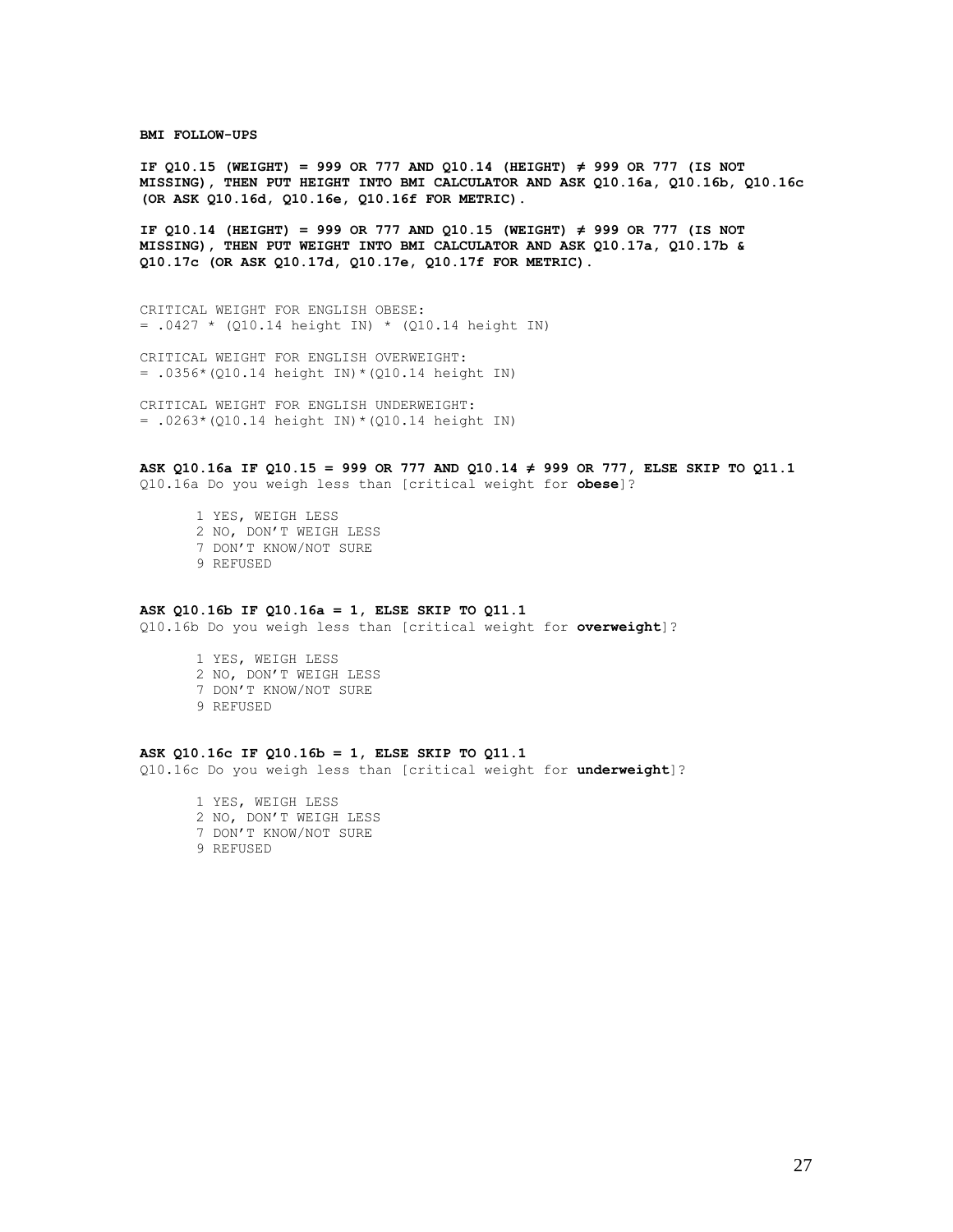CRITICAL WEIGHT FOR METRIC OBESE  $= .003 * (Q10.14 height CM) * (Q10.14 height CM)$ 

CRITICAL WEIGHT FOR METRIC OVERWEIGHT = .0025\* (Q10.14 height CM)\*(Q10.14 height CM)

CRITICAL WEIGHT FOR METRIC UNDERWEIGHT = .00185\* (Q10.14 height CM)\*(Q10.14 height CM)

**ASK Q10.16d IF Q10.15 = 999 OR 777 AND Q10.14 ≠ 999 OR 777, ELSE SKIP TO Q11.1**  Q10.16d Do you weigh less than [critical weight for **METRIC obese**]?

1 YES, WEIGH LESS 2 NO, DON'T WEIGH LESS 7 DON'T KNOW/NOT SURE

9 REFUSED

#### **ASK Q10.16e IF Q10.16d = 1, ELSE SKIP TO Q11.1**

Q10.16e Do you weigh less than [critical weight for **METRIC overweight**]?

1 YES, WEIGH LESS 2 NO, DON'T WEIGH LESS 7 DON'T KNOW/NOT SURE

9 REFUSED

#### **ASK Q10.16f IF Q10.16e = 1, ELSE SKIP TO Q11.1**

Q10.16f Do you weigh less than [critical weight for **METRIC underweight**]?

- 1 YES, WEIGH LESS
- 2 NO, DON'T WEIGH LESS
- 7 DON'T KNOW/NOT SURE
- 9 REFUSED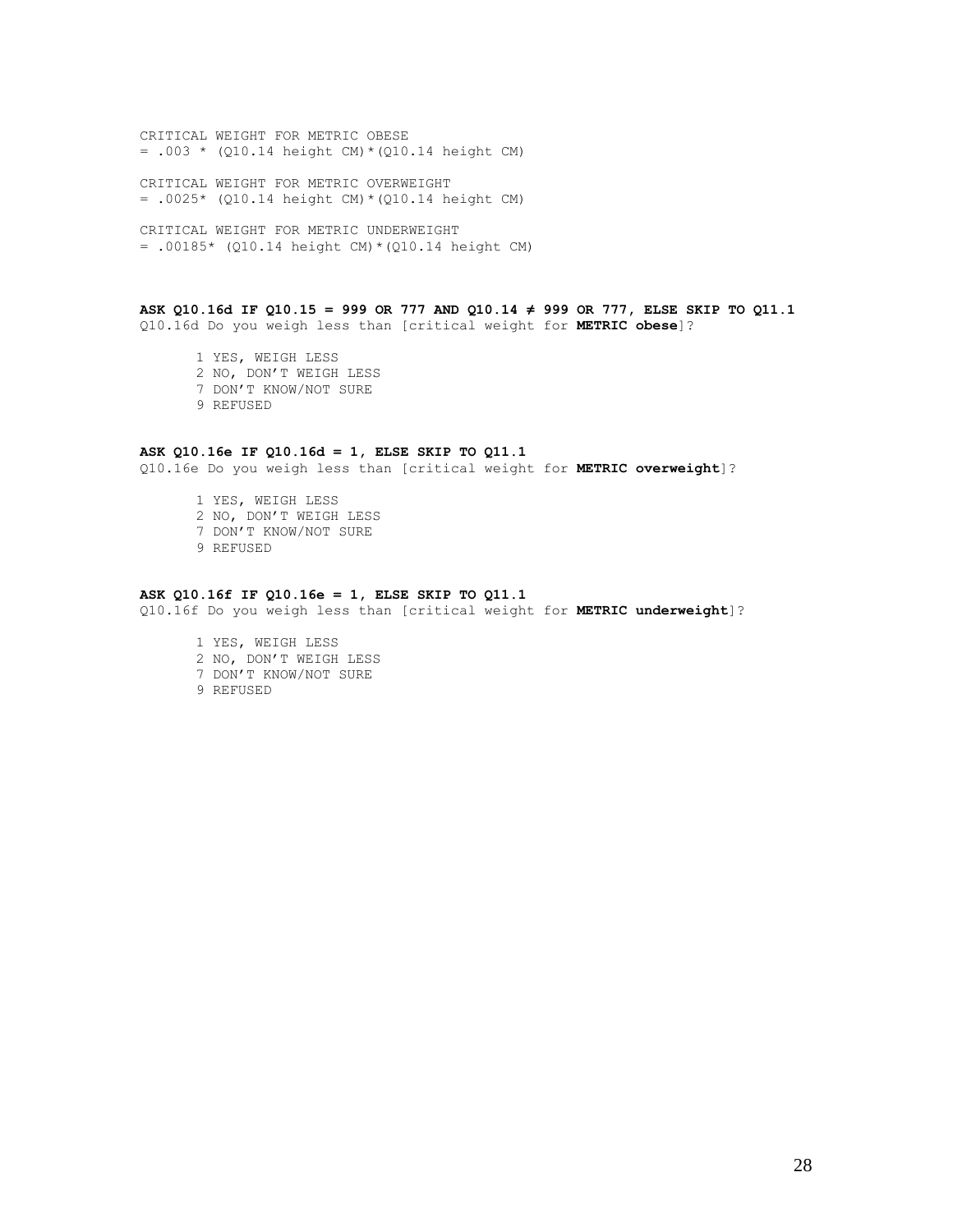CRITICAL HEIGHT IN INCHES FOR OBESE:  $=$  SQUARE ROOT OF (23.43  $*$  Q10.15 weight LB)

CRITICAL HEIGHT IN INCHES FOR OVERWEIGHT:  $=$  SQUARE ROOT OF (28.12  $*$  Q10.15 weight LB)

CRITICAL HEIGHT IN INCHES FOR UNDERWEIGHT:  $=$  SQUARE ROOT OF (38  $*$  Q10.15 weight LB)

THEN CONVERT TO FEET, INCHES

# **ASK Q10.17a IF Q10.14 = 999 OR 777 AND Q10.15 ≠ 999 OR 777, ELSE SKIP TO Q11.1**

Q10.17a Is your height less than [critical height for **obese**]?

1 YES, LESS 2 NO, NOT LESS 7 DON'T KNOW/NOT SURE 9 REFUSED

**ASK Q10.17b IF Q10.17a = 2, ELSE SKIP TO Q11.1**  Q10.17b Is your height less than [critical height for **overweight**]?

> 1 YES, LESS 2 NO, NOT LESS 7 DON'T KNOW/NOT SURE 9 REFUSED

## **ASK Q10.17c IF Q10.17b = 2, ELSE SKIP TO Q11.1**

Q10.17c Is your height less than [critical height for **underweight**]?

1 YES, LESS 2 NO, NOT LESS 7 DON'T KNOW/NOT SURE 9 REFUSED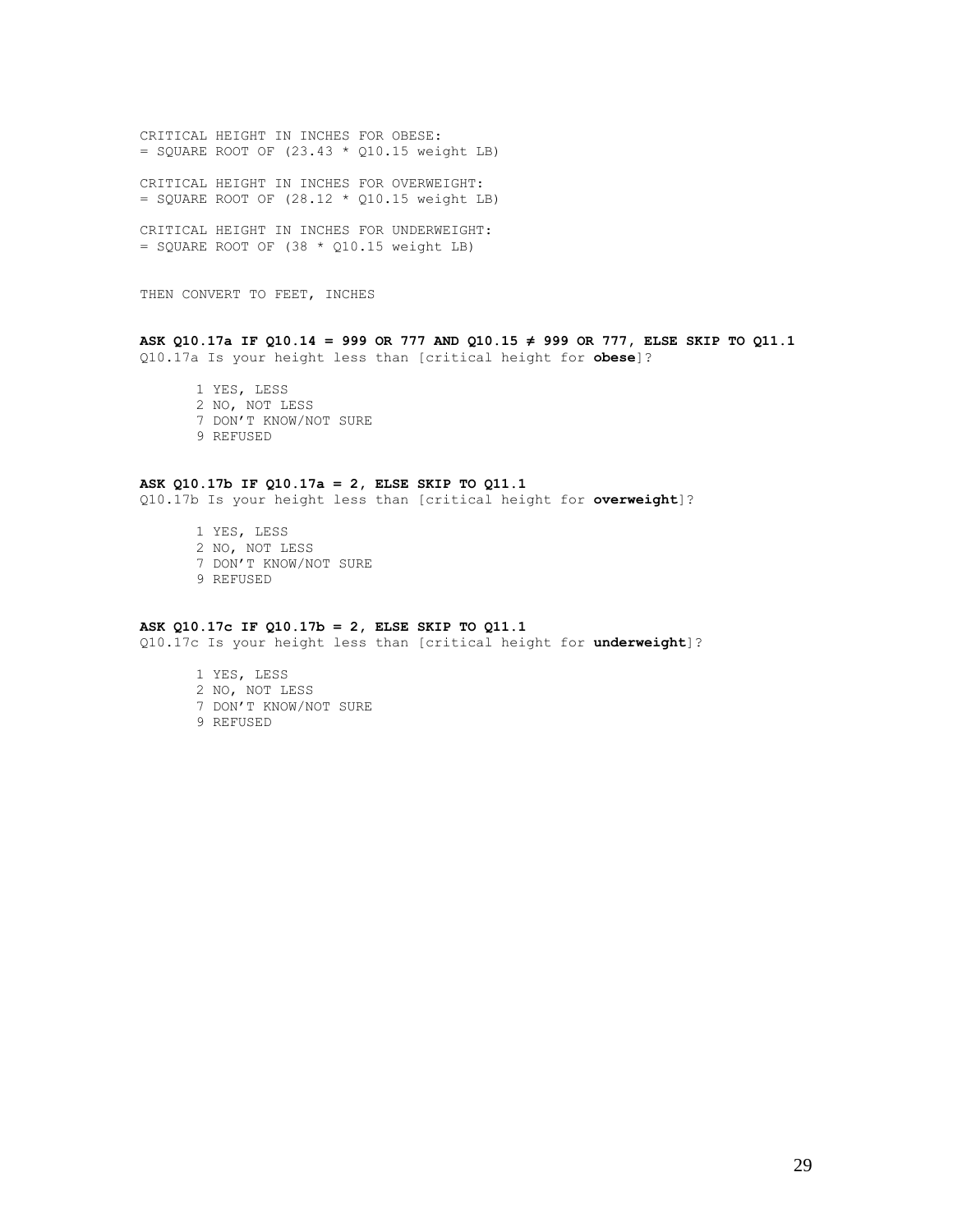CALCULATE CRITICAL HEIGHT FOR METRIC OBESE  $=$  SQUARE ROOT OF (333  $*$  Q10.15 weight KILOS)

CALCULATE CRITICAL HEIGHT FOR METRIC OVERWEIGHT  $=$  SQUARE ROOT OF (400  $*$  Q10.15 weight KILOS)

CALCULATE CRITICAL HEIGHT FOR METRIC UNDERWEIGHT  $=$  SQUARE ROOT OF (540.5  $*$  Q10.15 weight KILOS)

**ASK Q10.17d IF Q10.14 = 999 OR 777 AND Q10.15 ≠ 999 OR 777, ELSE SKIP TO Q11.1** Q10.17d Is your height less than [critical height for **METRIC obese**]?

1 YES, LESS 2 NO, NOT LESS 7 DON'T KNOW/NOT SURE 9 REFUSED

# **ASK Q10.17e IF Q10.17d = 2, ELSE SKIP TO Q11.1**

Q10.17e Is your height less than [critical height for **METRIC overweight**]?

1 YES, LESS 2 NO, NOT LESS 7 DON'T KNOW/NOT SURE 9 REFUSED

#### **ASK Q10.17f IF Q10.17e = 2, ELSE SKIP TO Q11.1**

Q10.17f Is your height less than [critical height for **METRIC underweight**]?

1 YES, LESS 2 NO, NOT LESS 7 DON'T KNOW/NOT SURE 9 REFUSED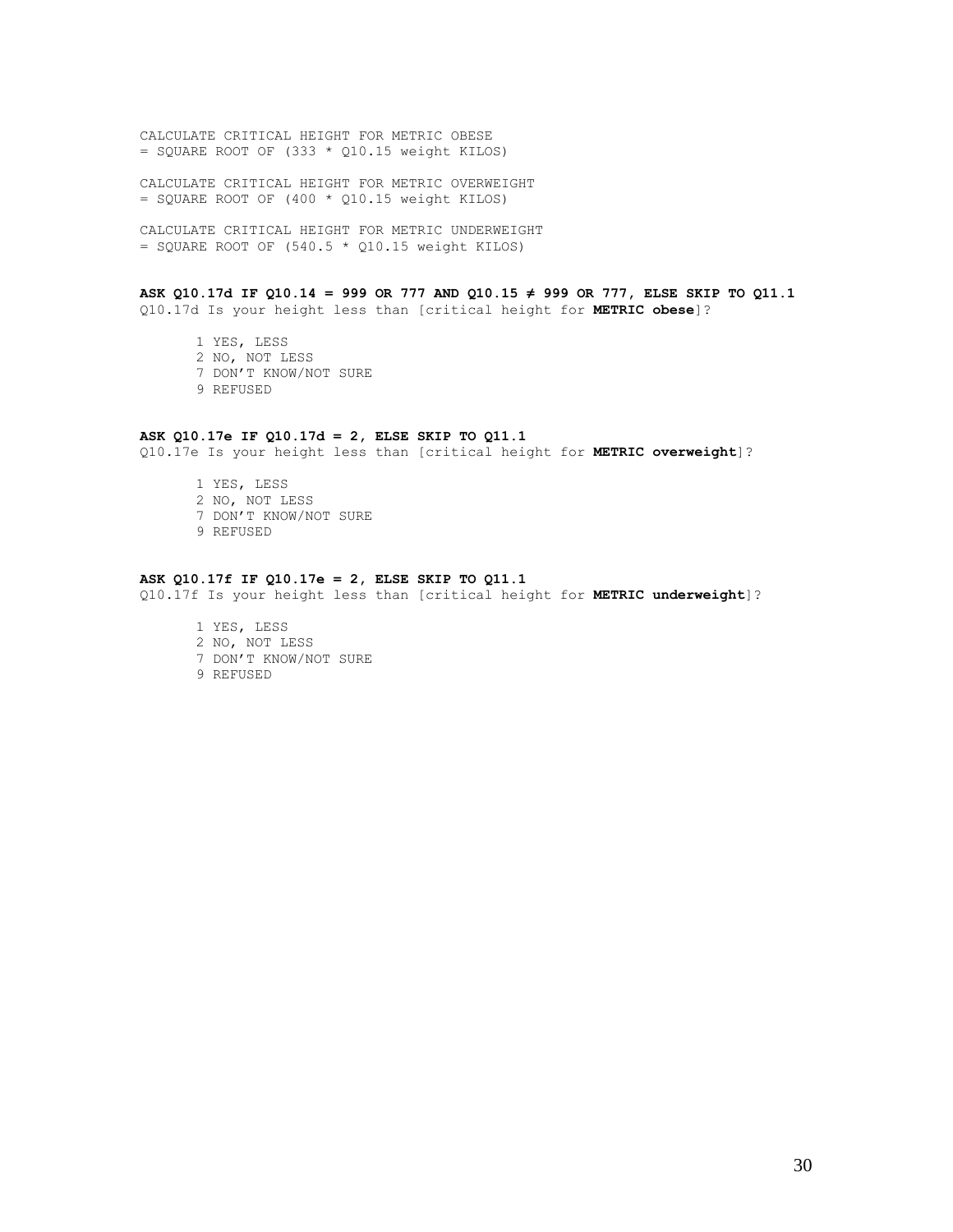#### **TOBACCO**

#### **ASK ALL**

Q11.1 Have you smoked at least 100 cigarettes in your entire life?

READ IF NECCESSARY: 100 cigarettes=5 packs.

1 YES 2 NO 7 DON'T KNOW/NOT SURE 9 REFUSED

#### **ASK Q11.2 IF Q11.1 = 1, ELSE SKIP TO Q12.1**

Q11.2 Do you now smoke cigarettes every day, some days, or not at all?

1 EVERY DAY 2 SOME DAYS 3 NOT AT ALL 7 DON'T KNOW/NOT SURE 9 REFUSED

## **ASK Q11.3 IF Q11.2 = 1**

Q11.3 How many cigarettes on average do you smoke per day?

PER DAY [RANGE 1-200] 777 DON'T KNOW/NOT SURE 999 REFUSED

# **ASK Q11.3a IF Q11.2 = 2**

Q11.3a On the days that you smoke, how many cigarettes on average do you sm oke per day?

PER DAY [RANGE 1-200] 777 DON'T KNOW/NOT SURE 999 REFUSED

#### **ASK Q11.3b IF Q11.2 = 2 AND Q11.3a ≠ 777 OR 999**

Q11.3b On average, about how many days per month do you smoke?

 $1\_\_$   $\_$  DAYS PER MONTH [RANGE 0-30]  $2\_\_$   $\_$  DAYS PER WEEK [RANGE 0-7] 777 DON'T KNOW/NOT SURE 999 REFUSED

## **CATI Note: Respondent can answer in days per month OR days per week, but not both.**

# **ASK Q11.4 IF Q11.2 = 1 OR 2**

Q11.4 During the past 12 months, have you stopped smoking for 24 hours or longer because you were trying to quit smoking?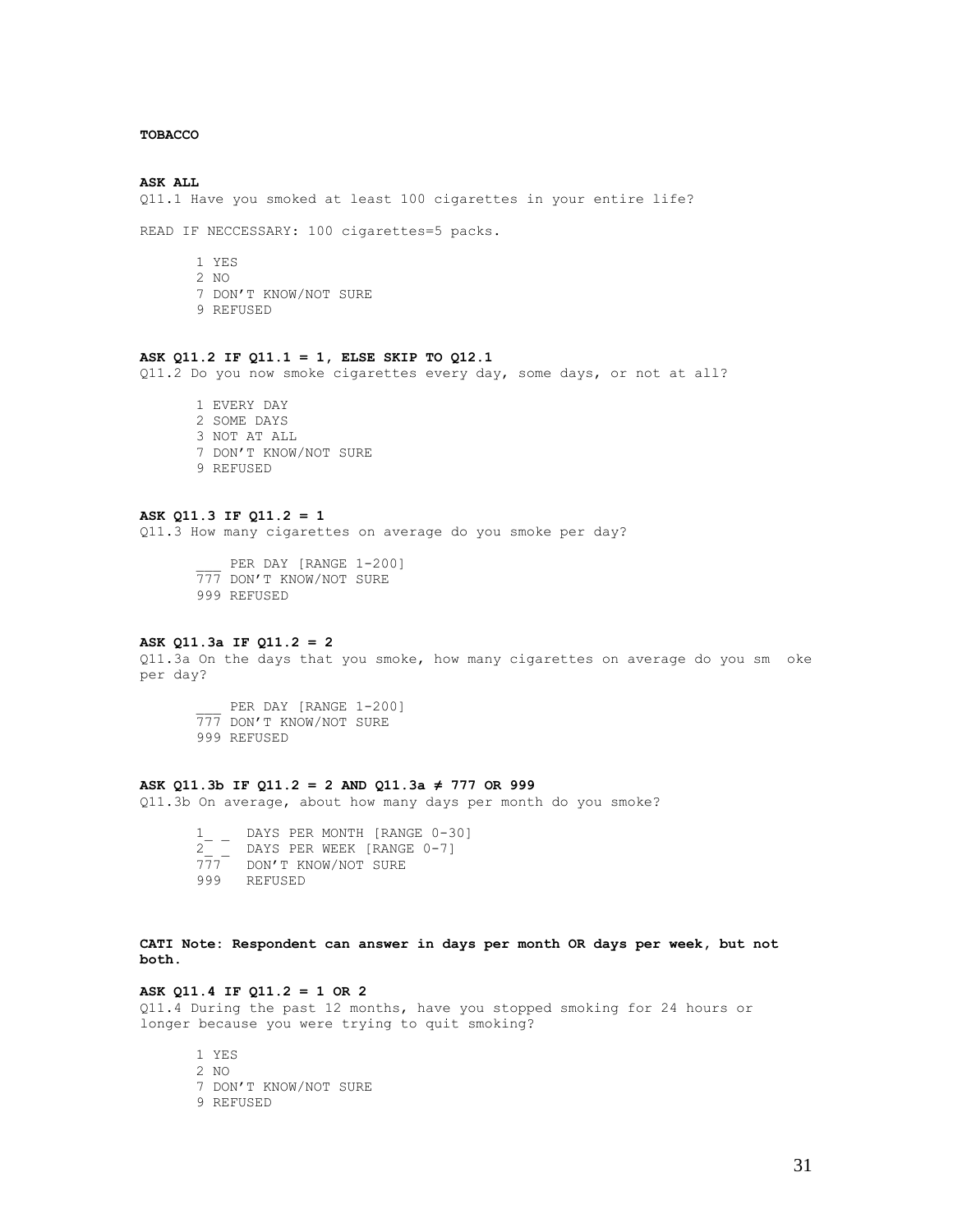#### **ASK Q11.5 IF Q11.1 = 1 AND Q11.2 = 3**

Q11.5 About how long has it been since you last smoked cigarettes regularly?

ENTER EITHER WEEKS, MONTHS OR YEARS – NOT MORE THAN ONE. ROUND TO CLOSEST WEEK, MONTH OR YEAR IF NECESSARY. [1 year = 12 months]

|     | WEEKS                      |  |  |  |
|-----|----------------------------|--|--|--|
|     | MONTHS                     |  |  |  |
|     | YEARS                      |  |  |  |
|     | 888 NEVER SMOKED REGULARLY |  |  |  |
|     | 777 DON'T KNOW/NOT SURE    |  |  |  |
| 999 | <b>REFUSED</b>             |  |  |  |

**CATI Note: Interviewer must enter a number into only one field.** 

**(READ IF Q11.2 = 1 OR 2)** In June 2008, the price of cigarettes went up by "a dollar twenty five" a pack. I'd like to ask you a few questions about how this increase has affected you.

#### **ASK Q11.6 IF Q11.2 = 1 or 2 (CURRENT SMOKERS)**

Q11.6 Have you smoked fewer cigarettes since the price went up?

1 YES 2 NO 7 DON'T KNOW/NOT SURE 9 REFUSED

#### **ASK Q11.7 IF Q11.2 = 1 or 2 (CURRENT SMOKERS)**

Q11.7 Have you thought seriously about quitting since the price went up?

1 YES 2 NO 7 DON'T KNOW/NOT SURE 9 REFUSED

#### **ASK Q11.8 IF Q11.2 = 1 or 2 (CURRENT SMOKERS)**

Q11.8 Have you switched to a cheaper brand since the price went up?

1 YES 2 NO 7 DON'T KNOW/NOT SURE 9 REFUSED

#### **ASK Q11.9 IF Q11.2 = 1 or 2 (CURRENT SMOKERS)**

Q11.9 Have you bought more cigarettes from "a person on the street" since the price went up?

- 1 YES
- 2 NO
- 7 DON'T KNOW/NOT SURE
- 9 REFUSED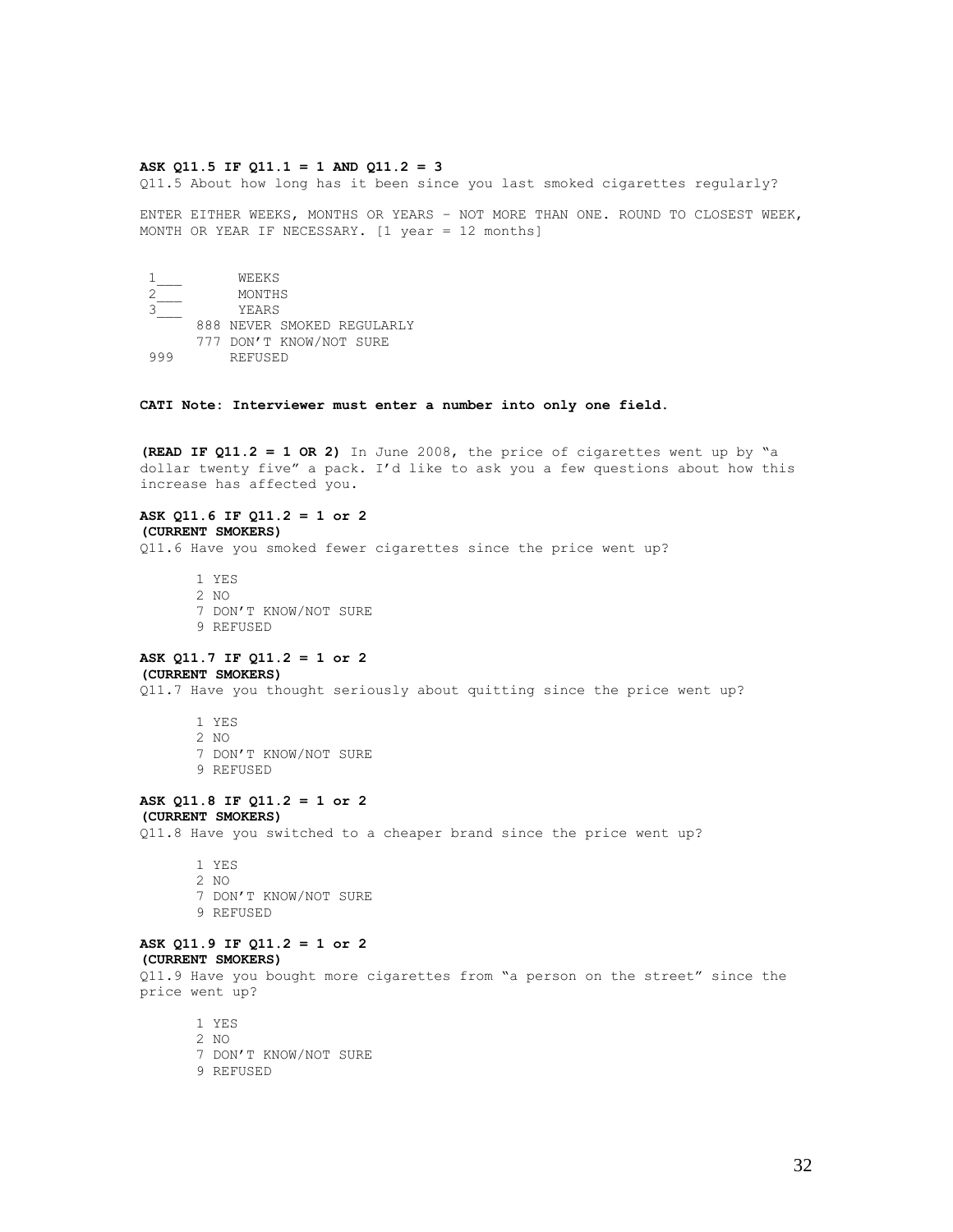#### **ASK Q11.10 IF Q11.2 = 1 or 2 (CURRENT SMOKERS)**

Q11.10 Have you bought more cigarettes from outside New York State, on the internet, through the mail or on an Indian reservation since the price went up?

INTERVIEWER: CIGARETTES BOUGHT AT MILITARY BASES AND/OR DUTY FREE (TAX FREE) SHOULD BE INCLUDED.

- 1 YES 2 NO 7 DON'T KNOW/NOT SURE 9 REFUSED
- 

#### **ASK Q11.11 IF Q11.2 = 1 or 2 (CURRENT SMOKERS)**

Q11.11 Have you bought more loosies since the price went up?

READ IF NEEDED: Loosies being individual cigarettes not in a pack.

1 YES 2 NO 7 DON'T KNOW/NOT SURE 9 REFUSED

## **ASK Q11.12 IF Q11.2 = 1 or 2 OR Q11.5 < 1 YEAR (CURRENT SMOKERS AND FORMER SMOKERS WHO QUIT LESS THAN 1 YEAR AGO)**

Q11.12 (READ ONLY IF Q12.5 < 1 YEAR: In June 2008 cigarette prices increased by "a dollar twenty five" a pack.) Have you smoked a pipe more, smoked cigars more or used chewing tobacco more since the price went up?

1 YES 2 NO 7 DON'T KNOW/NOT SURE 9 REFUSED

# **ASK Q11.13 IF Q11.5 < 1 YEAR (FORMER SMOKERS WHO QUIT LESS THAN 1 YEAR AGO)**

Q11.13 Did the change in the price of cigarettes affect your decision to quit smoking?

INTERVIEWER READ IF NEEDED: Did it have any affect on your decision to quit?

INTERVIEWER NOTE: ACCEPT 'YES' EVEN IF R INDICATES MULTIPLE REASONS FOR QUITTING.

1 YES 2 NO 3 QUIT BEFORE JUNE 2008 7 DON'T KNOW/NOT SURE 9 REFUSED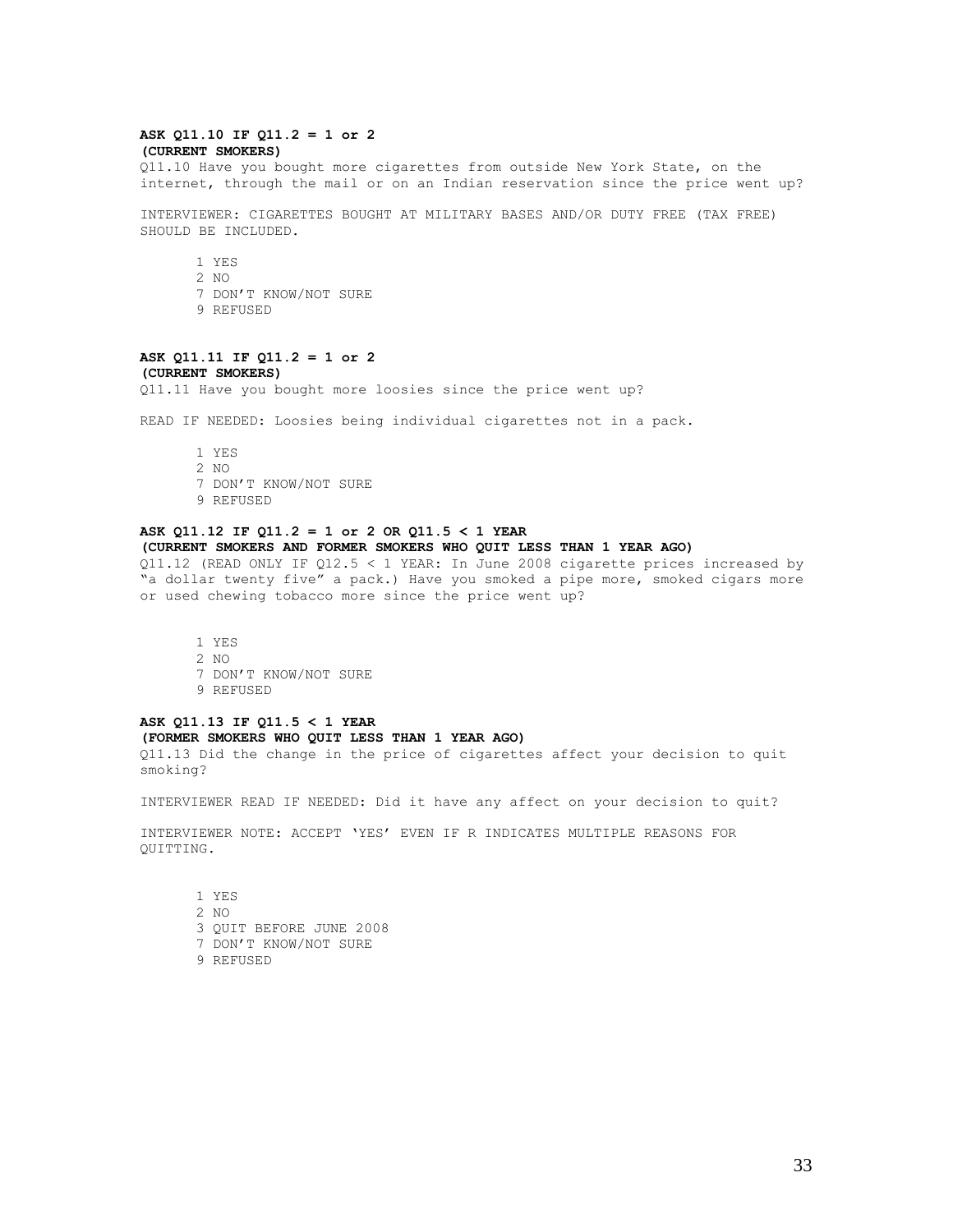**SCREEN: And now some questions about the last cigarette you smoked.** 

# **ASK Q11.14 IF Q11.2 = 1 OR 2 (CURRENT SMOKERS)**

Q11.14 Was the last cigarette you smoked from a carton, a pack, a single or loosie, bummed or did you roll your own?

- 1 CARTON **[GO TO Q11.15A]**  2 PACK **[GO TO Q11.15B]**
- 3 SINGLE/LOOSIE **[GO TO Q11.15C]**
- 4 BUMMED
	- 5 ROLLED OWN
	- 7 DON'T KNOW/NOT SURE
	- 9 REFUSED

**ASK Q11.15 IF Q11.14 = 1, 2 OR 3 (CURRENT SMOKERS WHO LAST SMOKED A CIGARETTE FROM A CARTON, PACK OR LOOSIE)**  Q11.15 How much did you pay for that [ANSWER TO Q11.14]?

DO NOT ROUND – PUT IN EXACT DOLLARS/CENTS

**Q11.15A CARTON:** ENTER PRICE IN DOLLARS AND CENTS

[RANGE 1-120 DOLLARS] 8888 DID NOT PAY FOR CIGARETTES 7777 DON'T KNOW/NOT SURE 9999 REFUSED

**Q11.15B PACK:** ENTER PRICE IN DOLLARS AND CENTS

 $S_ -$  .  $\_$  [RANGE 1-12 DOLLARS] 8888 DID NOT PAY FOR CIGARETTES 7777 DON'T KNOW/NOT SURE 9999 REFUSED

**Q11.15C SINGLE/LOOSIE**: ENTER PRICE IN CENTS

\$. [RANGE 1 CENT to 1 DOLLAR] 88 DID NOT PAY FOR CIGARETTES 77 DON'T KNOW/NOT SURE 99 REFUSED

# **ASK Q11.16 IF Q11.14 = 1, 2, 0R 3**

**(CURRENT SMOKERS WHO LAST SMOKED A CIGARETTE FROM A CARTON, PACK OR LOOSIE)**  Q11.16 Where did you get that [ANSWER FROM Q11.14]?

 01 From a gas station, deli or other store in New York City IF R DOES NOT PICK #1, READ ALL OF THE REMAINING ANSWER CHOICES 02 From another person or on the street in New York City 03 Outside New York City but in New York State 04 In a different state 05 Through the internet or mail 06 Indian Reservation 07 Outside the US 88 Somewhere else (SPECIFY) \_\_\_\_\_\_\_\_\_\_\_\_\_\_\_\_\_\_\_\_\_\_ 77 DON'T KNOW/NOT SURE 99 REFUSED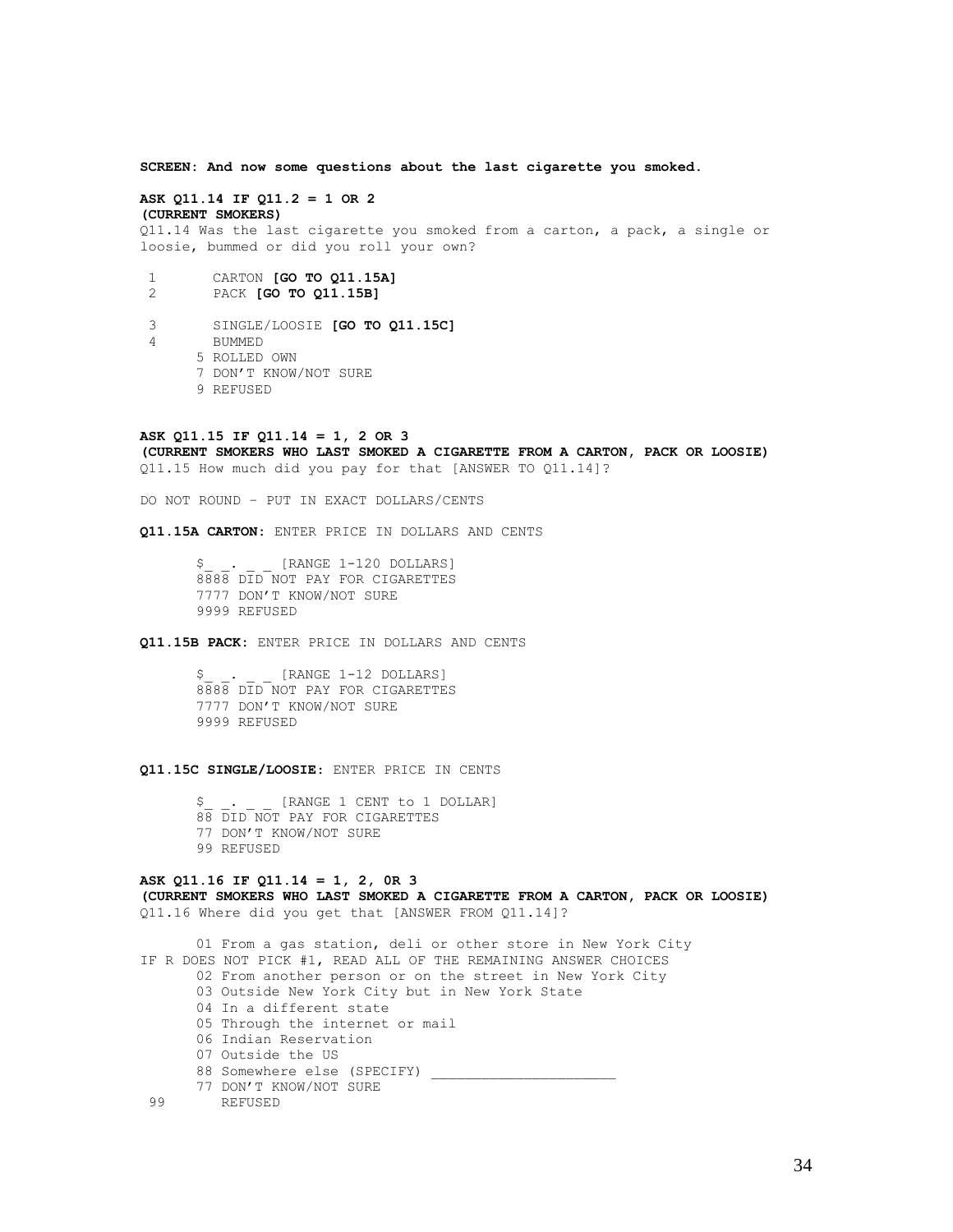# **ASK Q11.17 IF Q11.2 = 1 or 2 OR Q11.5 <= 1 YEAR**

**(CURRENT SMOKERS AND FORMER SMOKERS WHO QUIT LESS THAN 1 YEAR AGO)** 

Q11.17 During the past 12 months, did you use any of the following aids to help you quit? The Nicotine patch, nicotine gum, nicotine lozenge, nicotine nasal spray or nicotine inhaler?

1 YES

2 NO

7 DON'T KNOW/NOT SURE

9 REFUSED

# **ASK Q11.18 IF Q11.2 = 1 or 2 OR Q11.5 <= 1 YEAR**

# **(CURRENT SMOKERS AND FORMER SMOKERS WHO QUIT LESS THAN 1 YEAR AGO)**

Q11.18 (During the past 12 months,) did you use a prescription pill to block the craving of smoking, like Zyban, Bupropion or Chantix?

1 YES 2 NO 7 DON'T KNOW/NOT SURE

9 REFUSED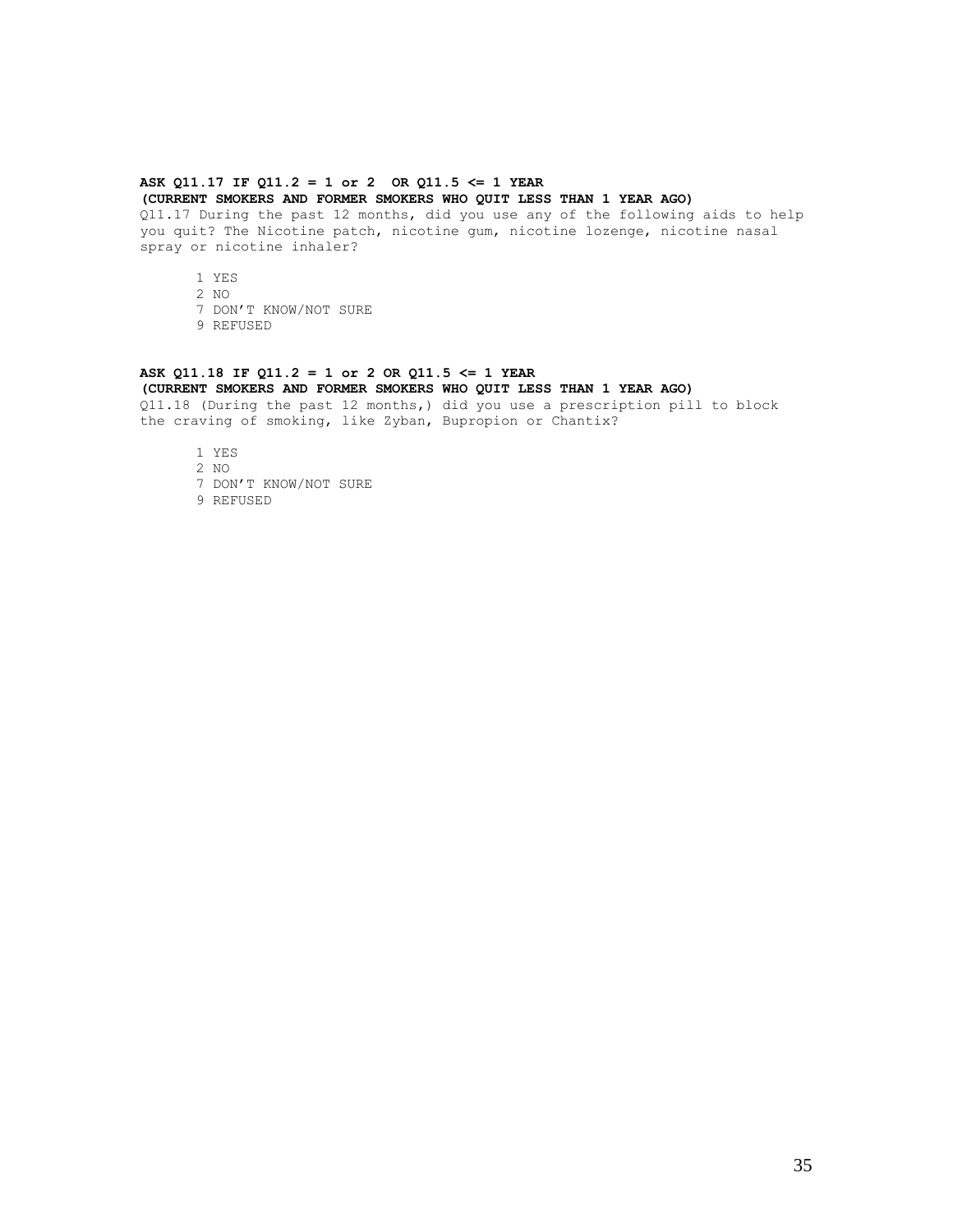# **SECOND HAND SMOKE**

## **ASK ALL**

Q12.1 Does anyone (READ IF Q11.2 = 1 OR 2: else) who lives in your household smoke regularly?

- 1 YES<br>2 NO
- 2 NO
- 7 DON'T KNOW/NOT SURE<br>9 REFUSED
- **REFUSED**

#### **ASK ALL**

Q12.2 When you are at home, how often are you around people when they are smoking? All of the time, most of the time, only occasionally, or never?

- 1 ALL OF THE TIME
- 2 MOST OF THE TIME
- 3 ONLY OCCASIONALLY<br>4 NEVER
- 4 NEVER
- 7 DON'T KNOW/NOT SURE<br>9 REFUSED
	- **REFUSED**

#### **ASK ALL**

Q12.3 Which statement best describes the rules about smoking inside your home?

READ IF NECESSARY: Exclude smoking in outside areas such balconies and patios

READ ALL ANSWER CHOICES:

- 1 Smoking is not allowed anywhere inside your home
- 2 Smoking is allowed in some places or at some times
- 3 Smoking is allowed anywhere inside the home, OR
- 4 There are no rules about smoking inside the home.
- 7 DON'T KNOW/NOT SURE
- 9 REFUSED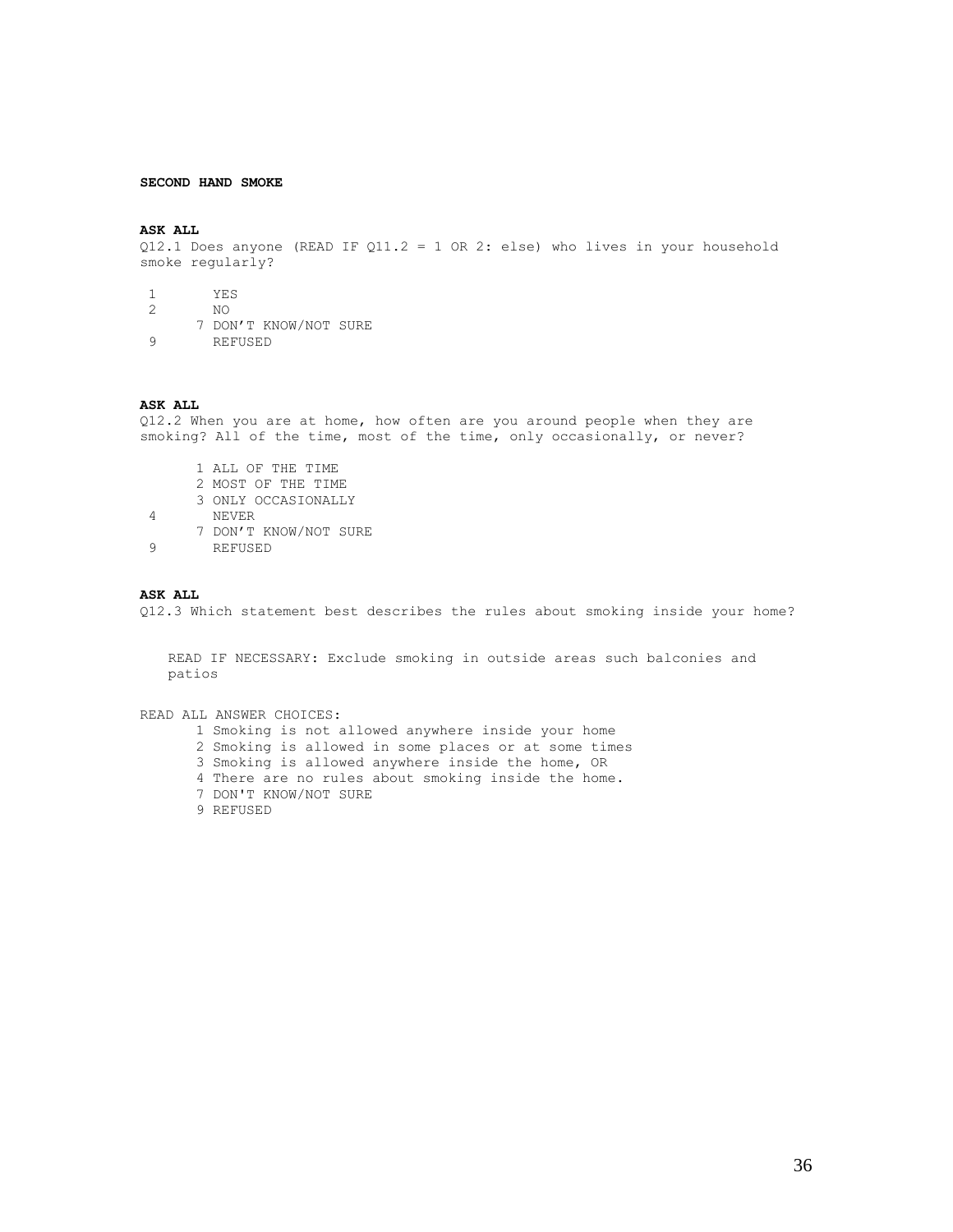**PETS** 

**SCREEN: The next few questions are about pets.** 

**ASK ALL** 

Q13.1 Do you or anyone else in the household have any dogs or cats?

- 1 YES 2 NO
- 7 DON'T KNOW/NOT SURE
- 9 REFUSED

# **ASK Q13.2 IF Q13.1 = 1, ELSE SKIP TO Q14.1**

Q13.2 How many dogs do you have?

 \_\_ DOGS [RANGE 1-70] <sup>77</sup> DON'T KNOW/NOT SURE<br>99 REFUSED 99 REFUSED

# **ASK Q13.3 IF Q13.1 = 1, ELSE SKIP TO Q14.1**

Q13.3 How many cats do you have?

\_\_ CATS [RANGE 1-70] 77 DON'T KNOW/NOT SURE 99 REFUSED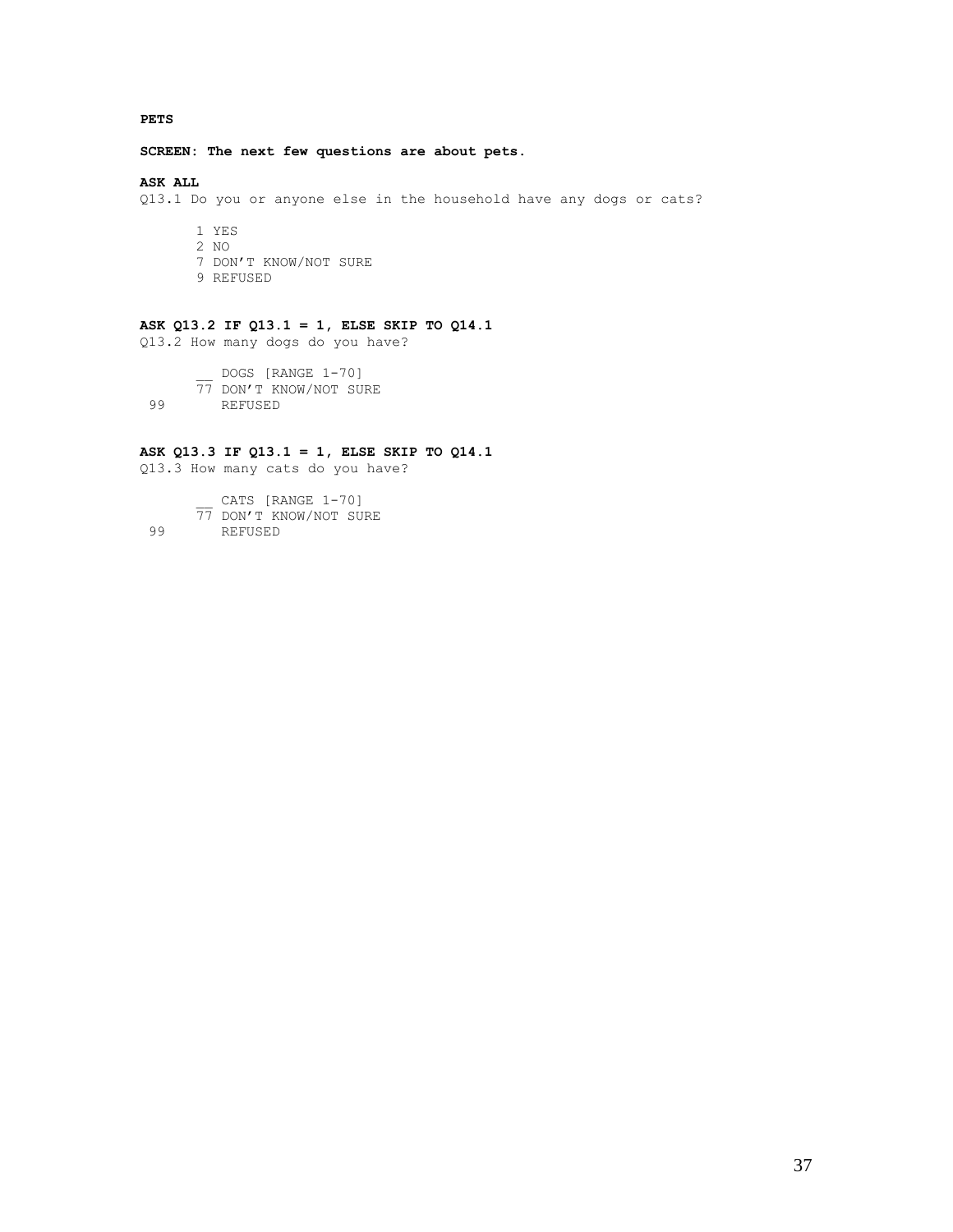#### **CANCER SCREENING**

**SCREEN: Now I will ask you some questions about cancer screenings.** 

#### **ASK Q14.1 IF Q10.2 = 2, ELSE SKIP TO Q14.6**

Q14.1 A mammogram is an x-ray of each breast to look for breast cancer. Have you ever had a mammogram?

- 1 YES
- 2 NO
- 7 DON'T KNOW/NOT SURE
- 9 REFUSED

# **ASK Q14.2 IF Q14.1 = 1, ELSE SKIP TO Q14.3**

Q14.2 How long has it been since your last mammogram?

READ IF NECESSARY:

1 Less than 12 months ago 2 1 year ago but less than 2 years ago 3 2 years ago but less than 3 years ago 4 3 years ago but less than 5 years ago 5 5 or more years ago 7 DON'T KNOW/NOT SURE 9 REFUSED

#### **ASK Q14.3 IF Q10.2 = 2, ELSE SKIP TO Q14.5**

Q14.3 A Pap smear is a test for cancer of the cervix. Have you ever had a Pap smear?

1 YES 2 NO 7 DON'T KNOW/NOT SURE 9 REFUSED

#### **ASK Q14.4 IF Q14.3 = 1, ELSE SKIP TO Q14.5**

Q14.4 How long has it been since your last pap smear?

READ IF NECESSARY: 1 Less than 12 months ago 2 1 year ago but less than 2 years ago 3 2 years ago but less than 3 years ago 4 3 years ago but less than 5 years ago 5 5 or more years ago 7 DON'T KNOW/NOT SURE 9 REFUSED

# **ASK Q14.5 IF Q10.1 >=45 (OR Q10.1a = 1 OR 2), ELSE SKIP TO Q15.1**

Q14.5 A colonoscopy [KOH-LUH-NOS-KUH-PEE] is an exam in which a tube is inserted in the rectum to view the bowel for signs of cancer or other health problems. Have you ever had a colonoscopy?

READ IF NECESSARY: A colonoscopy involves examination of the entire colon, and usually involves taking medicine to make you have many watery stools the night before the exam and getting medicine through a needle in the arm to make you sleepy during the procedure.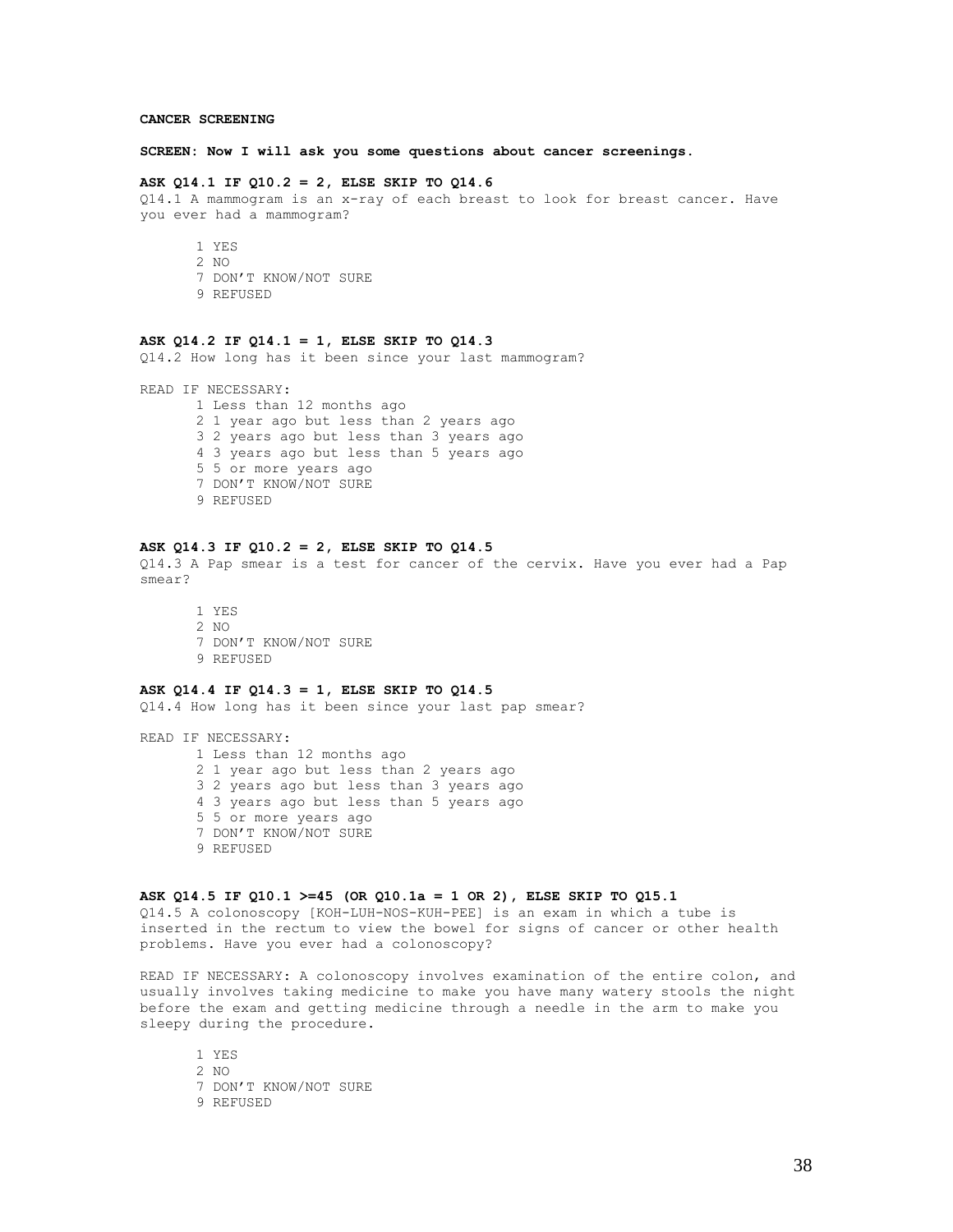# **ASK Q14.6 IF Q14.5 = 1, ELSE SKIP TO Q15.1**

Q14.6 When was your most recent colonoscopy [KOH-LUH-NOS-KUH-PEE] performed?

READ IF NECESSARY:

- 1 Less than 1 year ago
- 2 1 year ago but less than 5 years ago
- 3 5 years ago but less than 10 years ago
- 4 10 or more years ago
- 7 DON'T KNOW/NOT SURE
- 9 REFUSED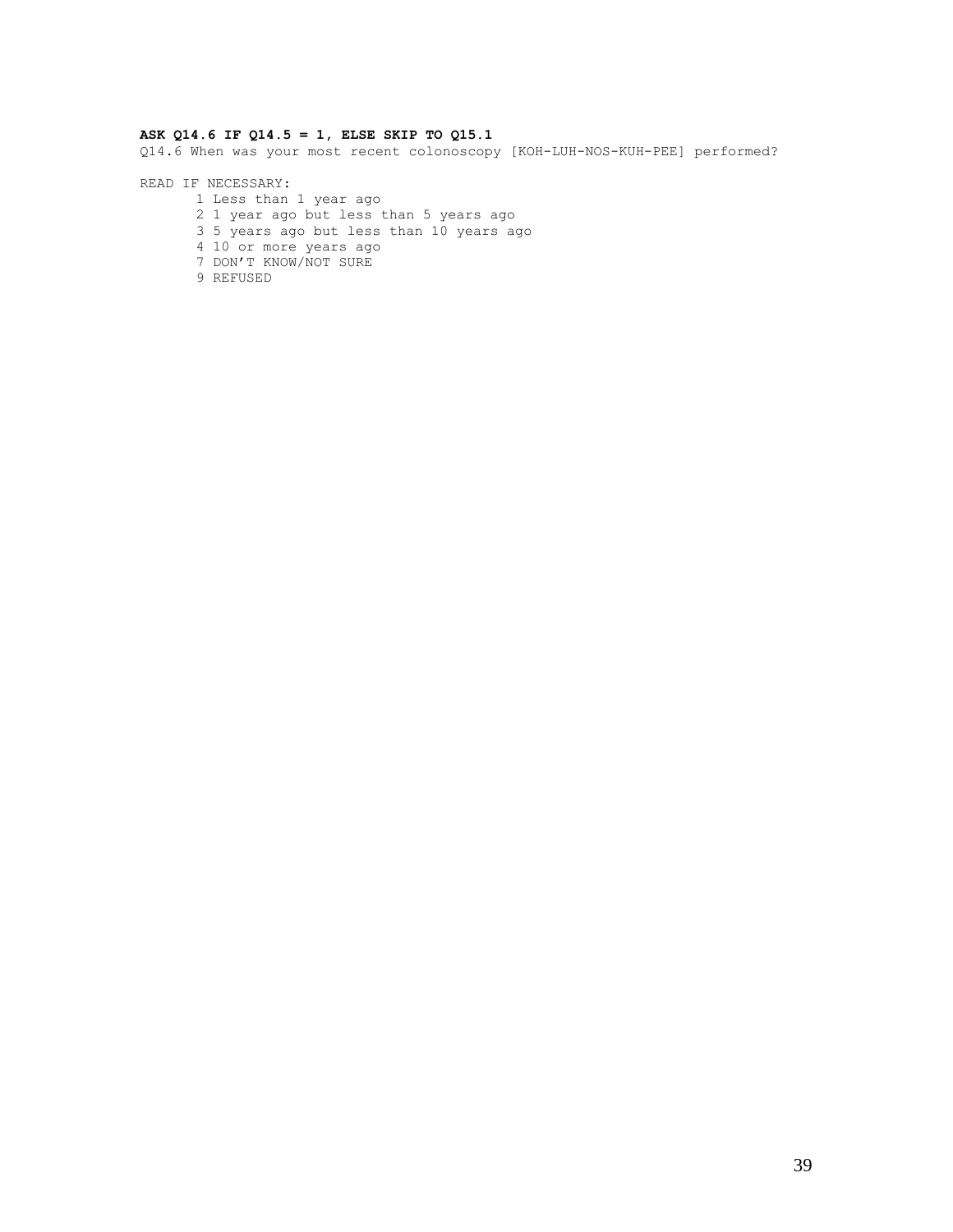**SCREEN: Now I am going to ask you about HIV testing. Do not count any test you might have had as a part of a blood donation.**

# **ASK ALL**

Q15.1 Have you had an HIV test in the last 12 months?

- $\begin{tabular}{ll} 1 & & \tt YES \\ 2 & & \tt NO \end{tabular}$
- 2 NO
- 7 DON'T KNOW/NOT SURE<br>9 REFUSED
- **REFUSED**

# **ASK Q15.2 IF Q15.1 = 2,7,9**

Q15.2 Have you ever had an HIV test?

- 1 YES
	- 2 NO
		- 7 DON'T KNOW/NOT SURE
		- 9 REFUSED

**HIV**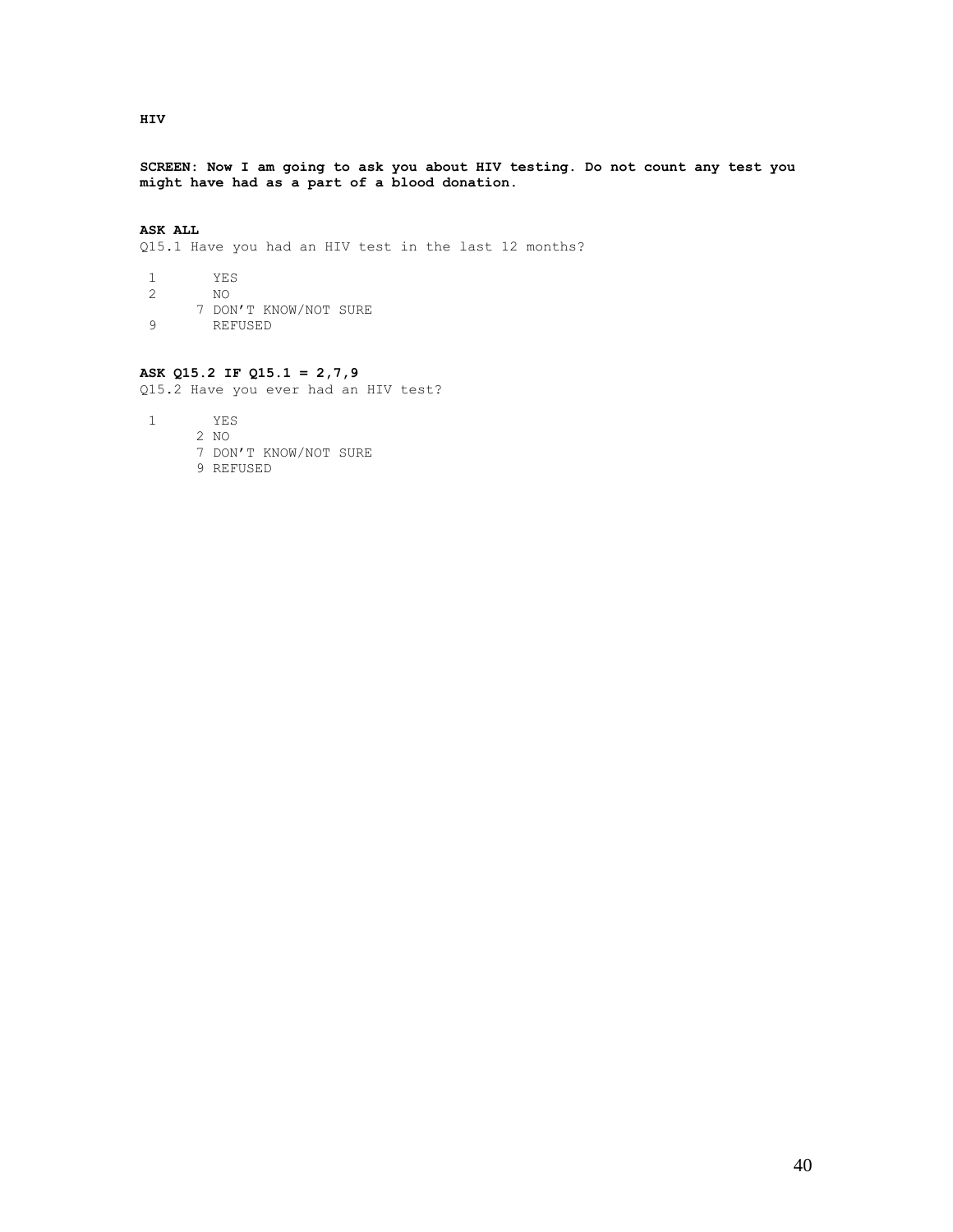**SEXUAL BEHAVIOR** 

**SCREEN: The next few questions are about your sexual behavior. Again, your answers are strictly confidential and you don't have to answer any question you don't want to.** 

**WOMEN ONLY:**

# **ASK Q16.1f IF Q10.2 = 2, ELSE SKIP TO Q16.1m (ASK ALL WOMEN)**

Q16.1f During the past 12 months, with how many men have you had sex? By sex we mean oral, vaginal or anal sex, but not masturbation.

\_\_\_ NUMBER [<500]

777 DON'T KNOW/NOT SURE

999 REFUSED

## **ASK Q16.2f IF Q16.1f > 0 AND NOT 777 OR 999, ELSE SKIP TO Q16.4f**

Q16.2f The last time you had sex, did you use a condom?

IF ASKED : This includes the "female condom"

IF ASKED: This is the last time you had sex with a man.

1 YES 2 NO 7 DON'T KNOW/NOT SURE 9 REFUSED

#### **ASK Q16.3f IF Q16.1f > 0 and NOT 777 OR 999, AND Q10.1 < 45 (OR Q10.1a = 3 OR 4), ELSE SKIP TO Q16.4f**

Q16.3f The last time you had sex, did you or your partner use any other method other than a condom to prevent pregnancy?

IF NECESSARY: This includes withdrawal or rhythm method.

1 YES 2 NO 7 DON'T KNOW/NOT SURE 9 REFUSED

#### **ASK Q16.4f IF Q10.2 = 2 (ASK ALL WOMEN)**

Q16.4f During the past 12 months, with how many women have you had sex?

READ IF NECESSARY: By sex we mean oral, vaginal or anal sex, but not masturbation.

\_\_\_ NUMER [<500]

777 DON'T KNOW/NOT SURE 999 REFUSED

## **ASK Q16.5f IF Q16.4f = 0 and NOT 777,999**

Q16.5f Have you ever had sex with a woman?

READ IF NECESSARY: By sex we mean oral, vaginal or anal sex, but not masturbation.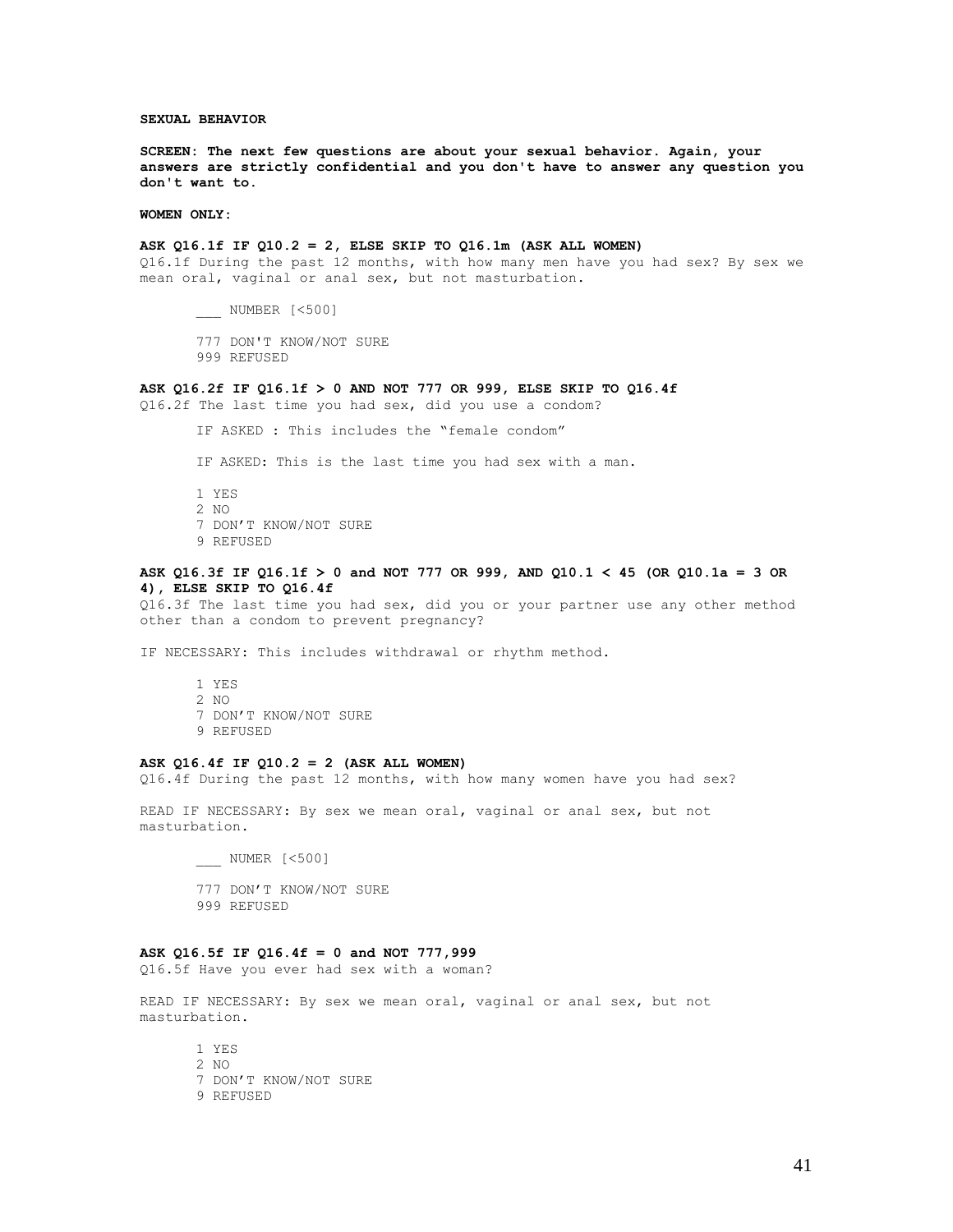#### **SEXUAL BEHAVIOR**

**MEN ONLY:** 

# **ASK Q16.1m IF Q10.2 = 1, ELSE SKIP TO Q17.1 (ASK ALL MEN)**

Q16.1m During the past 12 months, with how many women have you had sex? By sex we mean oral, vaginal or anal sex, but not masturbation.

NUMBER [<500] RECORD 777 FOR DON'T KNOW/NOT SURE RECORD 999 FOR REFUSED

#### **ASK Q16.2m IF Q10.2 = 1 (ASK ALL MEN)**

Q16.2m During the past 12 months, with how many men have you had sex?

READ IF NECESSARY: By sex we mean oral or anal sex, but not masturbation.

NUMER [<500] 777 DON'T KNOW/NOT SURE 999 REFUSED

#### **ASK Q16.3m IF Q16.2m = 0 and NOT 777,999 ELSE SKIP TO Q16.4m**  Q16.3m Have you ever had sex with a man?

READ IF NECESSARY: By sex we mean oral or anal sex, but not masturbation.

1 YES 2 NO 7 DON'T KNOW/NOT SURE 9 REFUSED

# **ASK Q16.4m if Q16.2m >0 and NOT 777,999 (Only Gay or Bisexual Men who were active in past 12 months), ELSE SKIP TO Q16.5m**

16.4m The last time you had sex with a man, did you use a condom?

IF ASKED : This includes the "female condom"

1 YES 2 NO 3 [VOLUNTEERED] DIDN'T HAVE ANAL SEX 7 DON'T KNOW/ NOT SURE 9 REFUSED

**ASK Q16.5m IF Q16.1m > 0 AND NOT 777 OR 999, AND Q16.2=0 AND Q16.3m=2,7 OR 9 (Only heterosexual men active in past 12 months) ELSE SKIP TO Q16.6m**  Q16.5m The last time you had sex, did you use a condom?

IF ASKED : This includes the "female condom"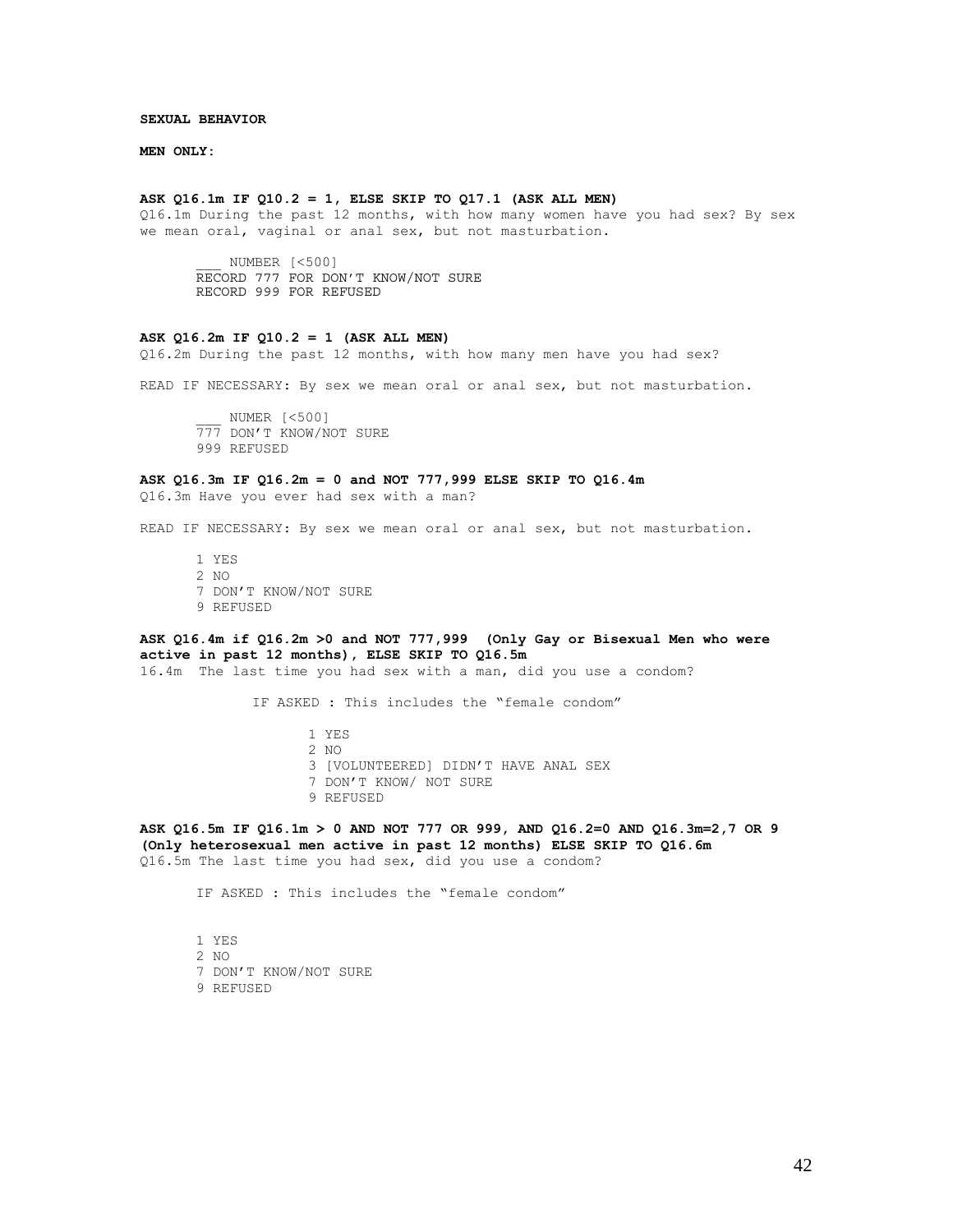**ASK Q16.6m IF Q16.1m > 0 AND NOT 777 OR 999, AND Q16.2m>0 AND NOT 777 OR 999, OR Q16.3m=1 (Only bisexual men active with a woman in past 12 months) ELSE SKIP TO Q16.7m** 

Q16.6m The last time you had sex with a woman, did you use a condom?

IF ASKED : This includes the "female condom"

1 YES 2 NO 7 DON'T KNOW/NOT SURE

9 REFUSED

# **ASK Q16.7m IF Q16.1m > 0 and NOT 777,999, AND Q10.1 < 65 (OR Q10.1a = 2, 3 OR 4), ELSE SKIP TO Q17.1**

Q16.7m The last time you had sex (IF Q16.2m > 0 AND NOT 777,999 READ: with a woman), did you or your partner use any other method other than a condom to prevent pregnancy?

IF NECESSARY: This includes withdrawal or rhythm method.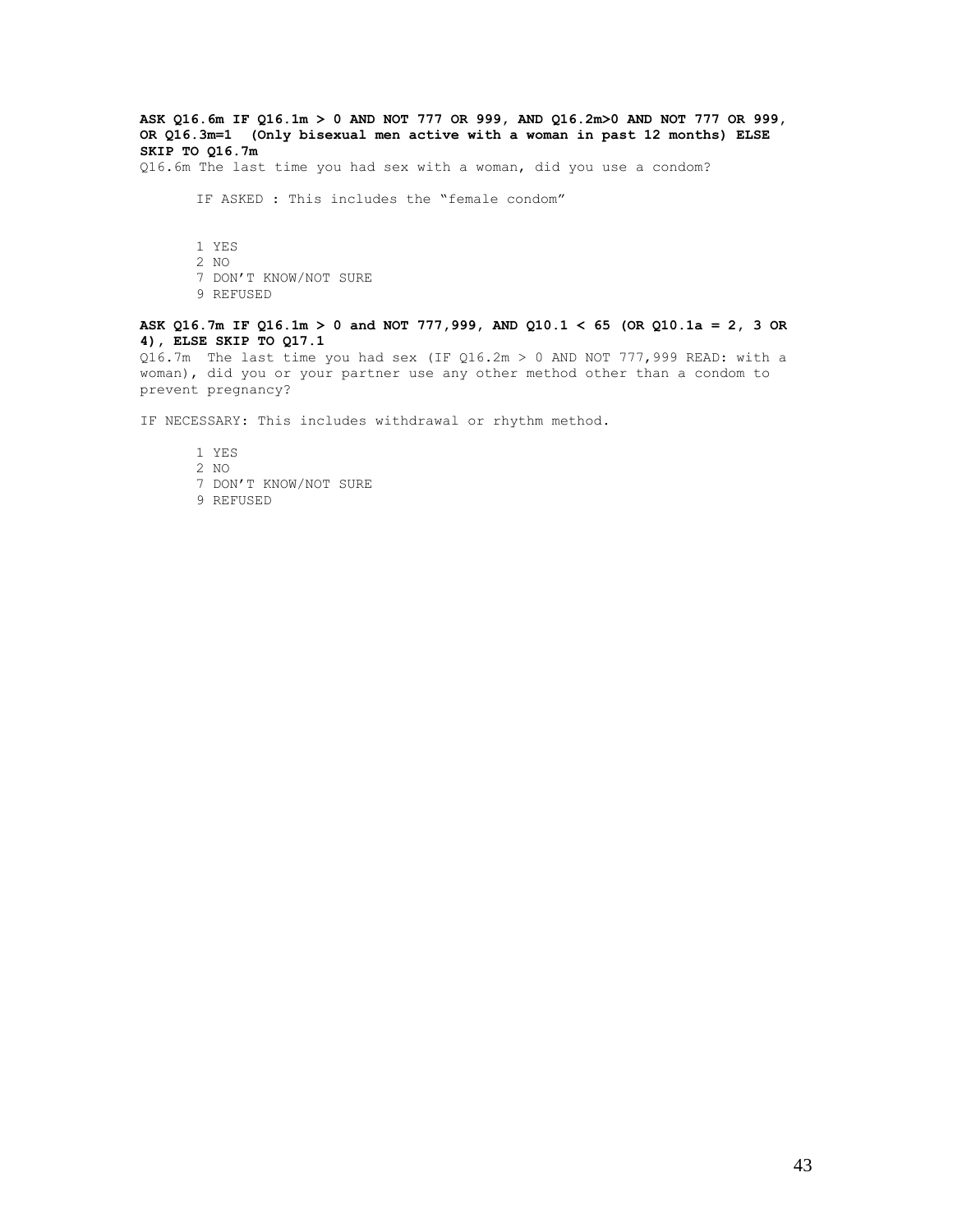# **CONDOM INITIATIVE**

#### **ASK ALL**

Q17.1 In the past 12 months, have you seen or heard about condoms in a black package with NYC condom written on it in colorful letters?

READ IF NECESSARY: There may be other condoms that are given out for free, but we are specifically interested in those with NYC condom written in colorful letters.

1 YES 2 NO 7 DON'T KNOW/NOT SURE 9 REFUSED

# **ASK Q17.2 IF Q17.1 = 1, ELSE SKIP TO Q18.1**

Q17.2 Have you used that condom in the black package with NYC Condom written on it?

- 1 YES
- 2 NO 7 DON'T KNOW/NOT SURE
- 9 REFUSED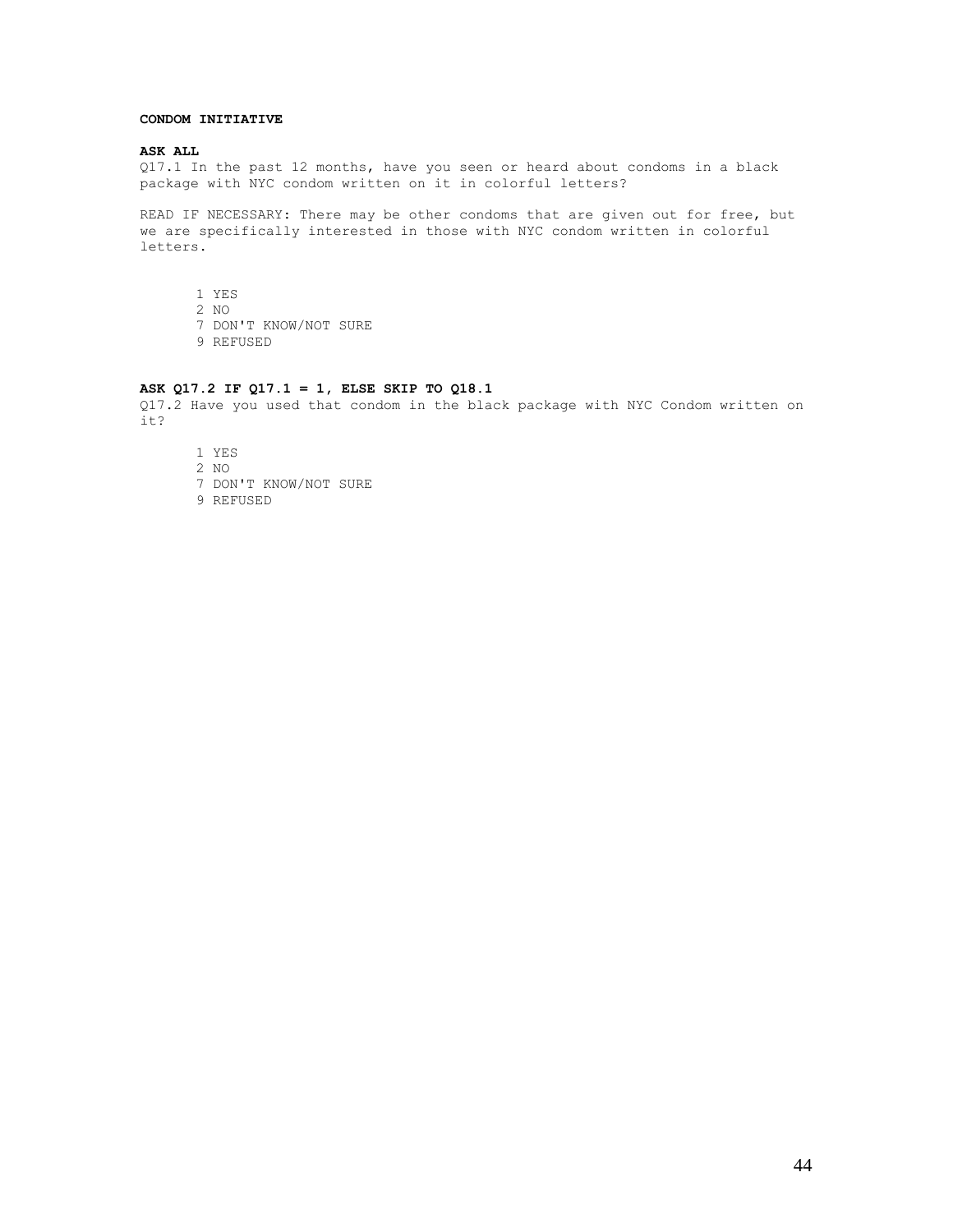#### **ALCOHOL CONSUMPTION**

**SCREEN: Now a few questions about alcohol.** 

#### **ASK ALL**

Q18.1 A drink of alcohol is 1 can or bottle of beer, 1 glass of wine, 1 can or bottle of wine cooler, 1 cocktail, or 1 shot of liquor. During the past 30 days, how many days per week or per month did you have at least 1 drink of any alcoholic beverage?

\_\_ DAYS PER WEEK [RANGE 1-7] \_\_ DAYS IN PAST 30 [RANGE 1-30] 00 NO DRINKS IN THE PAST 30 DAYS 77 DON'T KNOW/NOT SURE

99 REFUSED

**CATI Note: Only allow one field to be entered.** 

# **ASK Q18.2 IF Q18.1 > 0 BUT NOT 77 OR 99, ELSE SKIP TO Q19.1**

Q18.2 On the days when you drank, about how many drinks did you drink on average?

INTERVIEWER: ROUND UP. IF RESPONDENT ANSWERS ½ OF DRINK CODE AS 1 DRINK.

NUMBER OF DRINKS [RANGE OF 1-50 WITH A MINIMUM OF 1 DRINK]

- 77 DON'T KNOW/NOT SURE
- 99 REFUSED

#### **ASK Q18.3 IF Q18.1 > 0 BUT NOT 77 OR 99, ELSE SKIP TO Q19.1**

Q18.3 Considering all types of alcoholic beverages, how many times during the past 30 days did you have 5 or more drinks on one occasion?

\_\_ NUMBER OF TIMES 77 DON'T KNOW/NOT SURE 99 REFUSED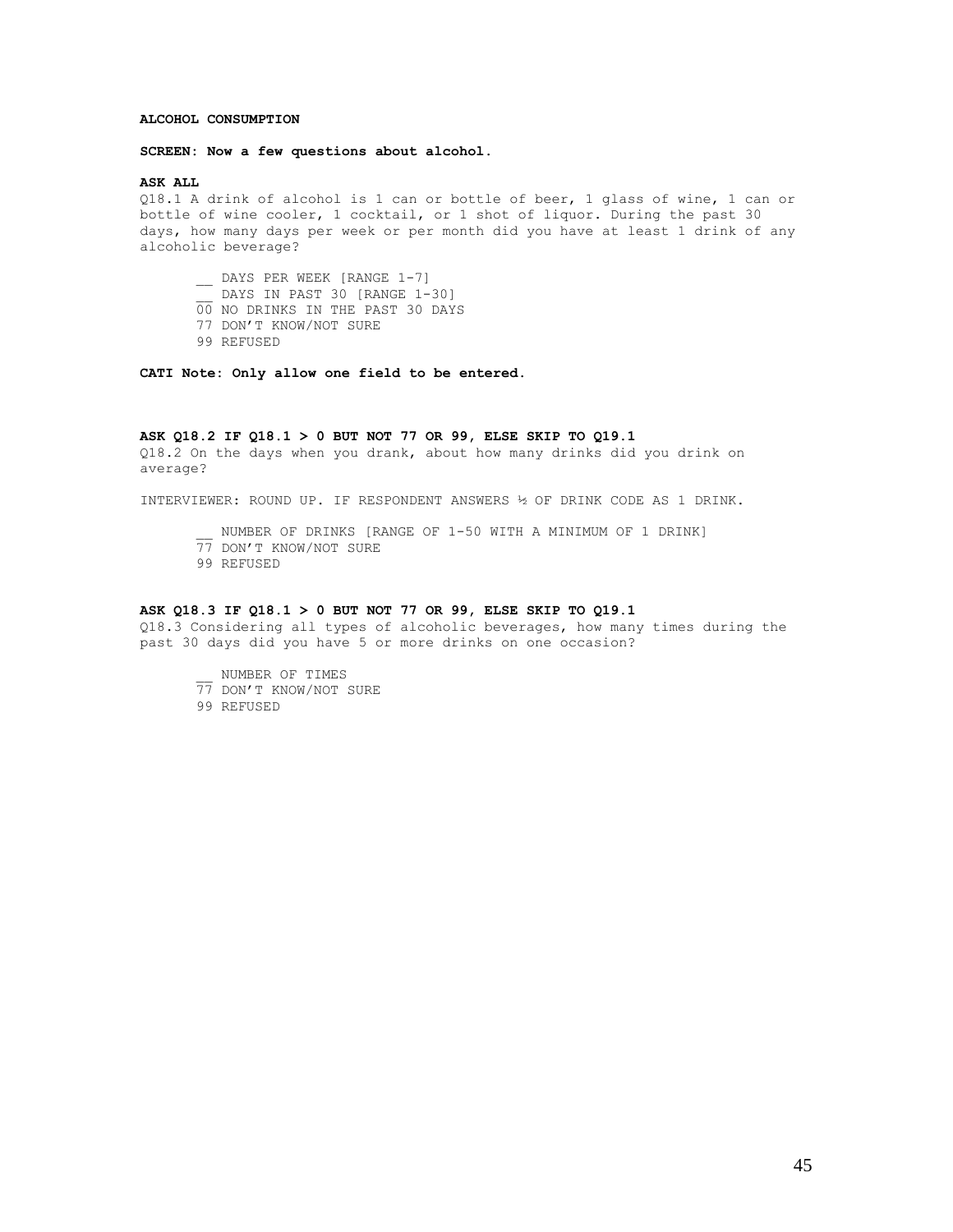#### **DOMESTIC VIOLENCE**

**SCREEN: The next questions are about your personal safety. Some questions ask about threats or about being hurt; others ask about unwanted sexual experiences. Remember that all your answers will be kept private and if a question upsets you, you don't have to answer it.** 

#### **ASK ALL**

Q19.1 In the past 12 months, have you been frightened for the safety of yourself, your children or friends because of the anger or threats of an intimate partner?

READ IF NEEDED: The intimate partner could be a current or past partner and refers to any intimate partner past or present.

INTERVIEWER, IF ASKED: The domestic violence hotline is (800) 621-HOPE (800- 621-4673).

1 YES 2 NO 7 DON'T KNOW/NOT SURE 9 REFUSED

# **READ IF Q19.1 = 1, ELSE SKIP TO Q19.2**

**SCREEN:** Just for your information, the Domestic Violence Hotline is (800) 621- HOPE (800-621-4673).

#### **ASK ALL**

Q19.2 Since you turned 18, has anyone ever forced you into any type of unwanted vaginal, oral or anal sex?

INTERVIEWER, IF ASKED: The rape and sexual assault hotline is (212) 267-7273.

1 YES 2 NO 7 DON'T KNOW/NOT SURE 9 REFUSED

#### **ASK ALL**

Q19.3 Has a doctor or other health professional ever asked you about conflict in your relationship, such as whether you have been hit or hurt or forced into a sexual act by an intimate partner?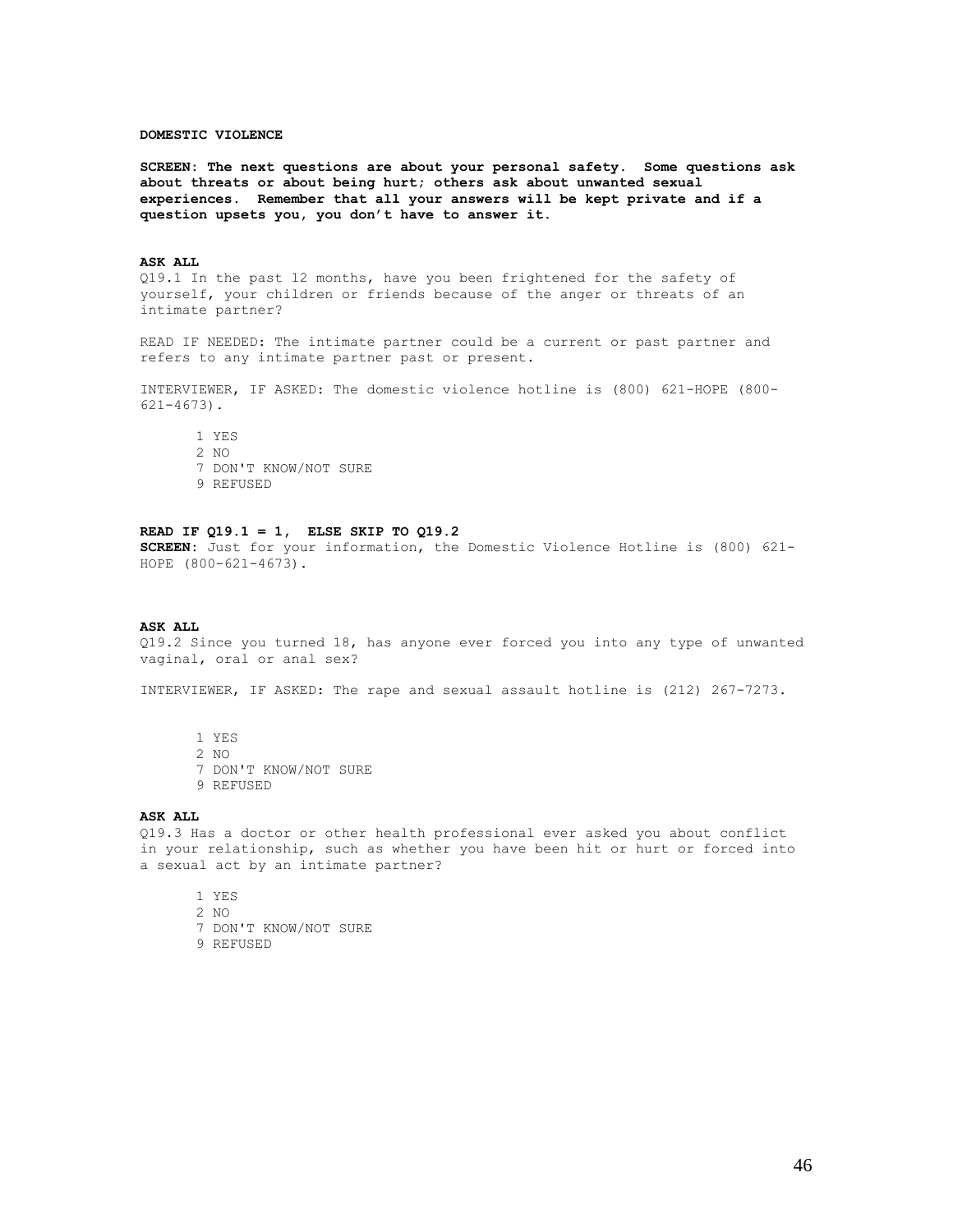#### **TELEPHONE MODULE**

**Note: the question order for the telephone module was changed the week after data collection started. For recoding purposes, the original question order, below, was used. To review the final question order, see page 49.**

**SCREEN: And now, because this is a telephone survey I need to ask you a few more questions about your telephone usage, then we will be done. These questions are only asked for statistical purposes.** 

## **ASK ALL**

Q20.1 Do you have more than one telephone number in your household? Do not include cell phones or numbers that are only used by a computer or fax machine.

1 YES

2 NO 7 DON'T KNOW/NOT SURE

9 REFUSED

## **ASK Q20.2 IF Q20.1 = 1, ELSE SKIP TO Q20.3**

Q20.2 How many of these are residential numbers?

RESIDENTIAL TELEPHONE NUMBERS [RANGE 0-5]

- 7 DON'T KNOW/NOT SURE
- 9 REFUSED

#### **ASK ALL**

Q20.3 During the past 12 months, has your household been without telephone service for 1 week or more? Do not include interruptions of telephone service because of weather or natural disasters.

- 1 YES
- 2 NO 7 DON'T KNOW/NOT SURE 9 REFUSED

## **ASK ALL**

Q20.4 In the next 12 months, how likely are you to disconnect your home landline telephone and only use a cell phone? Would you say very likely, somewhat likely, somewhat unlikely, or very unlikely?

1 VERY LIKELY 2 SOMEWHAT LIKELY 3 SOMEWHAT UNLIKELY 4 VERY UNLIKELY 7 DON'T KNOW/NOT SURE 9 REFUSED

#### **ASK ALL**

Q20.5 Do you have a cell phone for personal use? Please include cell phones if they are used for any personal use.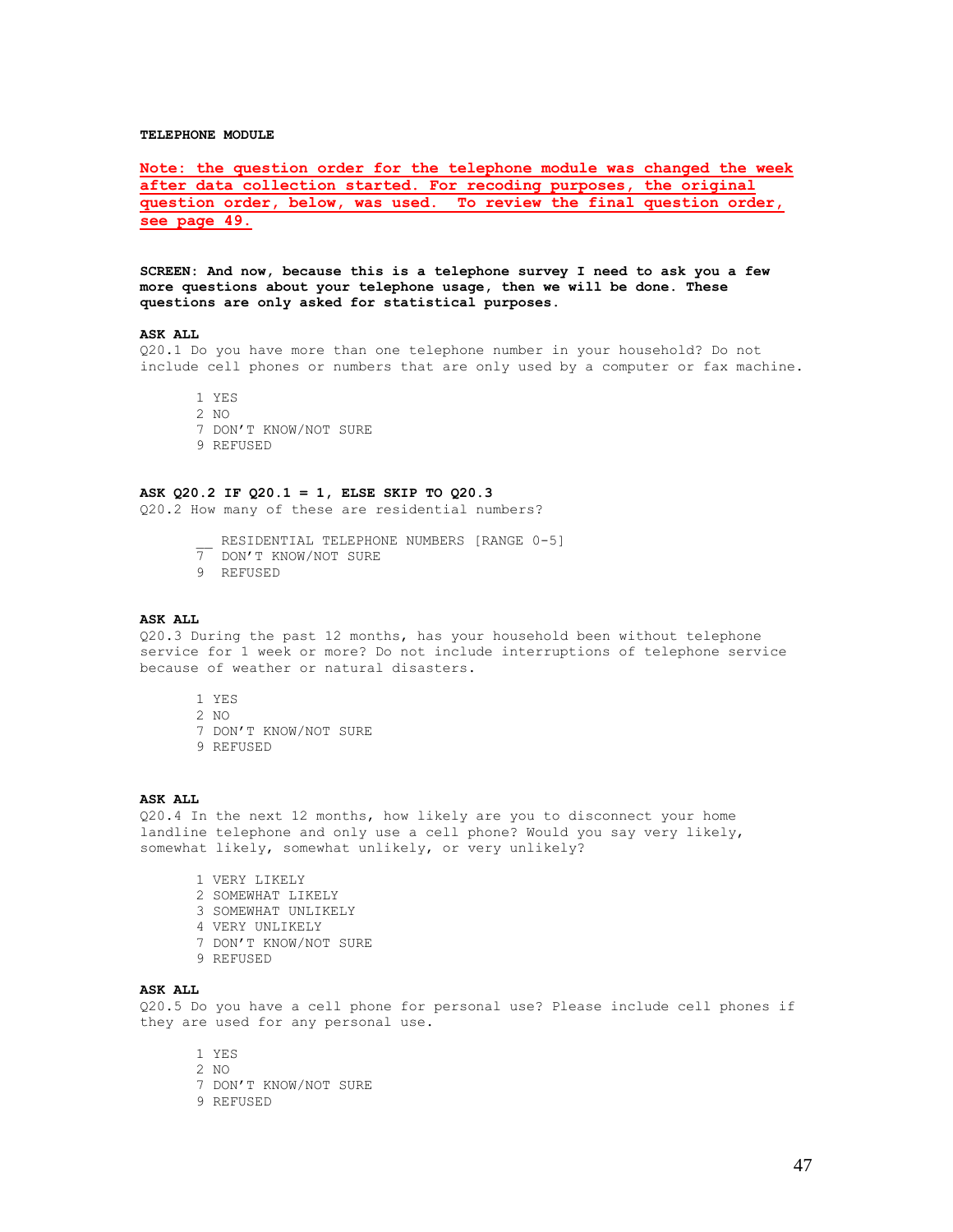# **ASK Q20.6 IF Q20.5 = 1, ELSE SKIP TO Q20.8**

Q20.6 Do you usually share this cell phone with any other adults?

1 YES 2 NO 7 DON'T KNOW/NOT SURE 9 REFUSED

# **ASK Q20.7 IF Q20.5 = 2, ELSE SKIP TO Q20.8**

Q20.7 Do you share a cell phone for personal use with other adults?

1 YES 2 NO 7 DON'T KNOW/NOT SURE

- 
- 9 REFUSED

# **ASK Q20.8 IF Q20.6 OR Q20.7 = 1, ELSE SKIP TO Q20.9**

Q20.8 How many other adults use this cell phone at least one-third of the time?

#### **Interviewer: 'TWO OR MORE' IS THE MAXIMUM RESPONSE ALLOWED**

- 1 NONE 2 ONE 3 TWO OR MORE 7 DON'T KNOW/NOT SURE
- 9 REFUSED

#### **ASK Q20.9 IF Q20.5 = 1 OR Q20.7 = 1, ELSE SKIP TO CLOSING**

Q20.9 Thinking about all the calls that you receive on your landline or cell phone, what percent, between 0 and 100, are received on your cell phone?

- \_\_\_\_ Percent
	- 777 DON'T KNOW
	- 999 REFUSED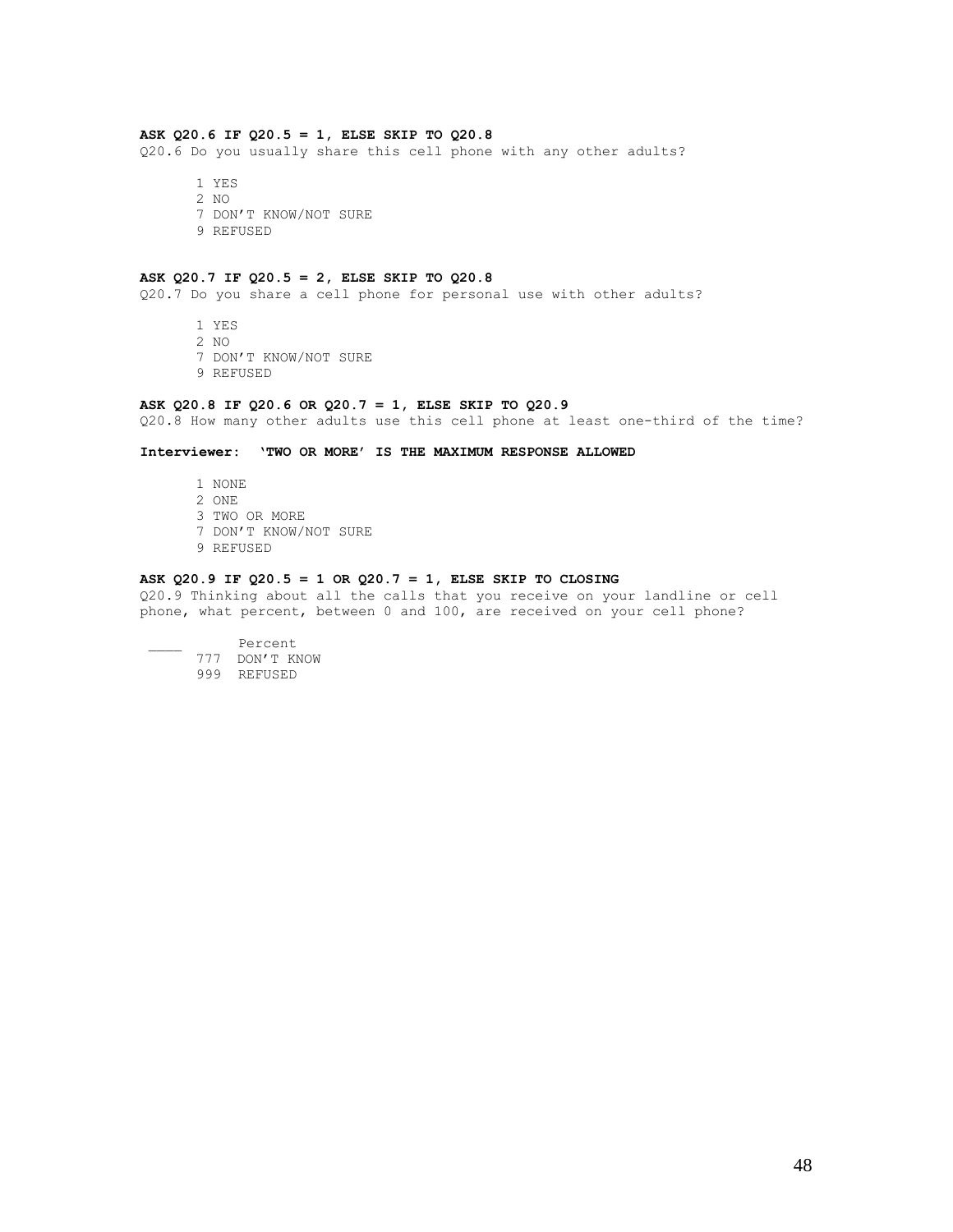# **NOTE: Below is the final question order for the telephone module. The survey was recoded using the original question order (see page 47).**

## **ASK ALL**

Q20.1 Do you have more than one telephone number in your household? Do not include cell phones or numbers that are only used by a computer or fax machine.

1 YES 2 NO 7 DON'T KNOW/NOT SURE

9 REFUSED

**ASK Q20.2 IF Q20.1 = 1, ELSE SKIP TO Q20.3** 

Q20.2 How many of these are residential numbers?

\_\_ RESIDENTIAL TELEPHONE NUMBERS [RANGE 0-5]

- 7 DON'T KNOW/NOT SURE
- 9 REFUSED

#### **ASK ALL**

Q20.3 During the past 12 months, has your household been without telephone service for 1 week or more? Do not include interruptions of telephone service because of weather or natural disasters.

1 YES 2 NO

- 7 DON'T KNOW/NOT SURE
- 9 REFUSED

# **ASK ALL**

Q20.4 Do you have a cell phone for personal use? Please include cell phones if they are used for any personal use.

1 YES 2 NO 7 DON'T KNOW/NOT SURE 9 REFUSED

#### **ASK Q20.5 IF Q20.4 = 1, ELSE SKIP TO Q20.6**

Q20.5 Do you usually share this cell phone with any other adults?

1 YES 2 NO 7 DON'T KNOW/NOT SURE 9 REFUSED

#### **ASK Q20.6 IF Q20.4 = 2, ELSE SKIP TO Q20.7**

Q20.6 Do you share a cell phone for personal use with other adults?